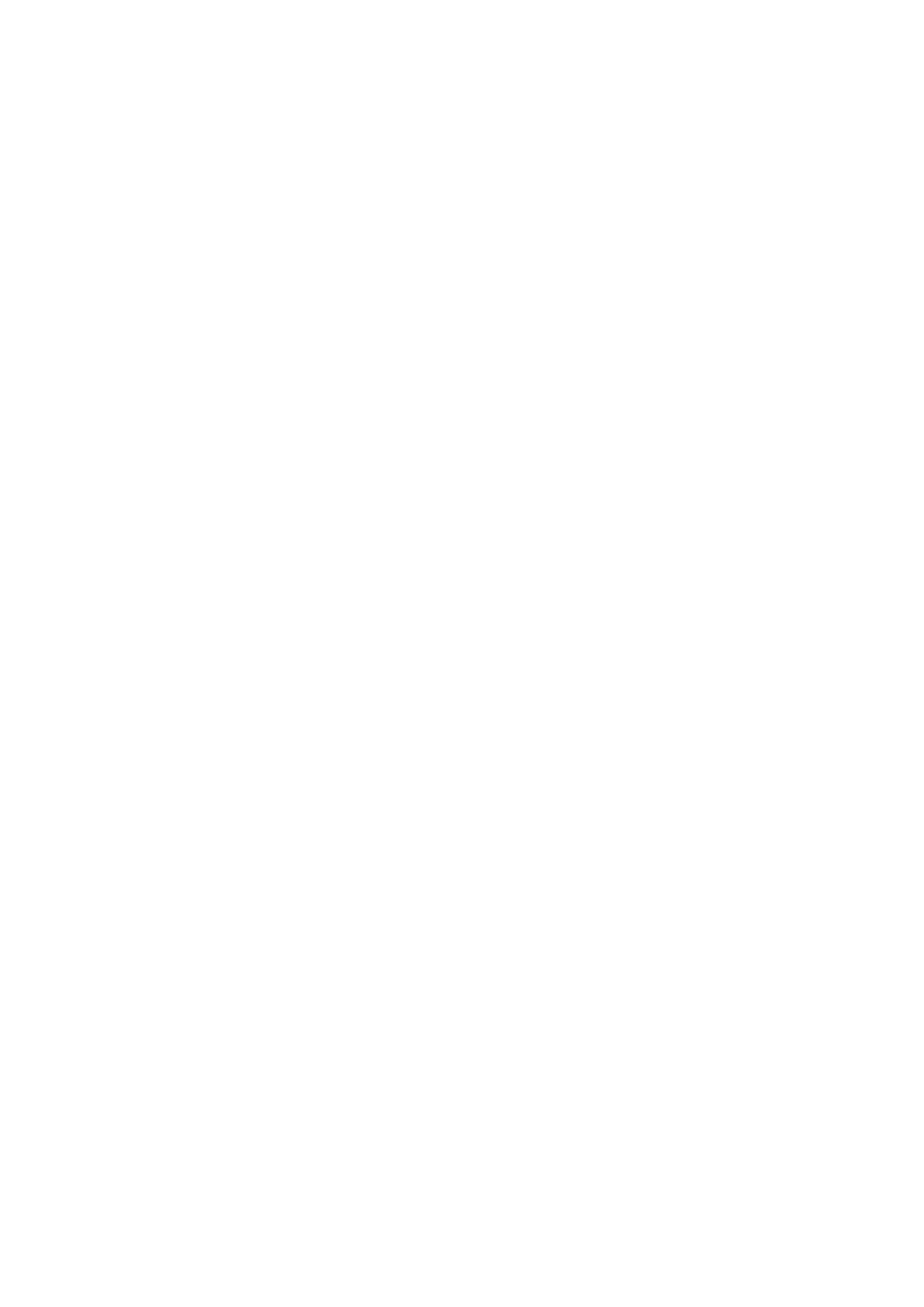## **In the case of Čonka v. Belgium,**

The European Court of Human Rights (Third Section), sitting as a Chamber composed of:

Mr J.-P. COSTA, *President*,

Mr W. FUHRMANN,

Mr P. KŪRIS,

Mr K. JUNGWIERT,

Sir Nicolas BRATZA,

Mr K. TRAJA, *judges*,

Mr VELAERS, ad hoc *judge*,

and Mrs S. DOLLÉ, *Section Registrar*,

Having deliberated in private on 15 May 2001 and 15 January 2002,

Delivers the following judgment, which was adopted on the last-mentioned date:

## PROCEDURE

1. The case originated in an application (no. 51564/99) against the Kingdom of Belgium lodged with the Court under Article 34 of the Convention for the Protection of Human Rights and Fundamental Freedoms ("the Convention") by four Slovakian nationals, Mr Ján Čonka, Mrs Mária Čonková, Miss Nad'a Čonková and Miss Nikola Čonková ("the applicants"), on 4 October 1999.

2. The applicants alleged, in particular, that the circumstances of their arrest and deportation to Slovakia amounted to an infringement of Articles 5 and 13 of the Convention and of Article 4 of Protocol No. 4.

3. The application was allocated to the Third Section of the Court (Rule 52 § 1 of the Rules of Court). Within that Section, the Chamber that would consider the case (Article 27 § 1 of the Convention) was constituted as provided in Rule 26 § 1. Mrs F. Tulkens, the judge elected in respect of Belgium, withdrew from sitting in the case (Rule 28). The Belgian Government ("the Government") accordingly appointed Mr J. Velaers to sit as an *ad hoc* judge (Article 27 § 2 of the Convention and Rule 29 § 1).

4. By a decision of 13 March 2001 the Chamber declared the application partly admissible [*Note by the Registry*. The Court's decision is obtainable from the Registry].

5. The applicants and the Government each filed observations on the merits (Rule 59 § 1).

6. A hearing took place in public in the HumanRightsBuilding, Strasbourg, on 15 May 2001 (Rule 59 § 2).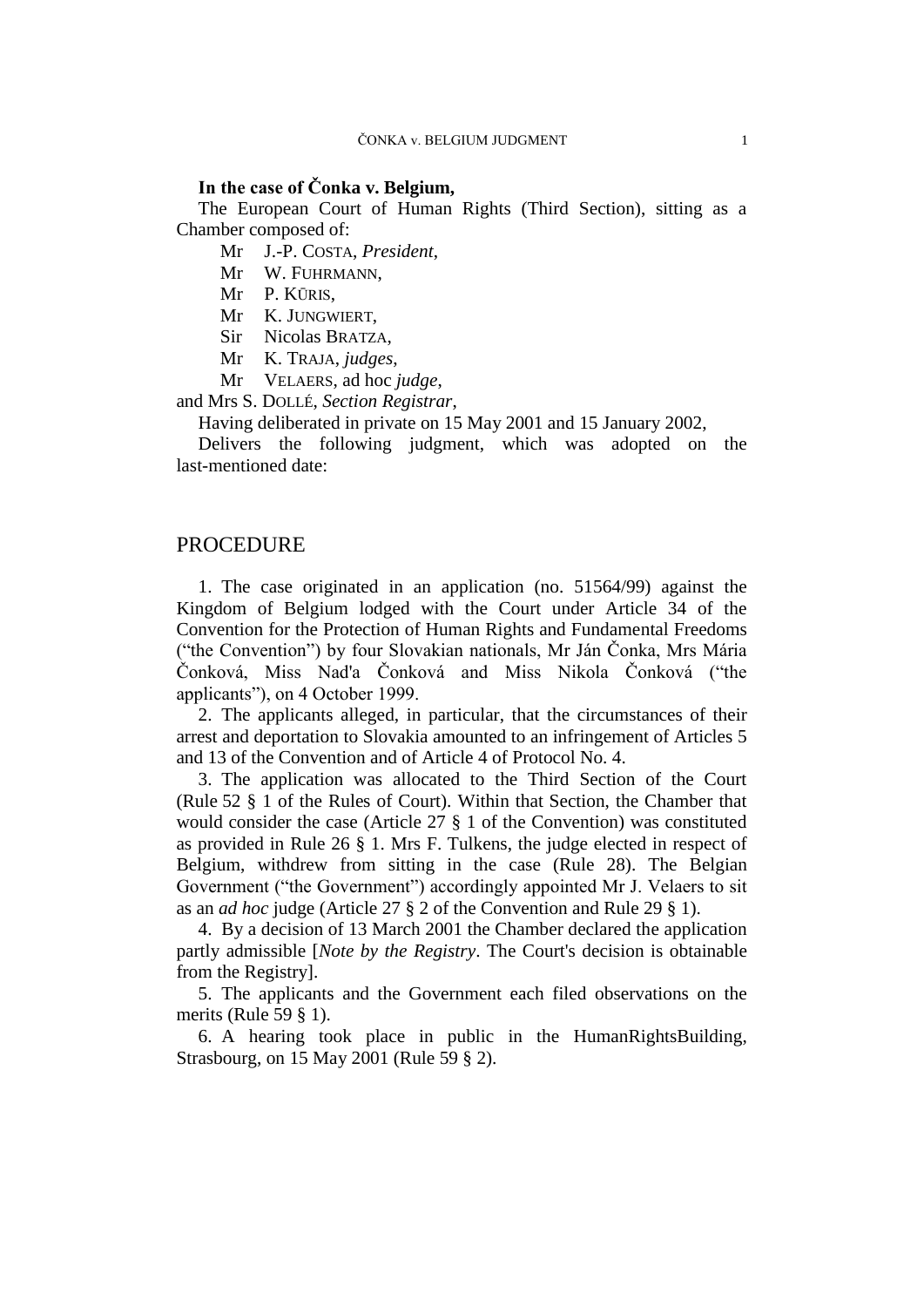There appeared before the Court:

| (a) for the Government                                 |           |
|--------------------------------------------------------|-----------|
| Mr C. DEBRULLE, Director-General, Ministry of Justice, | Agent,    |
| Mr R. ERGEC, Lawyer,                                   | Counsel,  |
| Mr F. BERNARD,                                         |           |
| Mr F. ROOSEMONT,                                       |           |
| Mr T. MICHAUX,                                         |           |
| Mr P. SMETS,                                           |           |
| Mr J. GILLIAUX,                                        |           |
| Mrs I. VERHEVEN,                                       | Advisers; |
| (b) for the applicants                                 |           |
| Mr G.-H. BEAUTHIER,                                    |           |
| Mr N. VAN OVERLOOP,                                    |           |
| Mr O. DE SCHUTTER.                                     | Counsel.  |
|                                                        |           |

The Court heard addresses by Mr Beauthier, Mr de Schutter, Mr Ergec, Mr van Overloop and Mr Gilliaux and their answers to its questions.

## THE FACTS

## I. THE CIRCUMSTANCES OF THE CASE

7. Mr Ján Čonka, Mrs Mária Čonková, Miss Nad'a Čonková and Miss Nikola Čonková are Slovakian nationals of Roma origin who were born in 1960, 1961, 1985 and 1991 respectively. The first two applicants are the parents of the third and fourth applicants.

8. The applicants say that on several occasions between March and November 1998 they were violently assaulted by skinheads in the SlovakRepublic. Indeed, in November 1998 Mr Čonka had been so seriously injured in an assault that he had had to be hospitalised. The police had been called but had refused to intervene. Several days later Mr and Mrs Čonka had been subjected to renewed insults and threats by skinheads, but the police had again refused to intervene.

As a result of those constant threats, the applicants had decided to flee Slovakia and travel to Belgium, where they had arrived at the beginning of November 1998: Mr Čonka and the two minor children on 6 November and Mrs Čonka two days later.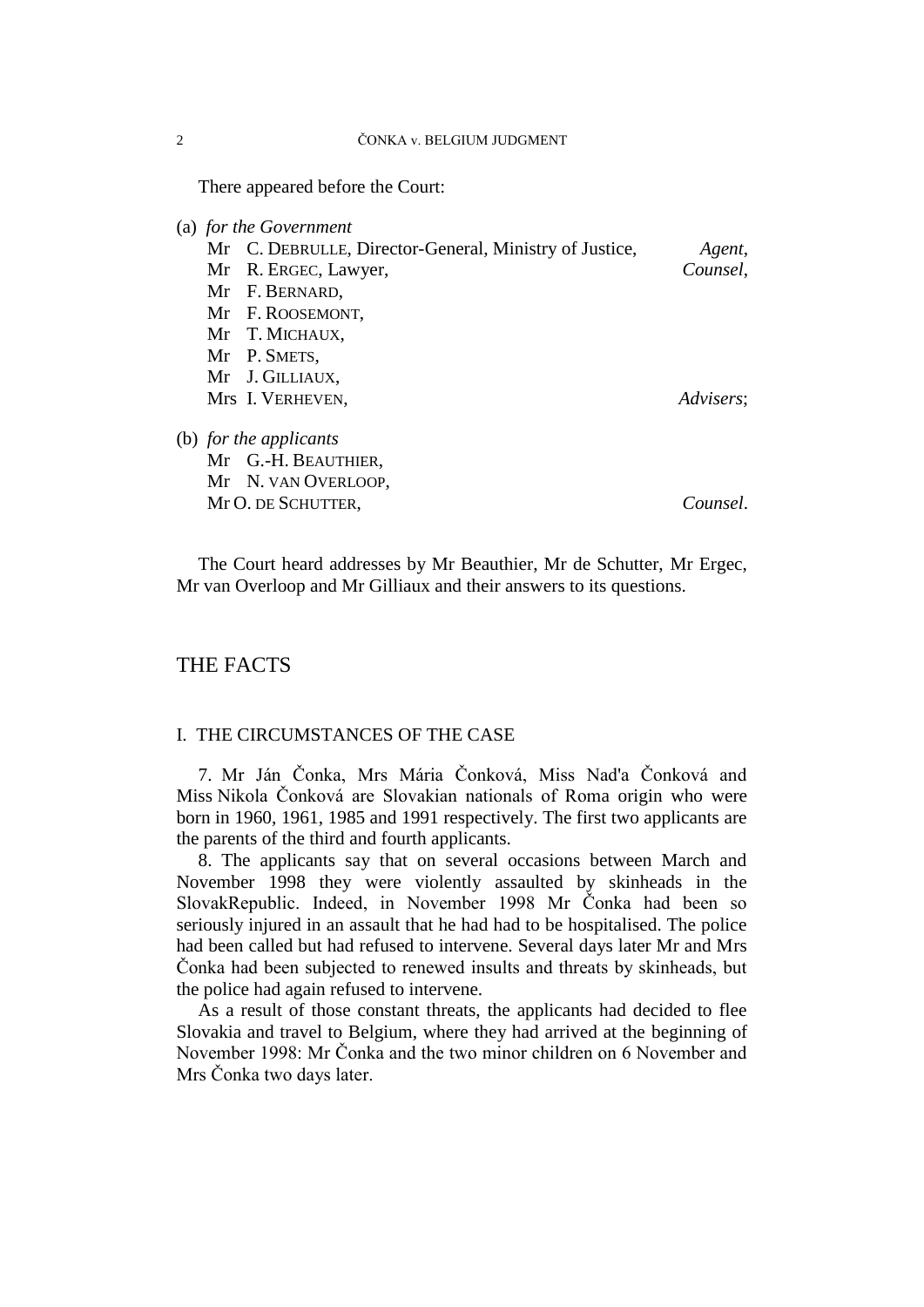## **A. The applicants' request for asylum**

9. On 12 November 1998 the applicants requested political asylum in Belgium.

10. On 3 March 1999 their applications for asylum were declared inadmissible by the Minister of the Interior through the Directorate-General of the Aliens Office on the ground that they had not produced sufficient evidence to show that their lives were at risk in Slovakia for the purposes of the Geneva Convention relating to the Status of Refugees. The decisions refusing permission to remain in Belgium were accompanied by a decision refusing permission to enter the territory itself, endorsed with an order to leave the territory within five days.

11. On 5 March 1999 the applicants lodged an appeal under the urgentapplications procedure with the Commissioner-General for Refugees and Stateless Persons ("the Commissioner-General") against the decisions refusing them permission to remain in Belgium.

12. On 14 April 1999 Mr Čonka was invited to attend the Commissioner-General's Office to set out his grounds for seeking asylum. He failed to keep the appointment.

13. On 23 April 1999 Mrs Čonková, assisted by an interpreter, was heard by representatives of the Commissioner-General's Office at Ghent Prison, where she was in custody pending trial. On 17 May 1999 she was sentenced to eight months' imprisonment for theft by the Ghent Criminal Court.

14. On 18 June 1999 the Commissioner-General's Office upheld the decision of the Aliens Office refusing the applicants permission to remain. Its decision in Mr Čonka's case was based on his failure to attend his appointment without showing due cause. As regards Mrs Čonková, in some two pages of reasons the Commissioner-General pointed out major discrepancies in her deposition and expressed serious doubts about her credibility.

For example, Mrs Čonková had declared among other things that on 4 November 1998 her husband, Mr Čonka, had been assaulted by skinheads so violently that he had had to be taken to hospital. The police had been called but had not come out. That incident had been the direct cause of their decision to flee Slovakia. However, the Commissioner-General considered that statement to be refuted by the fact that the travel tickets had been issued before the above incident of 4 November: Mrs Čonková's plane ticket on 2 October and her husband's and their children's bus tickets for the journey to Belgium on 2 November 1998. Furthermore, Mrs Čonková's account of the incident did not match her stepdaughter's, in particular on the important issue of whether the police had attended the scene.

The Commissioner-General stipulated in his decisions that the applicants could be deported to the country from which they had fled (Slovakia), and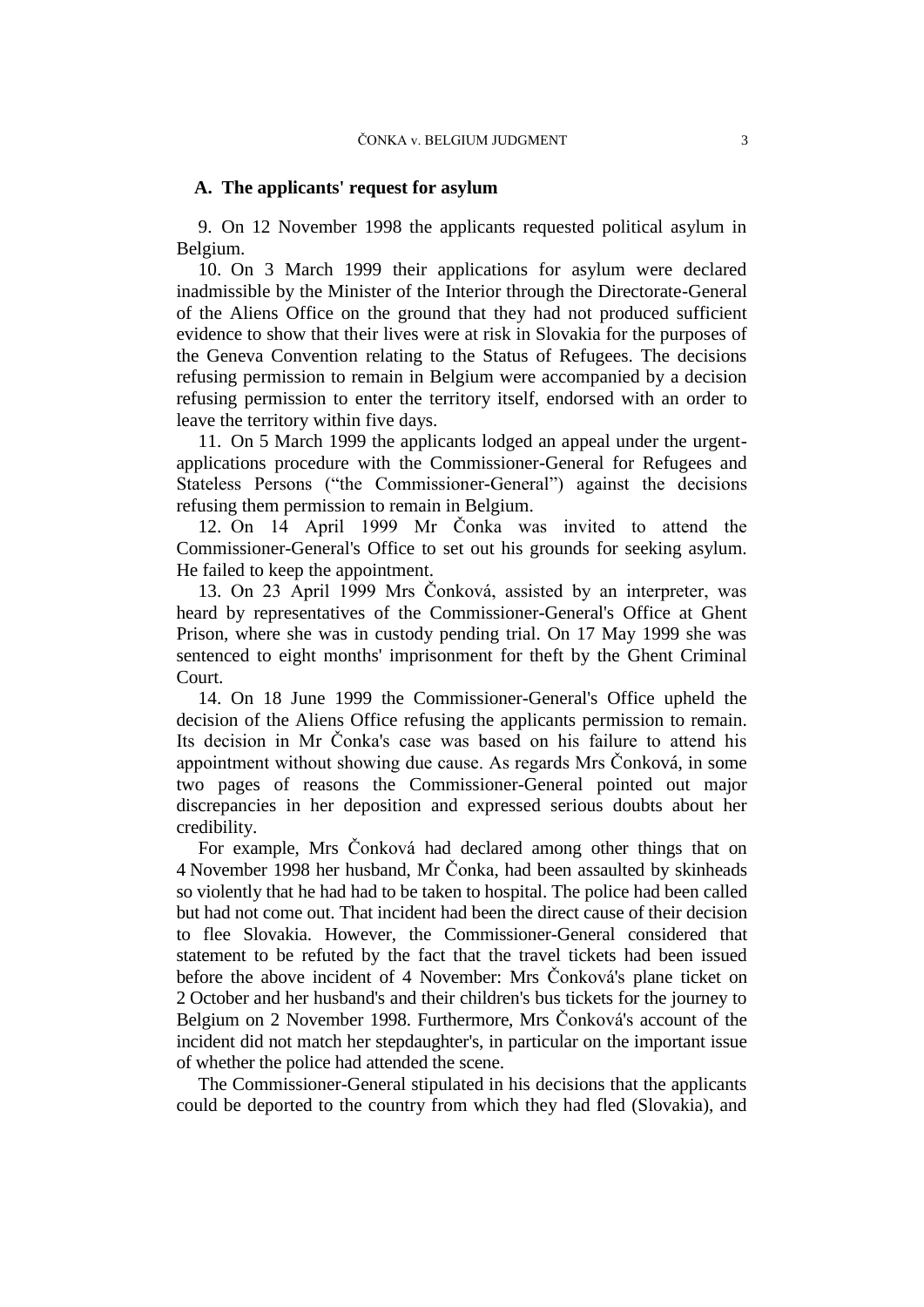that for the purposes of calculating the five-day period for leaving the territory, which had been suspended by the application under the urgent procedure, time began to run again from the date of service of the decisions on the applicants.

15. On 24 June 1999 Mrs Čonková was released and a new order was served on her to leave the territory within five days, that is to say by midnight on 29 June.

16. On 3 August 1999 the applicants lodged applications with the *Conseil d'Etat* for judicial review of the decision of 18 June 1999 and for a stay of execution under the ordinary procedure. They also applied for legal aid.

17. On 23 September 1999 the *Conseil d'Etat* dismissed the applications for legal aid on the grounds that they had not been accompanied by the means certificate required by Article 676-3 of the Judicial Code, a photocopy, rather than the original, of the certificate having been enclosed with Mrs Čonková's application. Consequently, the applicants were invited by the orders refusing legal aid to pay the court fees within fifteen days after service. As they failed to respond to that invitation, their applications for judicial review and for a stay of execution were struck out of the list on 28 October 1999.

#### **B. The applicants' arrest and deportation**

18. At the end of September 1999 the Ghent police sent a notice to a number of Slovakian Roma families, including the applicants, requiring them to attend the police station on 1 October 1999. The notice was drafted in Dutch and Slovak and stated that their attendance was required to enable the files concerning their applications for asylum to be completed.

19. At the police station, where a Slovak-speaking interpreter was also present, the applicants were served with a fresh order to leave the territory dated 29 September 1999, accompanied by a decision for their removal to Slovakia and their detention for that purpose. The documents served, which were all in identical terms, informed the recipients that they could apply to the *Conseil d'Etat* for judicial review of the deportation order and for a stay of execution – provided that they did so within sixty days of service of the decision – and to the committals division (*chambre du conseil*) of the criminal court against the order for their detention. According to the Government, some of the aliens concerned were nevertheless allowed to leave the police station of their own free will on humanitarian grounds or for administrative reasons.

20. A few hours later the applicants and other Roma families, accompanied by an interpreter, were taken to a closed transit centre, known as "Transit Centre 127 *bis*", at Steenokkerzeel near BrusselsAirport. It appears that the interpreter only remained at the centre briefly. According to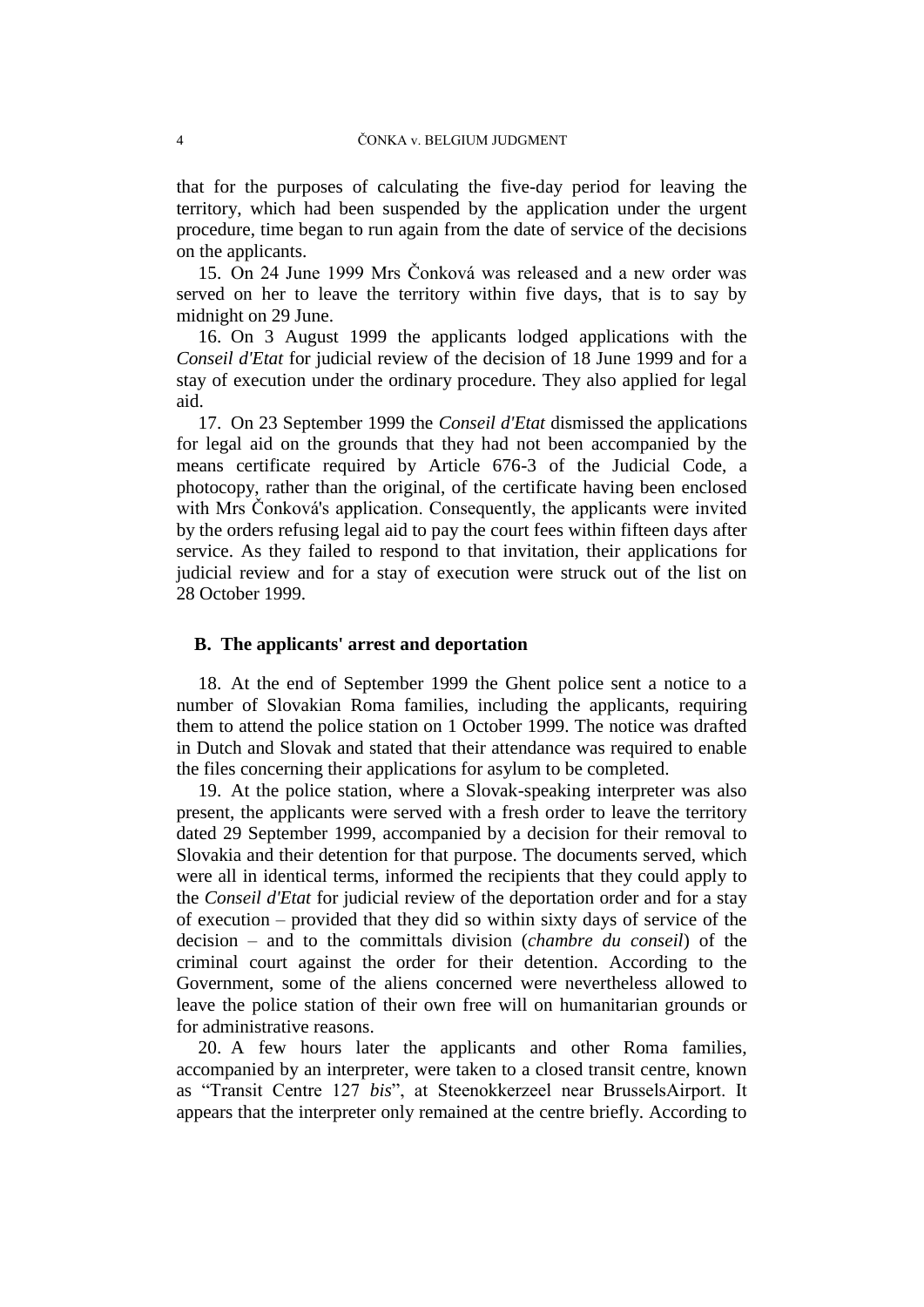the Government, he could have been recalled to the centre at the applicants' request. The applicants say that they were told that they had no further remedy against the deportation order.

21. While at the centre, the Slovakian families received visits from a delegation of Belgian members of Parliament, the Slovakian Consul, delegates of various non-governmental organisations and doctors. At 10.30 p.m. on Friday 1 October 1999 the applicants' counsel, Mr van Overloop, was informed by the President of the Roma Rights League that his clients were in custody. Taking the view that he was still instructed by them, Mr van Overloop sent a fax on 4 October 1999 to the Aliens Office informing it that the applicants were in Transit Centre 127 *bis* awaiting repatriation to Slovakia. He requested that no action be taken to deport them, as they had to take care of a member of their family who was in hospital. However, Mr van Overloop did not appeal against the deportation or detention orders made on 29 September 1999.

22. On 5 October 1999 the families concerned were taken to MelsbroekMilitaryAirport, where the seat numbers allocated to them in the aircraft were marked on their hands with a ballpoint pen. The aircraft left Belgium for Slovakia at 5.45 p.m.

23. Shortly afterwards the Minister of the Interior declared in reply to a parliamentary question put on 23 December 1999:

"Owing to the large concentration of asylum-seekers of Slovakian nationality in Ghent, arrangements have been made for their collective repatriation to Slovakia. ... Reports I have received from the mayor of Ghent and the Director-General of the Aliens Office indicate that the operation was properly prepared, even if the unfortunate wording of the letter sent by the Ghent police to some of the Slovaks may have been misleading. Both the Aliens Office and the Ghent Police Department were surprised by the large number of Slovaks who responded to the notice sent to them. That factual circumstance resulted in their being detained in Transit Centre 127 *bis* for deportation a few days later. ..."

## II. RELEVANT DOMESTIC LAW AND PRACTICE

## **A. The Aliens Act**

24. The procedure relating to the recognition of refugee status is governed under Belgian law by the Law of 15 December 1980 on the entry, residence, settlement and expulsion of aliens ("the Aliens Act") and by the Royal Decree of 8 October 1981 on the entry, residence, settlement and expulsion of aliens.

The procedure for according refugee status is in two stages. The first concerns admissibility for refugee status, while the second concerns eligibility for such status.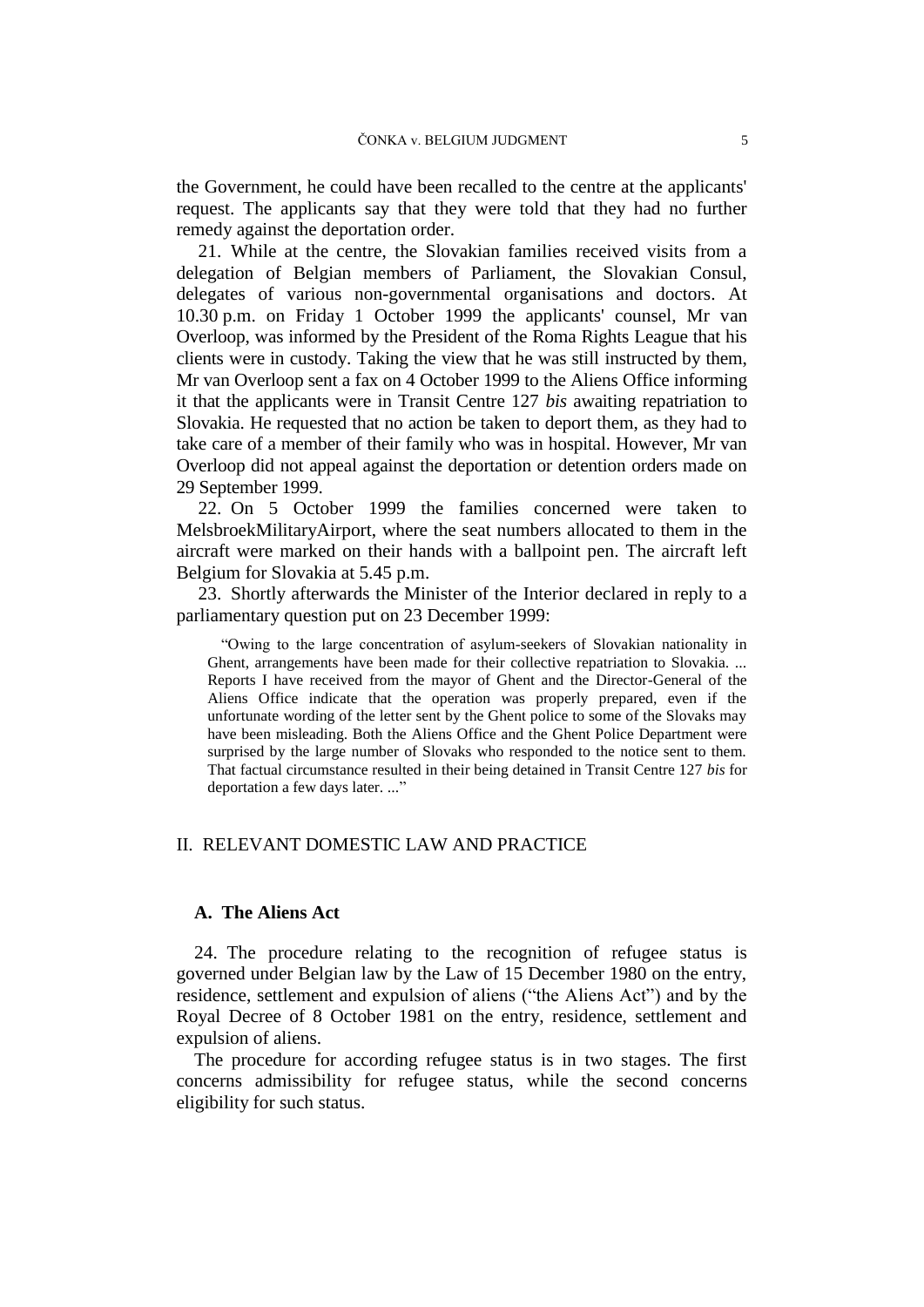The authorities with jurisdiction to take part in the examination of the issue of admissibility are the Aliens' Office and, on appeal, the Commissioner-General for Refugees and Stateless Persons, administrative authorities, and the *Conseil d'Etat*, which hears applications for judicial review. The relevant authorities at the eligibility stage are the Commissioner-General for Refugees and Stateless Persons, as the administrative authority, the Permanent Tribunal for Refugees' Appeals, as an administrative tribunal, and the *Conseil d'Etat*, which hears administrative appeals on points of law. Lastly, the committals division (*chambre du conseil*) of the criminal court has jurisdiction to hear appeals against orders depriving aliens of their liberty during or at the end of the proceedings (see below).

25. The provisions of the Aliens Act applicable in the instant case read as follows:

#### **Section 6**

"Except where permitted by international treaty, statute or royal decree, aliens may not stay more than three months in the Kingdom, unless a different period is stipulated in the visa or the authorisation in lieu stamped in their passport or on the travel document issued in lieu thereof.

..."

#### **Section 7**

"Without prejudice to any more favourable provision in any international treaty, the Minister or his or her delegate may order an alien who is not authorised or has not been given permission to remain for more than three months or to settle in the Kingdom to leave the territory before a set date:

...

(2) if the alien has stayed in the Kingdom beyond the period fixed in accordance with section 6, or is unable to establish that the period has not expired;

...

In the same sets of circumstances, if the Minister or his or her delegate considers it necessary, they may have the alien deported.

The alien may be detained for that purpose for the time strictly necessary for the execution of the measure provided that the period of detention shall not exceed two months."

#### **Section 8**

"Any order to leave the territory or deportation order shall state which provision of section 7 is being applied."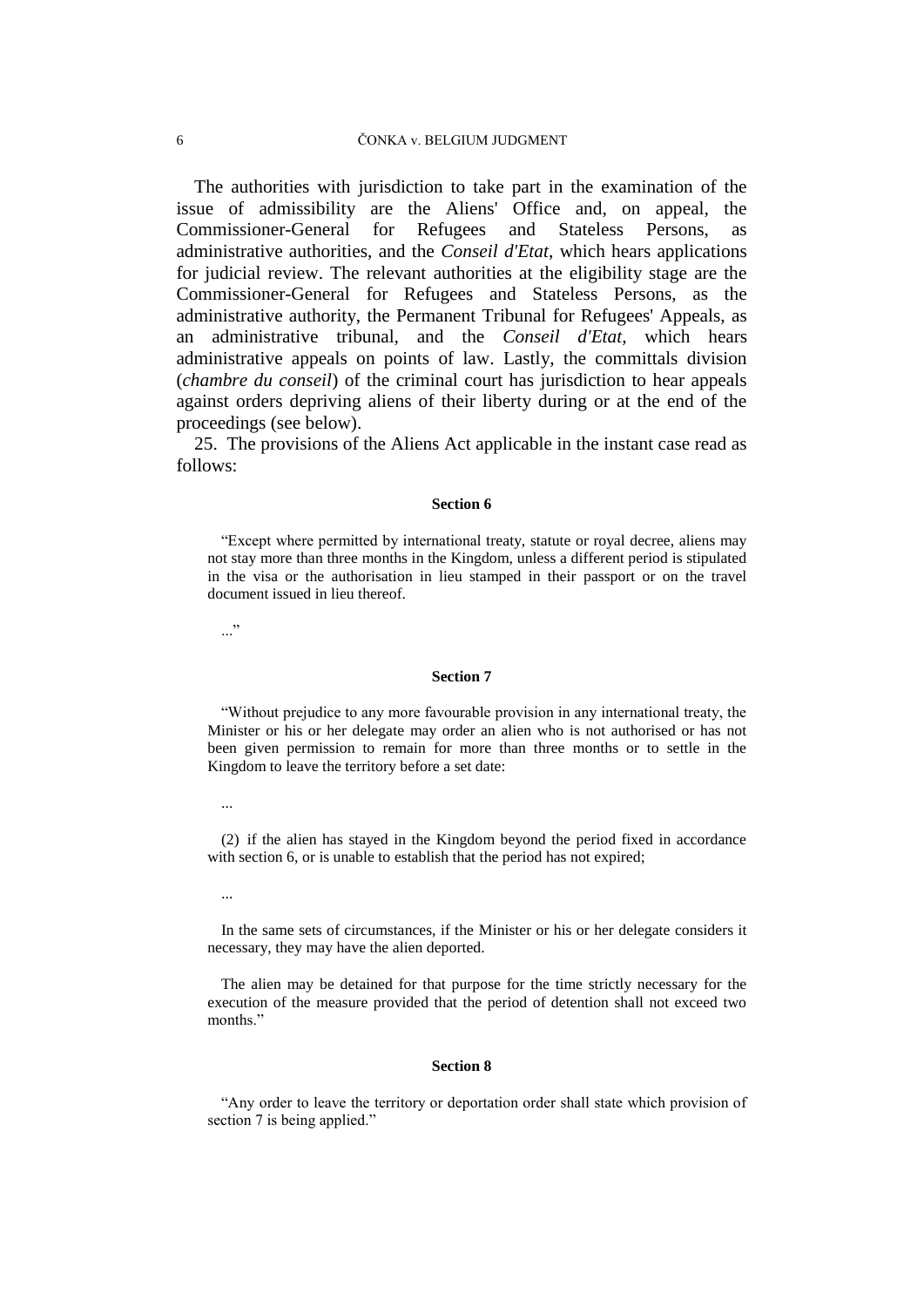#### **Section 57/2**

"The Commissioner-General's Office for Refugees and Stateless Persons is hereby established. It shall be attached to the Ministry and shall comprise a Commissioner-General for Refugees and Stateless Persons and two deputies. The Commissioner-General and his or her deputies shall be wholly independent in taking their decisions and expressing their opinions."

#### **Section 57/3**

"The Commissioner-General shall be in charge of the Commissioner-General's Office for Refugees and Stateless Persons.

The Commissioner-General shall be appointed by the King by a decree approved by the Cabinet on a proposal by the Minister.

The Commissioner-General shall be appointed for a period of five years. His or her term in office may be renewed.

..."

#### **Section 63/2(1)**

"An appeal under the urgent-applications procedure shall lie to the Commissioner-General for Refugees and Stateless Persons against decisions of the Minister or his or her delegate pursuant to section 52 refusing aliens claiming refugee status permission to enter, remain or settle in the Kingdom."

## **Section 71**

"Aliens against whom a measure has been taken depriving them of their liberty pursuant to sections 7, 25, 27, 29, second paragraph, 51/5(3), fourth paragraph, 52 *bis*, fourth paragraph, 54, 63/5, third paragraph, 67 and 74/6 may appeal against that measure by lodging a notice of appeal with the committals division of the criminal court with jurisdiction for the place where they reside in the Kingdom or the place where they are found.

...

They may renew the appeal referred to in the preceding paragraphs at monthly intervals.

..."

#### **Section 72**

"The committals division shall deliver its decision within five working days from the date an appeal is lodged after hearing the submissions of the alien or his or her counsel and the opinion of State Counsel's Office.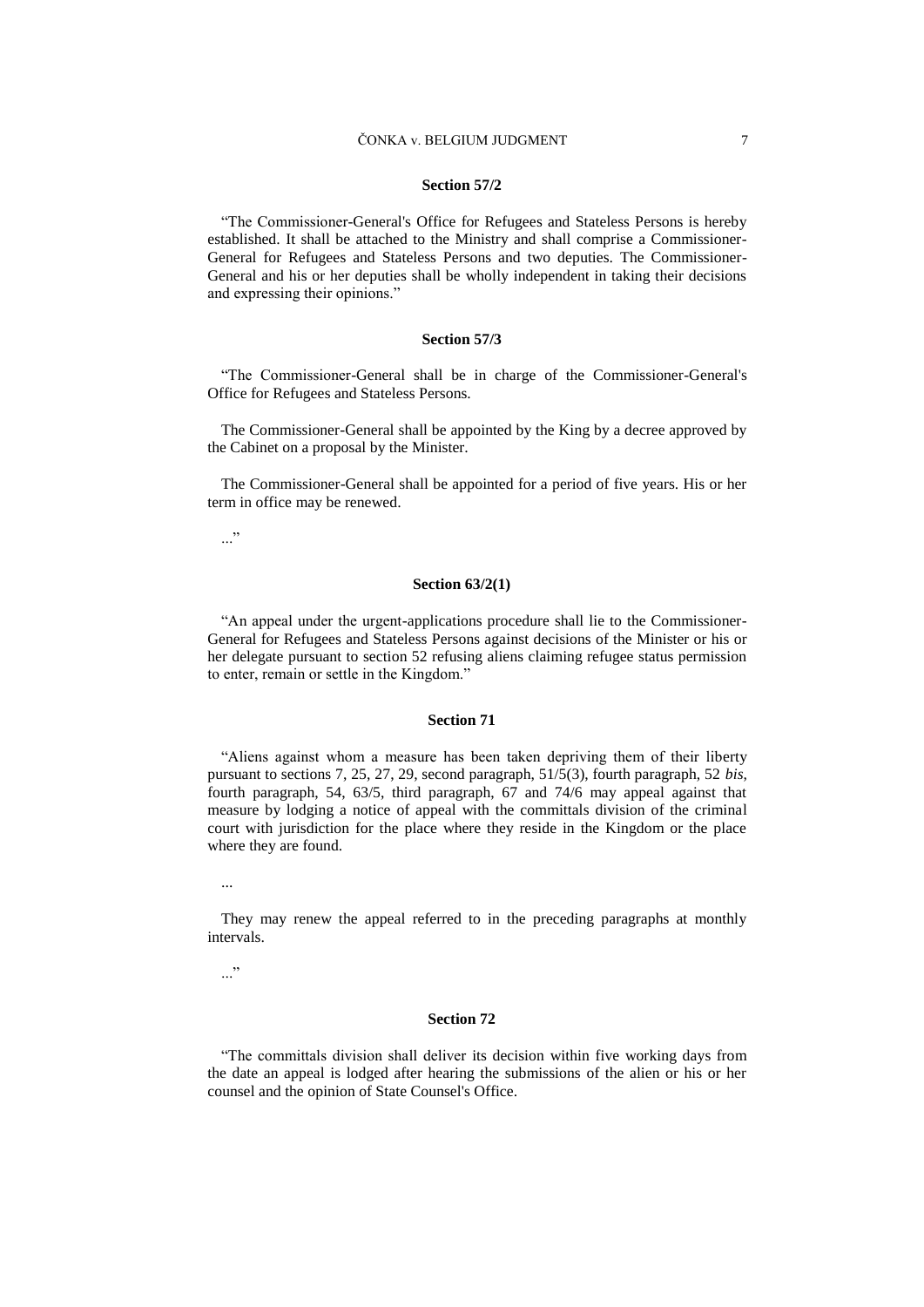#### 8 ČONKA v. BELGIUM JUDGMENT

... If the committals division fails to deliver its decision within the period fixed, the alien shall be released.

The committals division shall review the legality of the detention and deportation orders but shall have no power to review their reasonableness.

An appeal shall lie against orders of the committals division by the alien, State Counsel's Office and, in the circumstances set out in section 74, the Minister or his or her delegate.

The procedure shall be the same as that applicable under the statutory provisions on pre-trial detention, with the exception of the provisions relating to arrest warrants, investigating judges, prohibitions on communications, release on licence or on bail, and the right to inspect the administrative file.

Counsel for the alien may consult the case file at the registry of the relevant court during the two working days preceding the hearing.

The registrar shall notify counsel of the decision by registered letter."

#### **Section 73**

"If the committals division decides that the alien shall not remain in custody, he or she shall be released as soon as the decision has become final.

The Minister may order the alien to reside in a designated place either until the deportation order has been executed or until his or her appeal has been decided."

26. In a judgment of 14 March 2001 the Court of Cassation reversed a decision of the Indictment Division of the Liege Court of Appeal ordering an alien's release. The Indictment Division had held that, contrary to Article 13 of the Convention, the authorities had deprived the alien of an effective remedy in law by interpreting the fact that appeals to the *Conseil d'Etat* had no suspensive effect as meaning that it was lawful for illegal immigrants to be forcibly expelled. The Court of Cassation held that, on the contrary, the issue whether an alien who had applied for refugee status had an effective remedy for the purposes of Article 13 had to be examined in the light of the procedure as a whole. After observing that appeals to the Commissioner-General for Refugees and Stateless Persons under the urgent procedure were of suspensive effect and that aliens were entitled, when lodging applications with the *Conseil d'Etat* for judicial review, to apply at the same time for a stay of execution under the ordinary or extremely urgent procedure, it concluded that those remedies taken as a whole satisfied the requirements of Article 13 of the Convention.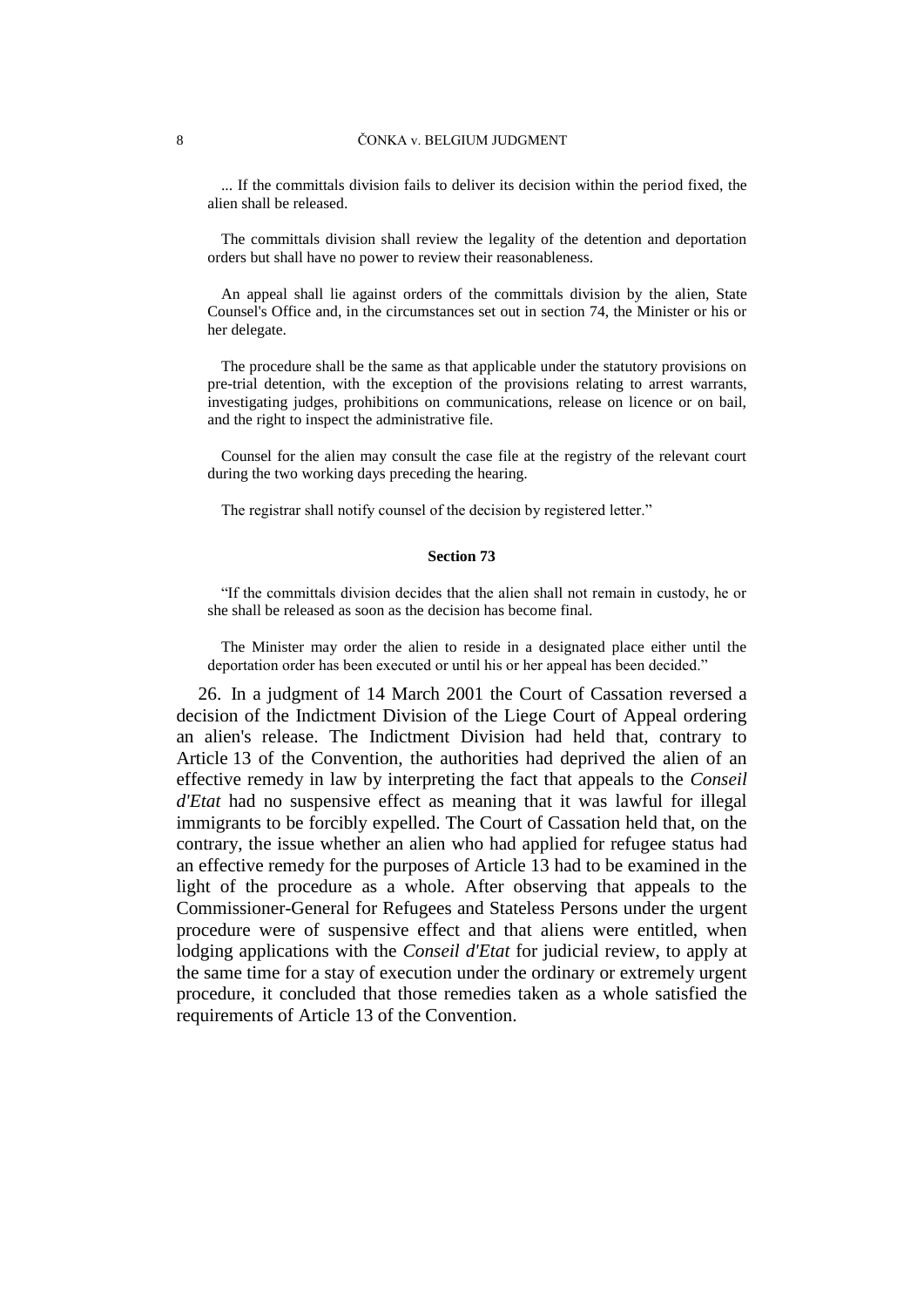## **B. The urgent procedure in the** *Conseil d'Etat*

27. The relevant provisions of the Royal Decree of 5 December 1991 laying down the urgent procedure in the *Conseil d'Etat* read as follows:

## **Article 16**

"In cases certified to be extremely urgent, Article 7 and 11 to 14 shall not be applicable.

In such cases, the president may issue a summons ordering the applicants, the respondent, any intervening party and any persons with an interest in the outcome of the case to attend a hearing (which may be held at the president's home) at the time indicated, including on bank holidays and on a few days' or a few hours' notice.

The order shall be served on Crown Counsel or on a designated member of Crown Counsel's Office.

The notice shall, if applicable, indicate whether the administrative file has been lodged.

If the opposing party has not communicated the administrative file beforehand, it shall produce it to the president at the hearing and the president may suspend the hearing to allow the representative of Crown Counsel's Office, the applicants and any intervening party to inspect it.

The president may order immediate execution of the judgment."

#### **Article 25**

"Applications for provisional measures shall be made separately from applications for a stay of execution or for judicial review.

The application shall be signed by a party, a person with an interest in the outcome of the case or a lawyer satisfying the conditions laid down by section 19, second paragraph, of the consolidated Acts."

#### **Article 33**

"If an applicant for a stay of execution also seeks extremely urgent provisional measures, Article 25 shall apply to his or her application. Articles 29 to 31 shall not be applicable.

In cases certified to be extremely urgent, the president may issue a summons ordering the parties and any persons with an interest in the outcome of the case to attend a hearing (which may be held at the president's home) at the time indicated, including on bank holidays and on a few days' or a few hours' notice.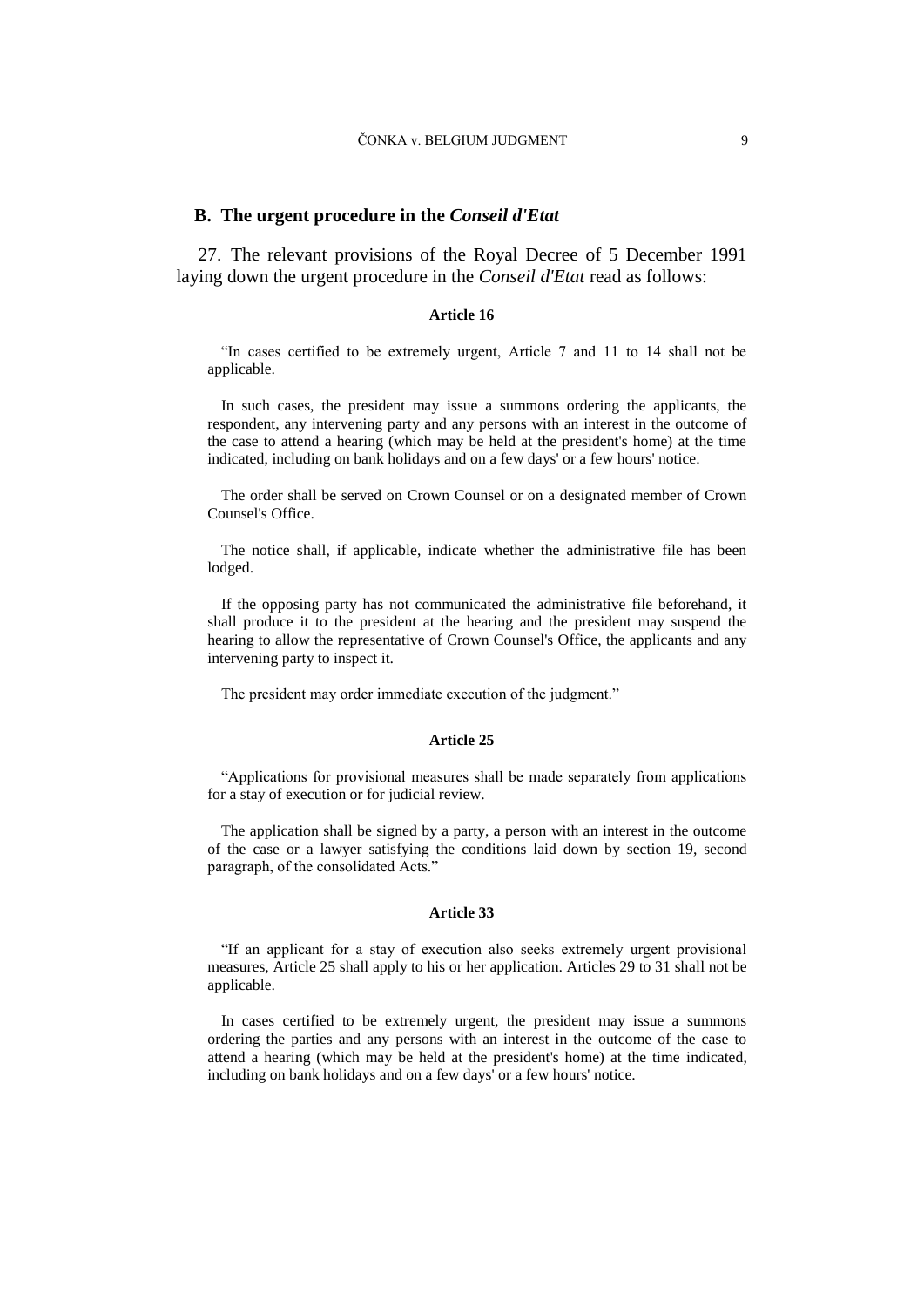The order shall be served on Crown Counsel or on a designated member of Crown Counsel's Office.

The notice shall, if applicable, indicate whether the administrative file has been lodged.

The president may order immediate execution of the judgment."

28. The *Conseil d'Etat*'spractice direction on the "procedure to be followed by duty staff at weekends" includes the following passage concerning "the receipt of applications for stays under the extremely urgent procedure":

"The caretaker shall contact the duty judge, the representative of Crown Counsel's Office and the registrar so that the degree of urgency can be determined and a hearing date agreed. In cases concerning 'aliens', the registrar shall, at the judge's request, contact the Aliens Office to ascertain the scheduled repatriation date and shall seek confirmation by fax. It is advisable in all cases concerning 'aliens' for the Minister of the Interior and the Commissioner-General for Refugees and Stateless Persons to be recorded as the opposing parties. It is also prudent in cases involving imminent repatriation to order the applicant's appearance in person."

29. There are a number of examples in the case-law of the *Conseil d'Etat*  of cases in which it ordered a stay of execution of a deportation order on the same day as the application for a stay under the extremely urgent procedure or on the following day, or, in any event, before the time-limit for leaving the territory expired. These are to be found in the following judgments: nos. 40.383 of 20 September 1992, 51.302 of 25 January 1995, 57.807 of 24 January 1996, 75.646 of 2 September 1998, 81.912 of 26 July 1999, 84.741 of 18 January 2000 and 85.025 of 1 February 2000.

The *Conseil d'Etat* has also ruled that it may entertain applications for judicial review of deportation orders (see, for instance, the following judgments: nos. 56.599 of 4 December 1995, 57.646 of 19 January 1996, 80.505 of 28 May 1999 and 85.828 of 3 March 2000).

## **C. Other sources**

30. In August 1999 there was a sharp increase in the number of asylumseekers from Slovakia. While the average for the first seven months of 1999 had been 22 applications monthly, including 51 applications in July alone, no less than 359 applications were made between 1 and 24 August 1999. On that latter date, the Director-General of the Aliens Office wrote to the Minister of the Interior and the Commissioner-General for Refugees and Stateless Persons to inform them of his intention to deal with asylum applications from Slovakian nationals rapidly in order to send a clear signal to discourage other potential applicants.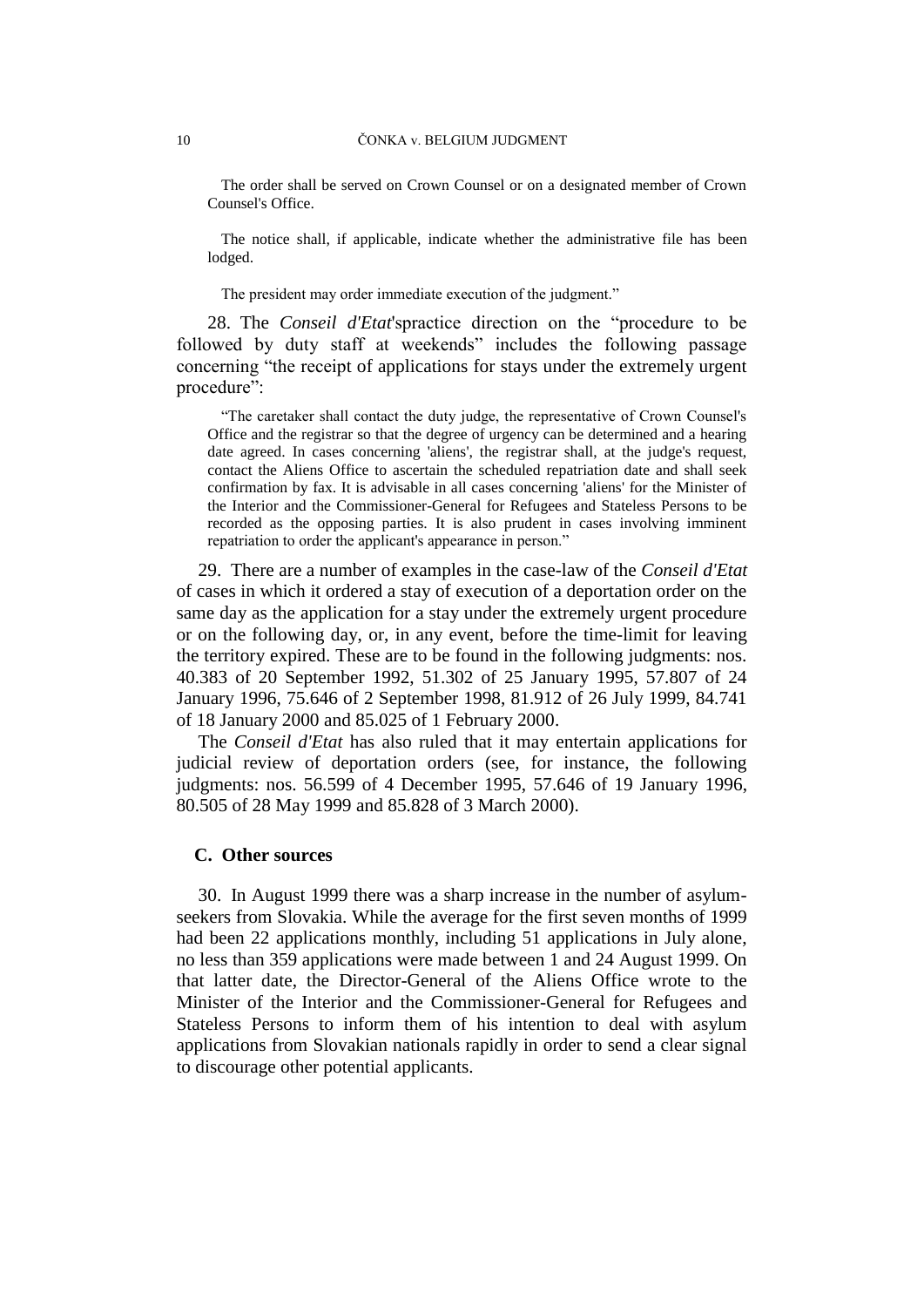31. A "Note providing general guidance on overall policy in immigration matters" approved by the Cabinet on 1 October 1999, contained, *inter alia*, the following passage:

"A plan for collective repatriation is currently under review, both to send a signal to the Slovakian authorities and to deport this large number of illegal immigrants whose presence can no longer be tolerated."

32. The report on Slovakia of 15 June 1998 of the European Commission against Racism and Intolerance contains the following passage:

"In Slovakia as in several other countries of central and eastern Europe, Roma/Gypsies belong to the most disadvantaged sections of society. Apart from a few isolated cases, they live outside the public arena, cut off from decision-making centres and the main currents of political opinion. They are often the victims of skinheads' violence and are regularly subjected to ill-treatment and discrimination by the authorities."

33. A further report produced by the applicants and drawn up after a joint mission to Slovakia in February 1999 of the Aliens Office and the Commissioner-General's Office for Refugees and Stateless Persons appears to confirm the existence of serious discrimination against Roma, who are treated as a lower class.

## THE LAW

## I. ALLEGED VIOLATION OF ARTICLE 5 § 1 OF THE CONVENTION

34. The applicants alleged that their arrest at Ghent police station on 1 October 1999 entailed a violation of Article 5 § 1 of the Convention, the relevant part of which reads as follows:

"1. Everyone has the right to liberty and security of person. No one shall be deprived of his liberty save in the following cases and in accordance with a procedure prescribed by law:

...

(f) the lawful arrest or detention of a person to prevent his effecting an unauthorised entry into the country or of a person against whom action is being taken with a view to deportation or extradition."

35. The Court observes that, in its decision on the admissibility of the application, it joined to the merits the Government's preliminary objection that the applicants had failed to exhaust domestic remedies, as they had not appealed to the committals division of the criminal court under section 71 of the Aliens Act.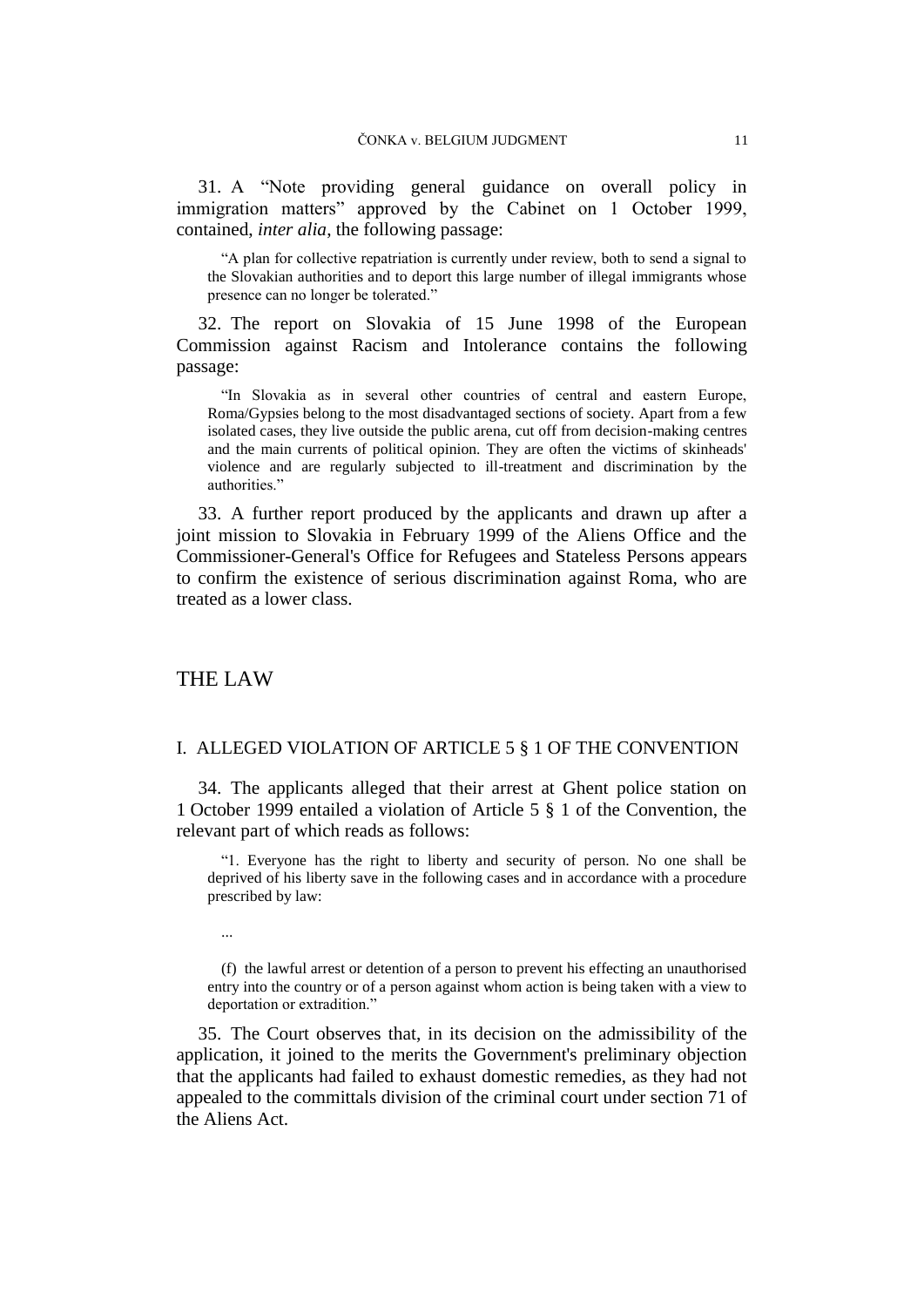36. As regards the merits, the applicants denied that their arrest had been necessary to secure their departure from Belgium. They complained above all of the manner of their arrest, saying that they had been lured into a trap as they had been induced into believing that their attendance at the police station was necessary to complete their asylum applications when, from the outset, the sole intention of the authorities had been to deprive them of their liberty. They had therefore been deceived about the purpose of their attendance at the police station and, accordingly, there had been an abuse of power that amounted to a violation of Article 5 § 1.

Consequently, no blame could attach to the applicants for their refusal to place any further trust in the authorities and their decision not to lodge an appeal with the Belgian courts. In the event, any such appeal would have been futile in the circumstances. The applicants had been trapped by the authorities, assembled as part of a collective-repatriation operation and placed in closed centres where they were told that no appeal was available to them; accordingly, they would not have been able to contact their lawyer, Mr van Overloop, directly.

Mr van Overloop had not learnt of his clients' detention until Friday 1 October 1999, when he was informed by the President of the Roma Rights League. At no stage between the applicants' arrest and the execution of the deportation order had any direct contact between them and their lawyer been possible, in particular as they were not permitted to receive any telephone communications from outside. Admittedly, they could have telephoned out, but they were convinced that it was impossible to appeal against their detention.

Consequently, Mr van Overloop would not have been able to lodge an application with the committals division in Ghent until Monday 4 October. Since the division sat on Mondays, Wednesdays and Fridays only, the case could not have been heard until Wednesday 6 October and the aircraft carrying the applicants left Belgium on Tuesday 5 October.

37. The Government pointed out that the applicants had been served on 3 March and 18 June 1999 with orders to leave the territory, which expressly stated that they were liable to detention with a view to deportation if they failed to comply. The applicants would therefore have been well aware that they were overstaying. Furthermore, Mrs Čonková had been convicted of theft by the Ghent Criminal Court. In those circumstances, it was absurd to suggest that the applicants had been acting in good faith. On the contrary, the "clean hands" doctrine or the *nemo auditur* adage had to be applied in their case.

In addition, the fact that the tenor of the notice was potentially ambiguous could not suffice to give rise to an inference that there had been an abuse of power. That was a serious accusation that could only be made out if the authority had acted solely for unlawful reasons, which was manifestly not the case. Besides, the Minister of the Interior had publicly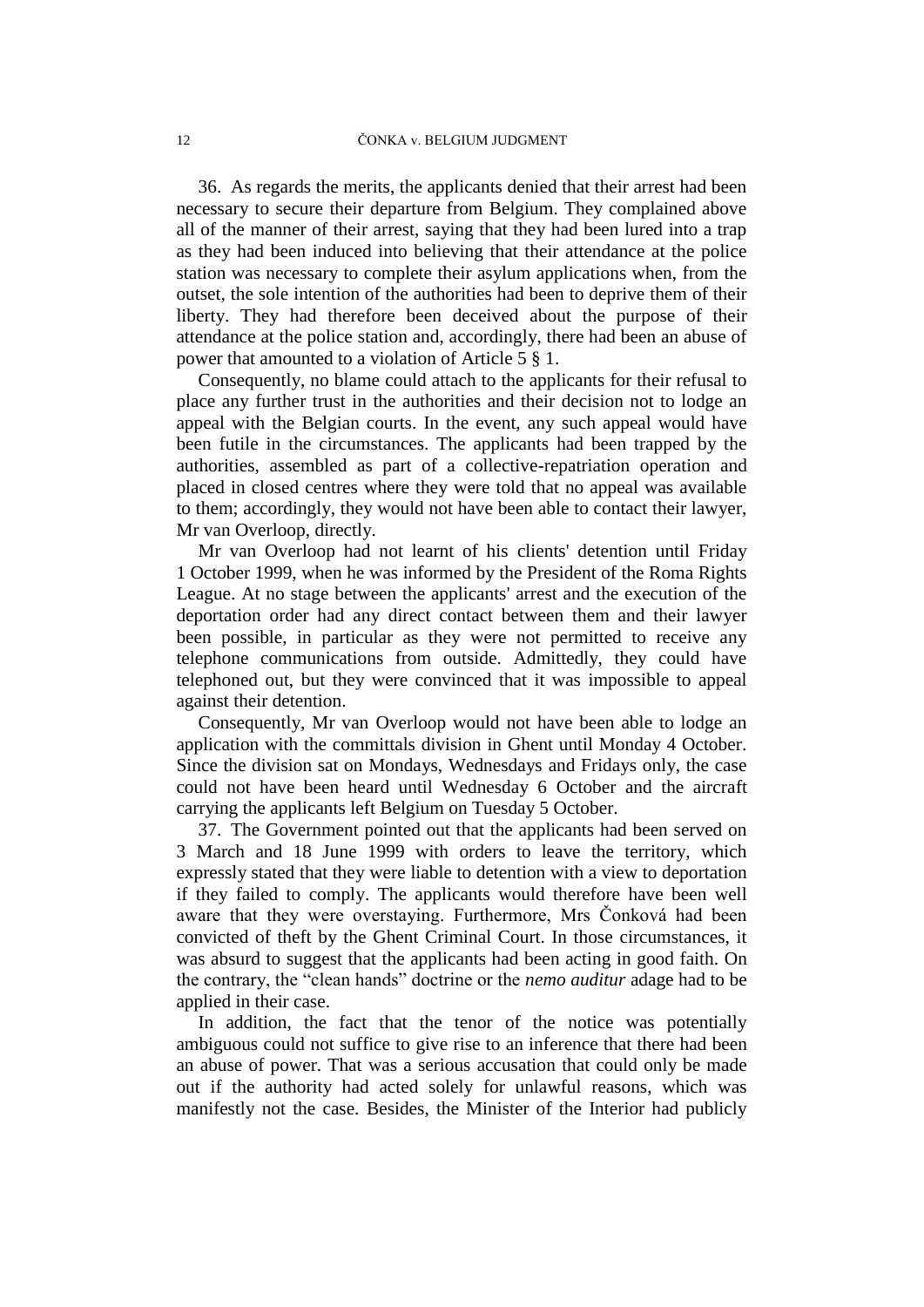expressed regret for the "unfortunate wording" of the notice. However, the fact that other aliens who had attended the police station after receiving the notice were released after their cases had been considered demonstrated that the notices had not been sent with the sole aim of carrying out arrests. Even if they had been, the method used was nonetheless preferable to going to aliens' homes or to their children's schools to arrest them. Therefore, any ruse there had been had been a "little ruse".

The Government saw no grounds on which the applicants could have been exempted from the requirement to lodge an appeal with the committals division of the criminal court. In their view, if the applicants were capable of applying to the European Court of Human Rights, they must have been equally capable in the same circumstances of appealing to the committals division.

38. The Court notes that it is common ground that the applicants were arrested so that they could be deported from Belgium. Article 5 § 1 (f) of the Convention is thus applicable in the instant case. Admittedly, the applicants contest the necessity of their arrest for that purpose; however, Article 5 § 1 (f) does not require that the detention of a person against whom action is being taken with a view to deportation be reasonably considered necessary, for example to prevent his committing an offence or fleeing. In this respect, Article 5 § 1 (f) provides a different level of protection from Article 5 § 1 (c): all that is required under sub-paragraph (f) is that "action is being taken with a view to deportation" (see *Chahal v. the United Kingdom*, judgment of 15 November 1996, *Reports of Judgments and Decisions* 1996-V, p. 1862, § 112).

39. Where the "lawfulness" of detention is in issue, including the question whether "a procedure prescribed by law" has been followed, the Convention refers essentially to the obligation to conform to the substantive and procedural rules of national law, but it requires in addition that any deprivation of liberty should be in keeping with the purpose of Article 5, namely to protect the individual from arbitrariness (see, among other authorities, *Bozano v. France*, judgment of 18 December 1986, Series A no. 111, p. 23, § 54, and *Chahal*, cited above, p. 1864, § 118).

40. In the present case, the applicants received a written notice at the end of September 1999 inviting them to attend Ghent police station on 1 October to "enable the file concerning their application for asylum to be completed". On their arrival at the police station they were served with an order to leave the territory dated 29 September 1999 and a decision for their removal to Slovakia and for their arrest for that purpose. A few hours later they were taken to a closed transit centre at Steenokkerzeel.

41. The Court notes that, according to the Government, while the wording of the notice was admittedly unfortunate, as had indeed been publicly recognised by the Minister of the Interior (see paragraph 23 above),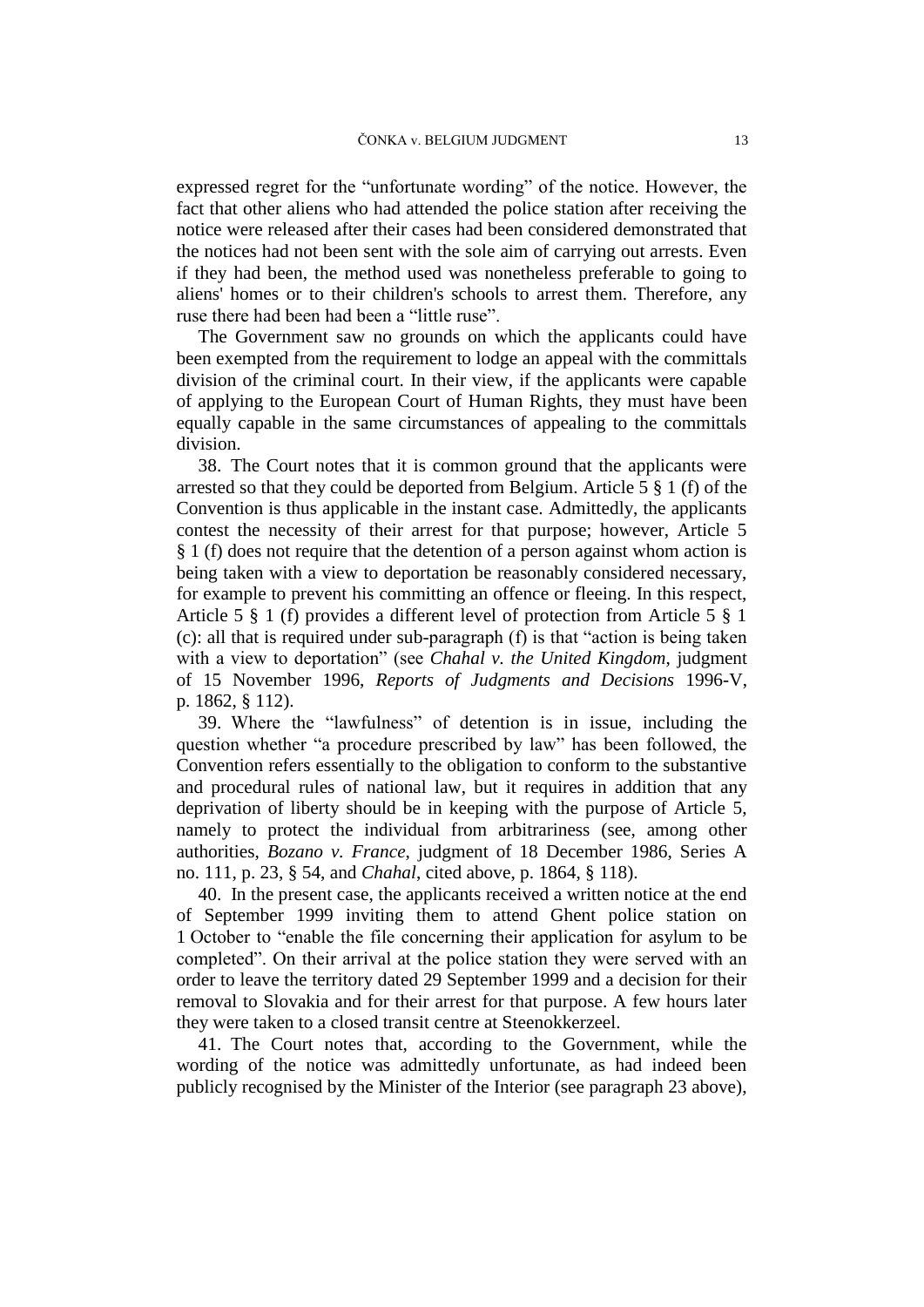that did not suffice to vitiate the entire arrest procedure, or to warrant its being qualified as an abuse of power.

While the Court has reservations about the compatibility of such practices with Belgian law, particularly as the practice in the instant case was not reviewed by a competent national court, the Convention requires that any measure depriving an individual of his liberty must be compatible with the purpose of Article 5, namely to protect the individual from arbitrariness (see paragraph 39 above). Although the Court by no means excludes its being legitimate for the police to use stratagems in order, for instance, to counter criminal activities more effectively, acts whereby the authorities seek to gain the trust of asylum-seekers with a view to arresting and subsequently deporting them may be found to contravene the general principles stated or implicit in the Convention.

In that regard, there is every reason to consider that while the wording of the notice was "unfortunate", it was not the result of inadvertence; on the contrary, it was chosen deliberately in order to secure the compliance of the largest possible number of recipients. At the hearing, counsel for the Government referred in that connection to a "little ruse", which the authorities had knowingly used to ensure that the "collective repatriation" (see paragraph 23 above) they had decided to arrange was successful.

42. The Court reiterates that the list of exceptions to the right to liberty secured in Article 5 § 1 is an exhaustive one and only a narrow interpretation of those exceptions is consistent with the aim of that provision (see, *mutatis mutandis*, *K.-F. v. Germany*, judgment of 27 November 1997, *Reports* 1997-VII, p. 2975, § 70). In the Court's view, that requirement must also be reflected in the reliability of communications such as those sent to the applicants, irrespective of whether the recipients are lawfully present in the country or not. It follows that, even as regards overstayers, a conscious decision by the authorities to facilitate or improve the effectiveness of a planned operation for the expulsion of aliens by misleading them about the purpose of a notice so as to make it easier to deprive them of their liberty is not compatible with Article 5.

43. That factor has a bearing on the issue to which the Court must now turn, namely the Government's preliminary objection, which it has decided to join to the merits. In that connection, the Court reiterates that by virtue of Article 35 § 1 of the Convention normal recourse should be had by an applicant to remedies which are available and sufficient to afford redress in respect of the breaches alleged. The existence of the remedies in question must be sufficiently certain not only in theory but in practice, failing which they will lack the requisite accessibility and effectiveness (see, among other authorities, *Akdivar and Others v. Turkey*, judgment of 16 September 1996, *Reports* 1996-IV, p. 1210, § 66).

44. In the instant case, the Court identifies a number of factors which undoubtedly affected the accessibility of the remedy which the Government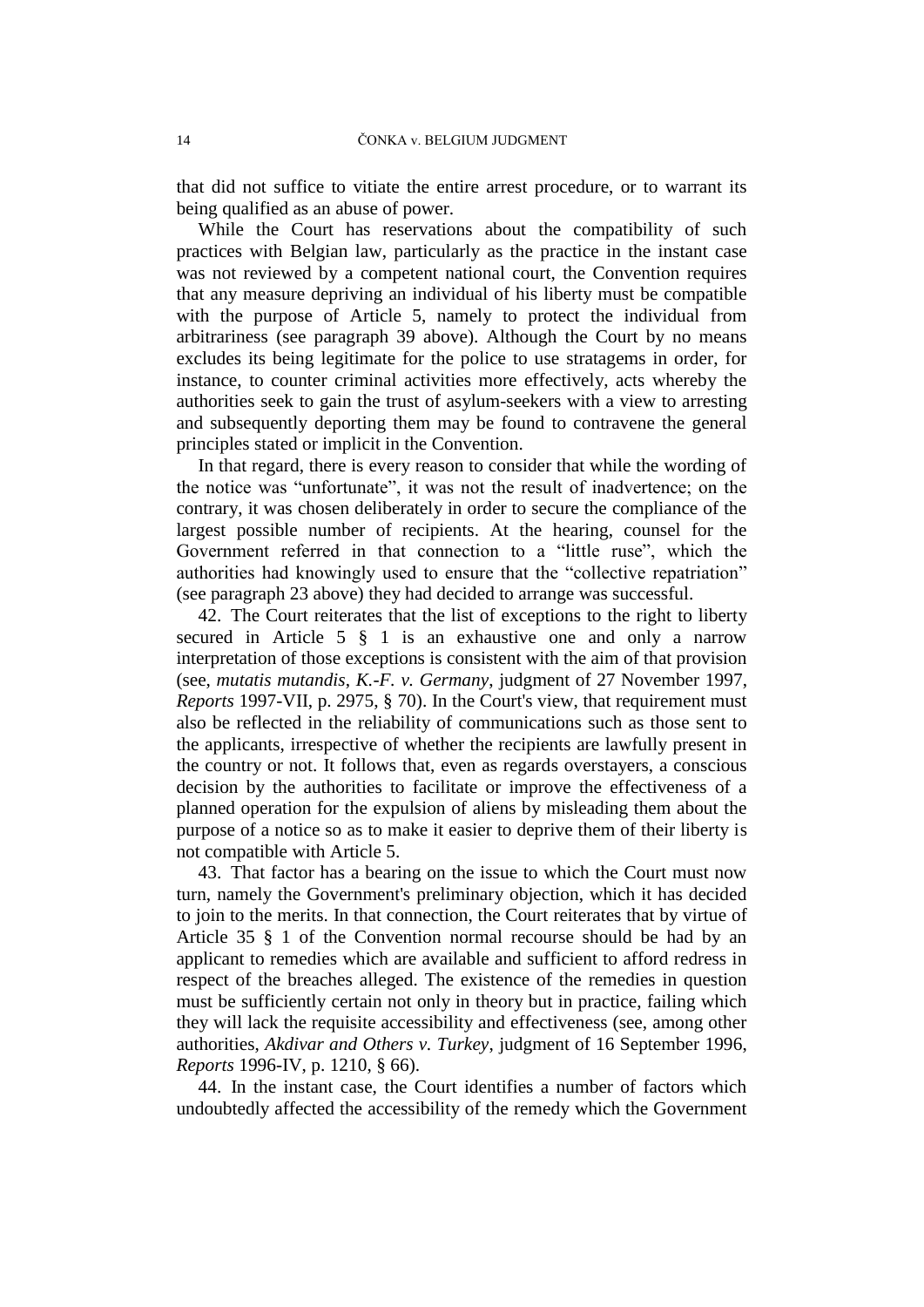claim was not exercised. These include the fact that the information on the available remedies handed to the applicants on their arrival at the police station was printed in tiny characters and in a language they did not understand; only one interpreter was available to assist the large number of Roma families who attended the police station in understanding the verbal and written communications addressed to them and, although he was present at the police station, he did not stay with them at the closed centre. In those circumstances, the applicants undoubtedly had little prospect of being able to contact a lawyer from the police station with the help of the interpreter and, although they could have contacted a lawyer by telephone from the closed transit centre, they would no longer have been able to call upon the interpreter's services; despite those difficulties, the authorities did not offer any form of legal assistance at either the police station or the centre.

45. Whatever the position – and this factor is decisive in the eyes of the Court – as the applicants' lawyer explained at the hearing without the Government contesting the point, he was only informed of the events in issue and of his clients' situation at 10.30 p.m. on Friday 1 October 1999, such that any appeal to the committals division would have been pointless because, had he lodged an appeal with the division on 4 October, the case could not have been heard until 6 October, a day after the applicants' expulsion on 5 October. Thus, although he still regarded himself as acting for the applicants (see paragraph 21 above), he was unable to lodge an appeal with the committals division.

46. The Convention is intended to guarantee rights that are not theoretical or illusory, but practical and effective (see, *mutatis mutandis*, *Matthews v. the United Kingdom* [GC], no. 24833/94, § 34, ECHR 1999-I). As regards the accessibility of a remedy within the meaning of Article 35 § 1 of the Convention, this implies, *inter alia*, that the circumstances voluntarily created by the authorities must be such as to afford applicants a realistic possibility of using the remedy. That did not happen in the present case and the preliminary objection must therefore be dismissed.

Consequently, there has been a violation of Article 5 § 1 of the Convention.

## II. ALLEGED VIOLATION OF ARTICLE 5 § 2 OF THE CONVENTION

47. The applicants alleged a violation of Article 5 § 2 of the Convention, which provides:

"Everyone who is arrested shall be informed promptly, in a language which he understands, of the reasons for his arrest and of any charge against him."

They said that they had been given insufficient information about the reasons for their arrest, and had thus been prevented from exercising the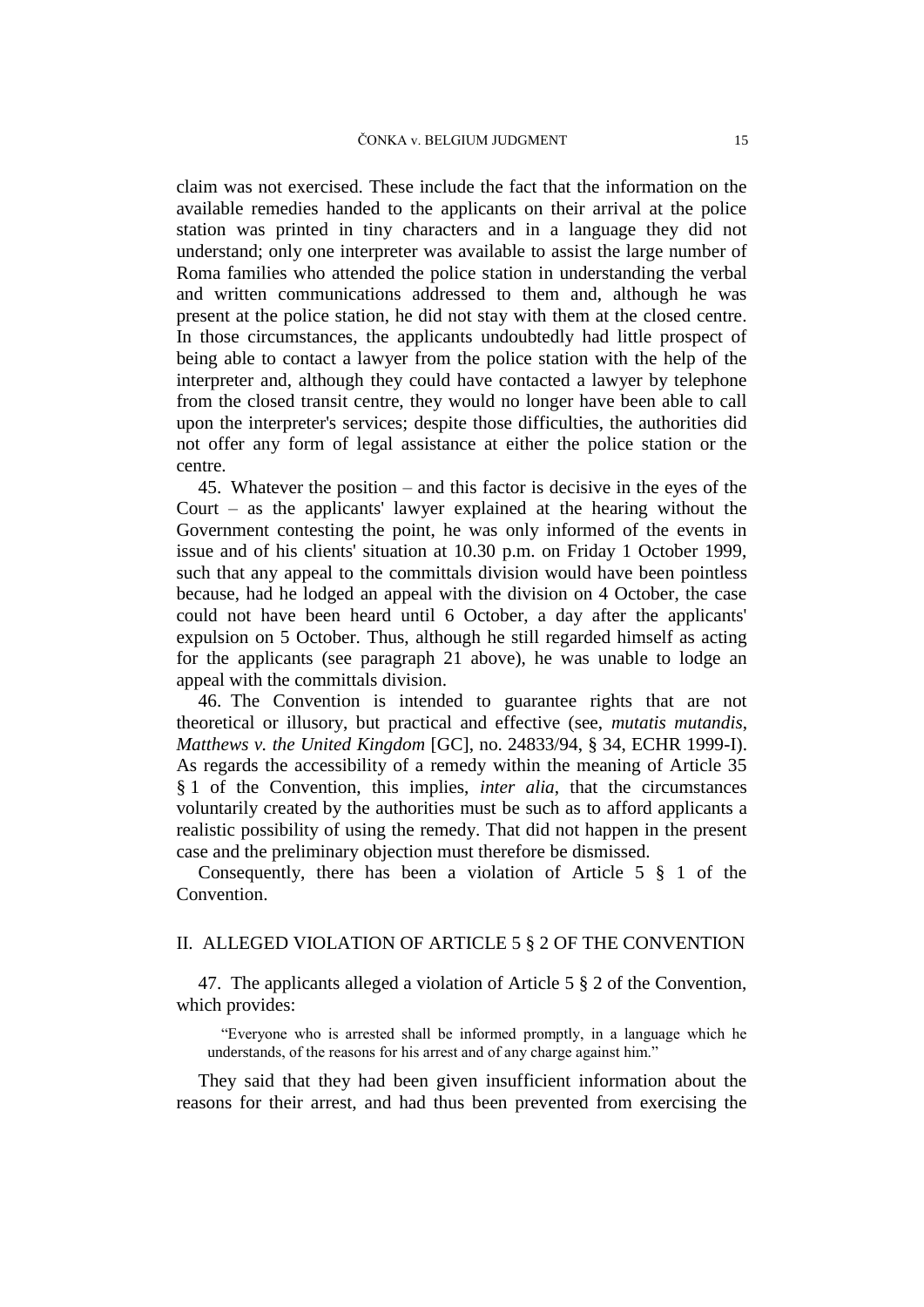remedy to which they were entitled by virtue of Article 5 § 4 of the Convention. No representative of the Ministry of the Interior, which had issued the orders of 29 September 1999 requiring them to leave the territory, had given any official information to the persons detained at Ghent police station. They had had to make do with the information contained in the documents handed to them. That information was, however, incomplete, as it did not give sufficient details to them about the legal and factual grounds for their arrest, the arrangements for their removal or the remedies available to them.

48. The Government maintained that the requirements of Article 5 § 2 had been followed to the letter and explained that the detention order of 29 September 1999 contained reasons and had been served on the applicants two days later at the police station. When the papers were served, a Slovakspeaking interpreter had been in attendance to provide those concerned with any explanation they might need on the content of the document.

49. In its decision on the admissibility of the complaint under Article 5 § 2, the Court joined the Government's preliminary objection to the merits. Since that objection is the same as the one raised under Article 5 § 1, and regard being had to the conclusion set out in paragraph 46 above, it too must be dismissed.

50. As to the merits, the Court reiterates that paragraph 2 of Article 5 contains the elementary safeguard that any person arrested should know why he is being deprived of his liberty. This provision is an integral part of the scheme of protection afforded by Article 5: by virtue of paragraph 2 any person arrested must be told, in simple, non-technical language that he can understand, the essential legal and factual grounds for his arrest, so as to be able, if he sees fit, to apply to a court to challenge its lawfulness in accordance with paragraph 4. Whilst this information must be conveyed "promptly" (in French: "*dans le plus court délai*"), it need not be related in its entirety by the arresting officer at the very moment of the arrest. Whether the content and promptness of the information conveyed were sufficient is to be assessed in each case according to its special features (see, *mutatis mutandis*, *Murray v. the United Kingdom*, judgment of 28 October 1994, Series A no. 300-A, p. 31, § 72).

51. In the instant case, on their arrival at the police station, the applicants were served with the decision ordering their arrest. The document handed to them for that purpose stated that their arrest had been ordered pursuant to section 7, first paragraph, point (2), of the Aliens Act, in view of the risk that they might seek to elude deportation. A note in the documents mentioned an appeal to the committals division of the criminal court as being an available remedy against the detention order.

52. The Court has already noted that when the applicants were arrested at the police station a Slovak-speaking interpreter was present, notably for the purposes of informing the aliens of the content of the verbal and written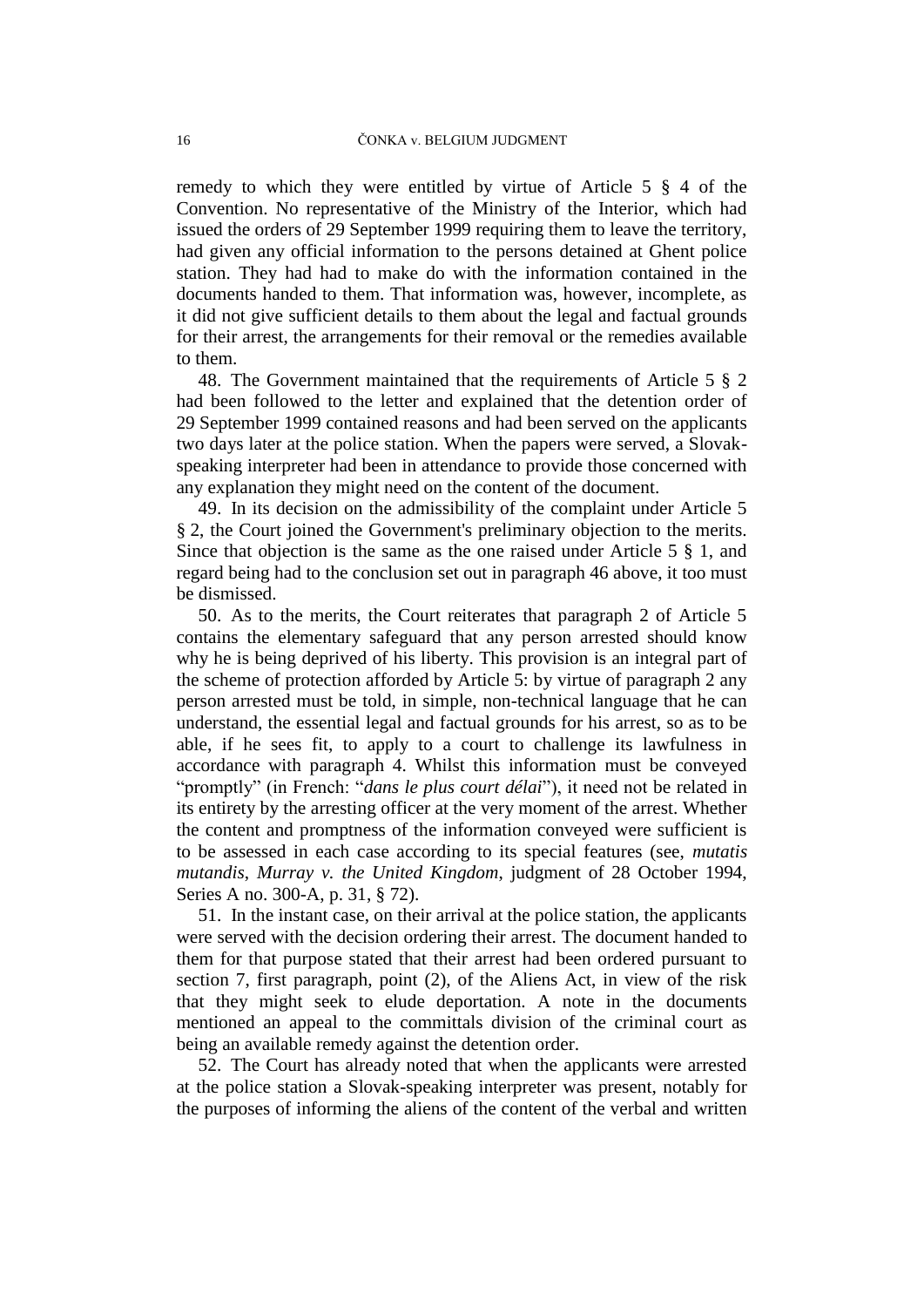communications which they received, in particular, the document ordering their arrest. Even though in the present case those measures by themselves were not in practice sufficient to allow the applicants to lodge an appeal with the committals division (see paragraph 46 above), the information thus furnished to them nonetheless satisfied the requirements of Article 5 § 2 of the Convention. Consequently, there has been no violation of that provision.

## III. ALLEGED VIOLATION OF ARTICLE 5 § 4 OF THE **CONVENTION**

53. The applicants also complained of a violation of Article 5 § 4 of the Convention, which reads as follows:

"Everyone who is deprived of his liberty by arrest or detention shall be entitled to take proceedings by which the lawfulness of his detention shall be decided speedily by a court and his release ordered if the detention is not lawful."

They submitted that the only remedy available to them to challenge their detention was an appeal to the committals division of the criminal court under section 71 of the Aliens Act. However, that remedy did not satisfy the requirements of Article 5 § 4, since the committals division only carried out a very limited review of detention orders made under section 7 of the Aliens Act. That review was confined to the procedural lawfulness of the detention and the committals division did not have regard to the proportionality of the detention, that is to say to the issue whether, in the light of the special facts of each case, detention was justified. Furthermore, the circumstances of the applicants' arrest in the instant case were such that no appeal to the committals division would have been possible (see paragraph 36 above).

54. The Government, on the other hand, considered that the remedy satisfied all the requirements of Article 5 § 4.

55. The Court considers, firstly, that the fact that the applicants were released on 5 October 1999 in Slovakia does not render the complaint devoid of purpose, since the deprivation of liberty in issue lasted five days (cf. *Fox, Campbell and Hartley v. the United Kingdom*, judgment of 30 August 1990, Series A no. 182, p. 20, § 45). It notes, however, that the Government's submissions on this point are the same as those on which they relied in support of their preliminary objection to the complaints under Article 5 §§ 1, 2 and 4 of the Convention (see paragraphs 37 and 49 above). Accordingly, the Court refers to its conclusion that the applicants were prevented from making any meaningful appeal to the committals division (see paragraph 46 above). Consequently, it is unnecessary to decide whether the scope of the jurisdiction of the committals division satisfies the requirements of Article 5 § 4.

In conclusion, there has been a violation of Article 5 § 4 of the **Convention**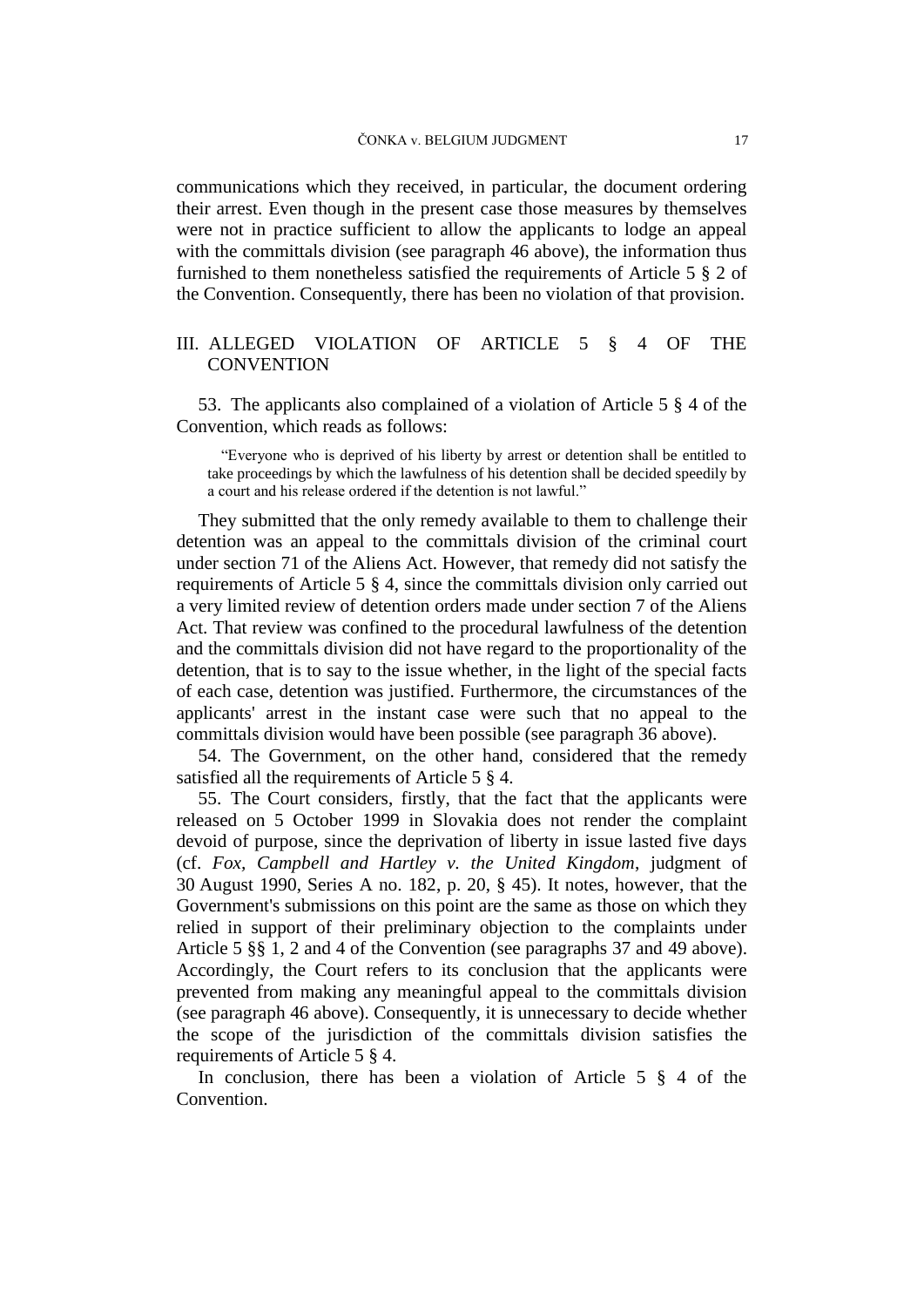## IV. ALLEGED VIOLATION OF ARTICLE 4 OF PROTOCOL No. 4

56. The applicants complained of a violation of Article 4 of Protocol No. 4, which provides:

"Collective expulsion of aliens is prohibited."

In their submission, the expression "collective expulsion" must be understood as meaning any "collective implementation of expulsion measures". The provision would become meaningless if a distinction were drawn between the prior decision and the execution of the measure, since the legislation of every member State now required a specific formal decision before expulsion, such that a distinction of that kind would mean that it would no longer be possible to challenge a collective expulsion and Article 4 of Protocol No. 4 would be deprived of all practical effect.

The applicants considered, in particular, that the orders for their expulsion reflected the authorities' determination to deal with the situation of a group of individuals, in this instance Roma from Slovakia, collectively. They submitted that there was evidence of that in certain official documents, including letters sent on 24 August 1999 by the Director-General of the Aliens Office to the Minister of the Interior and the Commissioner-General for Refugees and Stateless Persons, in which the Director-General had announced that requests for asylum by Slovakian nationals would be dealt with rapidly in order to send a clear signal to discourage other potential applicants. The applicants also referred to a "Note providing general guidance on overall policy in immigration matters", which was approved on 1 October 1999 by the Cabinet and containing the following passage: "A plan for collective repatriation is currently under review, both to send a signal to the Slovakian authorities and to deport this large number of illegal immigrants whose presence can no longer be tolerated" (see paragraph 31) above). Likewise, on 23 December 1999, the Minister of the Interior had declared in response to a parliamentary question: "Owing to the large concentration of asylum-seekers of Slovakian nationality in Ghent, arrangements have been made for their collective repatriation to Slovakia" (see paragraph 23 above).

In the applicants' submission, those elements revealed a general system intended to deal with groups of individuals collectively from the moment the decision to expel them was made until its execution. In that connection, it was significant that the process had been christened "Operation Golf" by the authorities. Accordingly, irrespective of the formal appearance of the decisions that had been produced, it could not be said that there had been "a reasonable and objective examination of the particular circumstances of each of the aliens forming the group" in the instant case.

57. In response to that complaint, the Government objected that the applicants had failed to challenge the decisions which they alleged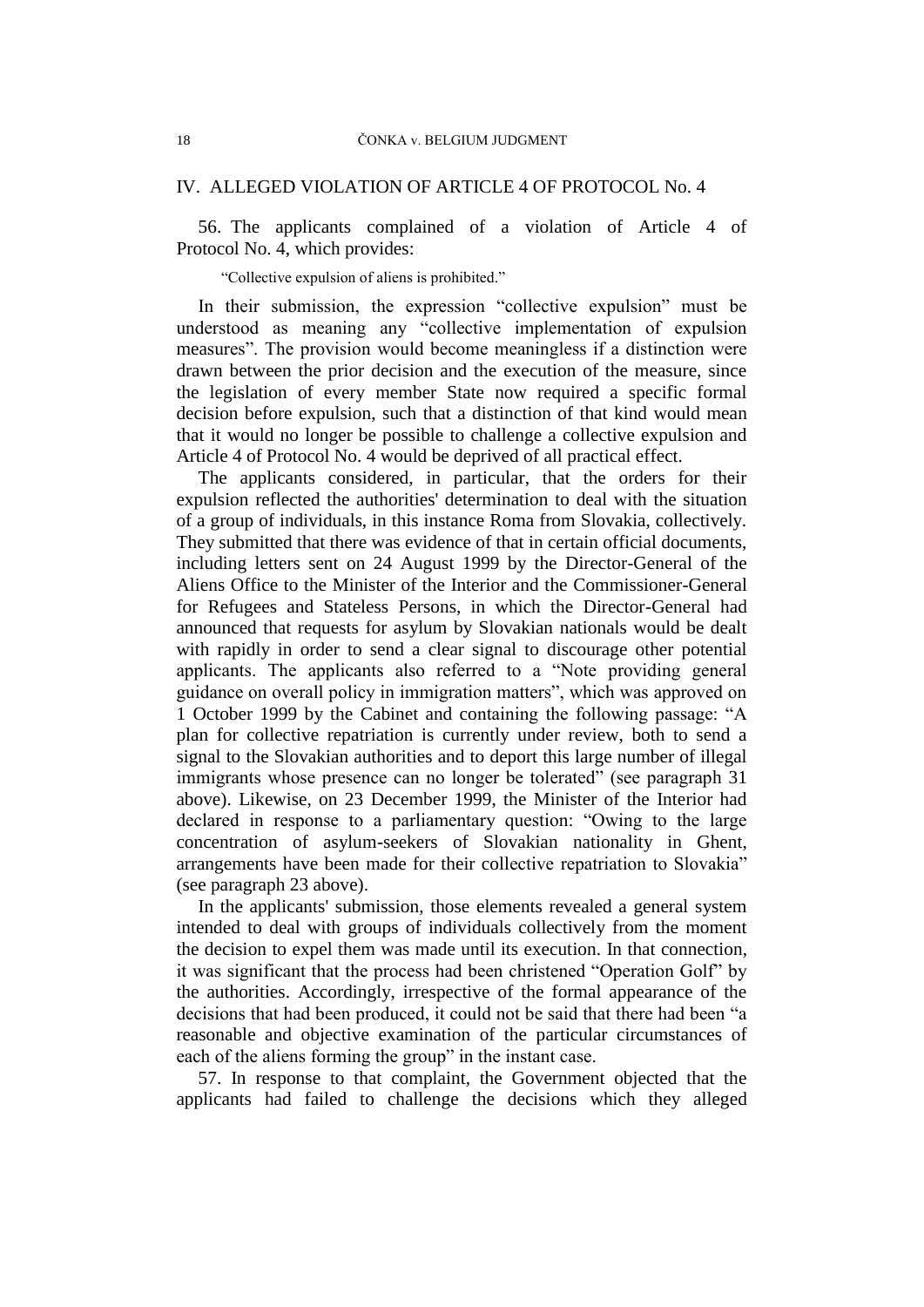constituted a violation, namely those taken on 29 September 1999, in the *Conseil d'Etat*, notably by way of an application for a stay under the extremely urgent procedure.

The Court notes that that remedy is the same as the remedy relied on by the Government in connection with the complaint under Article 13 of the Convention taken in conjunction with Article 4 of Protocol No. 4. Consequently, the objection must be joined to the merits and examined with the complaint of a violation of those provisions.

58. As to the merits of the complaint of a violation of Article 4 of Protocol No. 4 taken alone, the Government referred to the Court's decision in *Andric v. Sweden* ((dec.) no. 45917/99, 23 February 1999), in which the complaint was declared inadmissible, in support of their submission that there was no collective expulsion when an alien's immigration status was individually and objectively examined in a way that allowed him to put forward his case against expulsion. Although the orders made on 29 September 1999 to leave the territory had replaced the earlier orders, both the Aliens Office and the Commissioner-General's Office for Refugees and Stateless Persons, an independent, impartial and quasi-judicial body, had afforded the applicants an opportunity to set out their cases. The decision concerning Mrs Čonková comprised three pages of detailed reasoning typed in small characters and explaining why she was at no risk of treatment contrary to Article 3 of the Convention in her country of origin. As for Mr Čonka, he had not even taken the trouble to attend his appointment with the Commissioner-General, despite receiving due notification.

Further consideration had been given to the aliens' cases at Ghent police station, since some asylum-seekers whose applications had been refused were nevertheless allowed to walk free from the police station, notably on humanitarian grounds or for administrative reasons. The examination of some individual cases, including the Čonkas', had even continued until the applicants were about to board the aircraft, since a social-security payment had been made for October to each head of household, calculated to the nearest Belgian franc by reference to the number of people in each family. In short, the requirements of Article 4 of Protocol No. 4 had been amply satisfied.

59. The Court reiterates its case-law whereby collective expulsion, within the meaning of Article 4 of Protocol No. 4, is to be understood as any measure compelling aliens, as a group, to leave a country, except where such a measure is taken on the basis of a reasonable and objective examination of the particular case of each individual alien of the group (see *Andric*, cited above). That does not mean, however, that where the latter condition is satisfied the background to the execution of the expulsion orders plays no further role in determining whether there has been compliance with Article 4 of Protocol No. 4.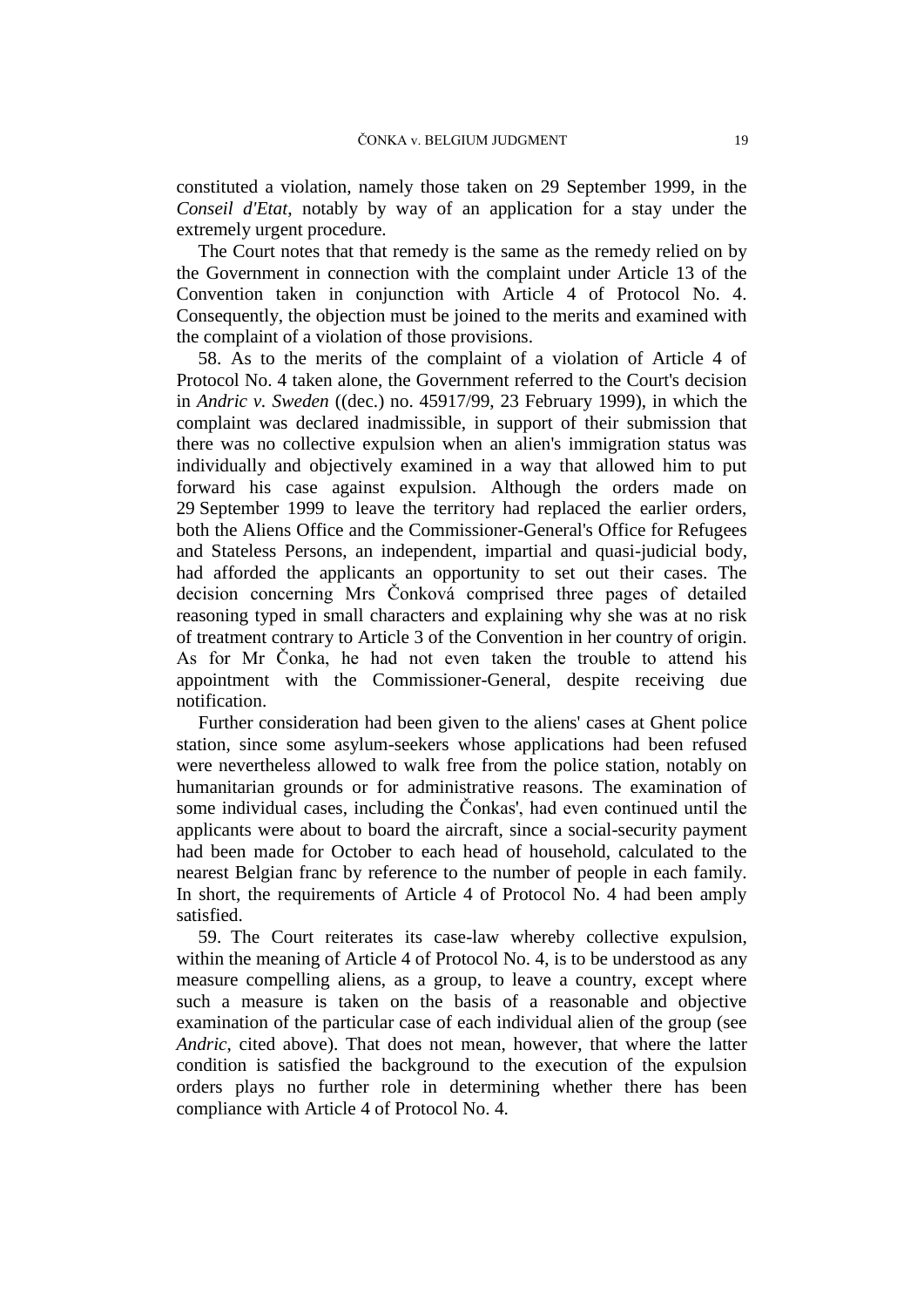60. In the instant case, the applications for asylum made by the applicants were rejected in decisions of 3 March 1999 that were upheld on 18 June 1999. The decisions of 3 March 1999 contained reasons and were accompanied by an order made on the same day requiring the applicants to leave the territory. They were reached after an examination of each applicant's personal circumstances on the basis of their depositions. The decisions of 18 June 1999 were also based on reasons related to the personal circumstances of the applicants and referred to the order of 3 March 1999 to leave the territory, which had been stayed by the appeals under the urgent procedure.

61. The Court notes, however, that the detention and deportation orders in issue were made to enforce an order to leave the territory dated 29 September 1999; that order was made solely on the basis of section 7, first paragraph, point (2), of the Aliens Act, and the only reference to the personal circumstances of the applicants was to the fact that their stay in Belgium had exceeded three months. In particular, the document made no reference to their application for asylum or to the decisions of 3 March and 18 June 1999. Admittedly, those decisions had also been accompanied by an order to leave the territory, but by itself, that order did not permit the applicants' arrest. The applicants' arrest was therefore ordered for the first time in a decision of 29 September 1999 on a legal basis unrelated to their requests for asylum, but nonetheless sufficient to entail the implementation of the impugned measures. In those circumstances and in view of the large number of persons of the same origin who suffered the same fate as the applicants, the Court considers that the procedure followed does not enable it to eliminate all doubt that the expulsion might have been collective.

62. That doubt is reinforced by a series of factors: firstly, prior to the applicants' deportation, the political authorities concerned had announced that there would be operations of that kind and given instructions to the relevant authority for their implementation (see paragraphs 30 and 31 above); secondly, all the aliens concerned had been required to attend the police station at the same time; thirdly, the orders served on them requiring them to leave the territory and for their arrest were couched in identical terms; fourthly, it was very difficult for the aliens to contact a lawyer; lastly, the asylum procedure had not been completed.

63. In short, at no stage in the period between the service of the notice on the aliens to attend the police station and their expulsion did the procedure afford sufficient guarantees demonstrating that the personal circumstances of each of those concerned had been genuinely and individually taken into account.

In conclusion, there has been a violation of Article 4 of Protocol No 4.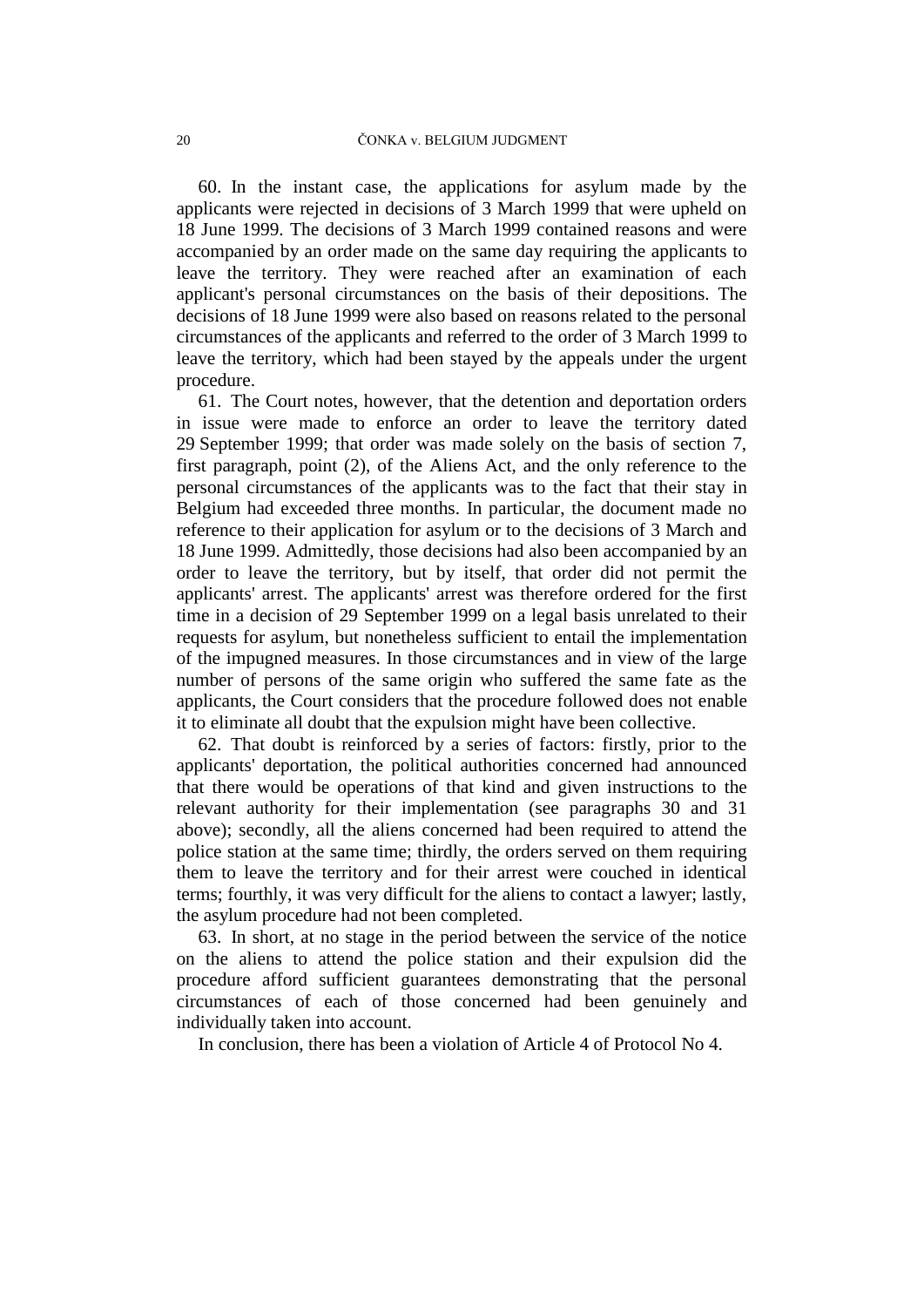## V. ALLEGED VIOLATION OF ARTICLE 13 OF THE CONVENTION

64. The applicants said that they had no remedy available to complain of the alleged violations of Article 3 of the Convention and Article 4 of Protocol No. 4 that satisfied the requirements of Article 13 of the Convention, which provides:

"Everyone whose rights and freedoms as set forth in [the] Convention are violated shall have an effective remedy before a national authority notwithstanding that the violation has been committed by persons acting in an official capacity."

65. In the applicants' submission, the procedure before the Commissioner-General for Refugees and Stateless Persons did not offer the guarantees required by Article 13. Firstly, the alien concerned had no guarantee of being heard since, although that was the practice, it did not constitute a right. Secondly, he had no access to his case file, could not consult the record of notes taken at the hearing or demand that his observations be put on record. As regards the remedies available before the *Conseil d'Etat*, they were not effective for the purposes of Article 13, as they had no automatic suspensive effect. In expulsion cases, in which enforcement of the contested State measure produced irreversible consequences, the effectiveness of the remedy depended on its having suspensive effect, which was thus a requirement of Article 13 of the Convention.

66. In particular, as regards remedies in the *Conseil d'Etat* under the extremely urgent procedure, the applicants accepted that in practice the judgment of the *Conseil d'Etat* was delivered before execution of the deportation order, but they argued that the law afforded no guarantee of that and the administrative authority was perfectly entitled to execute the deportation order without waiting for the judgment. Furthermore, the success rate of such applications was as low as 1.36%. It was also to be noted in passing that the *Conseil d'Etat* considered that aliens ceased to have an interest in pursuing the proceedings after leaving Belgian territory and it declined jurisdiction to quash or stay orders to leave the territory if they merely constituted a means of executing another decision, unless the challenge was based on new grounds, different from those relied on to contest the decision which the order to leave the territory sought to enforce.

67. The Government said that the effectiveness of the available remedies had to be determined as a whole, having regard to the fact that two categories of remedy existed under Belgian law and could be exercised successively and cumulatively against deportation orders made by the Aliens Office. One appeal lay to the Commissioner-General for Refugees and Stateless Persons, the other to the *Conseil d'Etat*.

68. The former was an independent, impartial and quasi-judicial body, as the Court of Cassation had again recently confirmed in a judgment of 14 March 2001 (see paragraph 26 above). Appeals to the Commissioner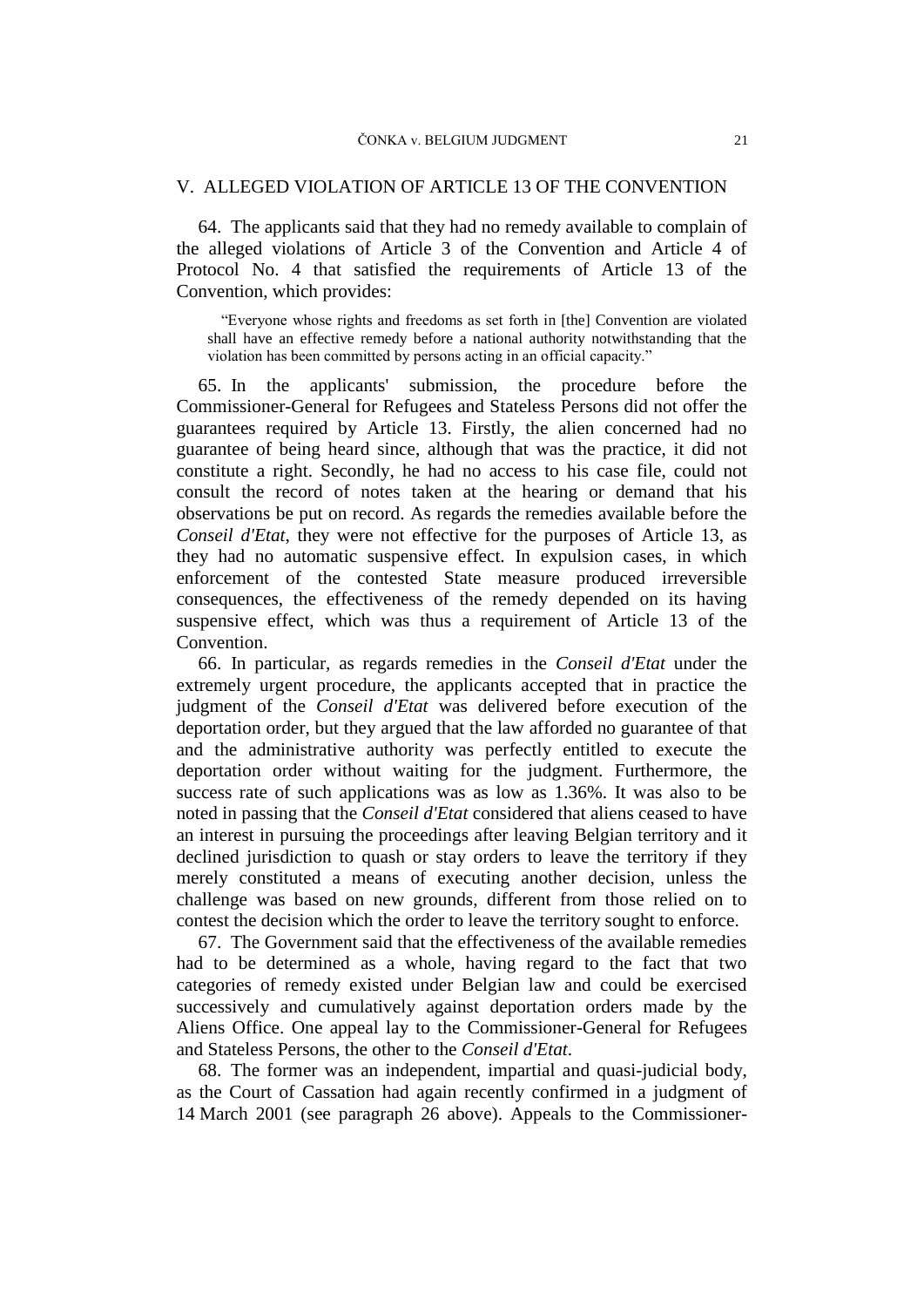General had automatic suspensive effect and the procedure afforded several procedural guarantees. Thus, due reasons setting out all the relevant circumstances of the case had to be given in the Commissioner's decisions. The adversarial principle was observed in the procedure so that every decision in asylum cases had to be based on evidence and information of which the applicant for refugee status was aware, which was common knowledge or which, failing that, had been the subject of adversarial argument.

In the instant case, Mrs Čonková had been heard at length by representatives of the Commissioner-General's Office, in the presence of an interpreter. She had not requested the assistance of a lawyer, but had been entitled to do so. Mr Čonka had not even kept his appointment.

69. An appeal lay against the decision of the Commissioner-General to the *Conseil d'Etat* by way of an application for judicial review and a stay of execution under the ordinary or extremely urgent procedure. The applicants had not used the extremely urgent procedure to apply for a stay of the decisions of 18 June 1999. Nor had they used it when challenging the deportation orders of 29 September 1999, which had replaced those of 18 June 1999.

70. The Government accepted that appeals to the *Conseil d'Etat* had no automatic suspensive effect and that the authorities were entitled in law not to withhold executing a deportation order solely on the ground that an appeal to that court – even under the extremely urgent procedure – had been lodged. However, appeals to the *Conseil d'Etat* had in the past had automatic suspensive effect and that had very rapidly led to a glut of appeals being lodged as a delaying tactic, a state of affairs that had forced the legislature to cancel the automatic suspensive effect in 1991. However, in order to protect the effectiveness of the remedy before the *Conseil d'Etat*, the legislature had at the same time introduced the extremely urgent procedure, thus restoring a fair balance between two fundamental values of the Convention: the proper administration of justice and the conduct of proceedings within a reasonable time on the one hand, and effective judicial protection on the other.

71. The procedure for applying for a stay of execution under the extremely urgent procedure was effective both in practice and in law and accordingly satisfied the requirements of Article 13.

As a matter of law, the Court's case-law on the subject did not require available remedies to have suspensive effect automatically and as of right. On the contrary, *Jabari v. Turkey* (no. 40035/98, § 50, ECHR 2000-VIII), for instance, showed that a mere power to issue a stay could suffice for the purposes of Article 13. The *Conseil d'Etat* had just such a power to issue a stay of execution under the extremely urgent procedure.

The procedure followed in such cases was very fast and applications had to be lodged before the period given to the alien to leave the territory had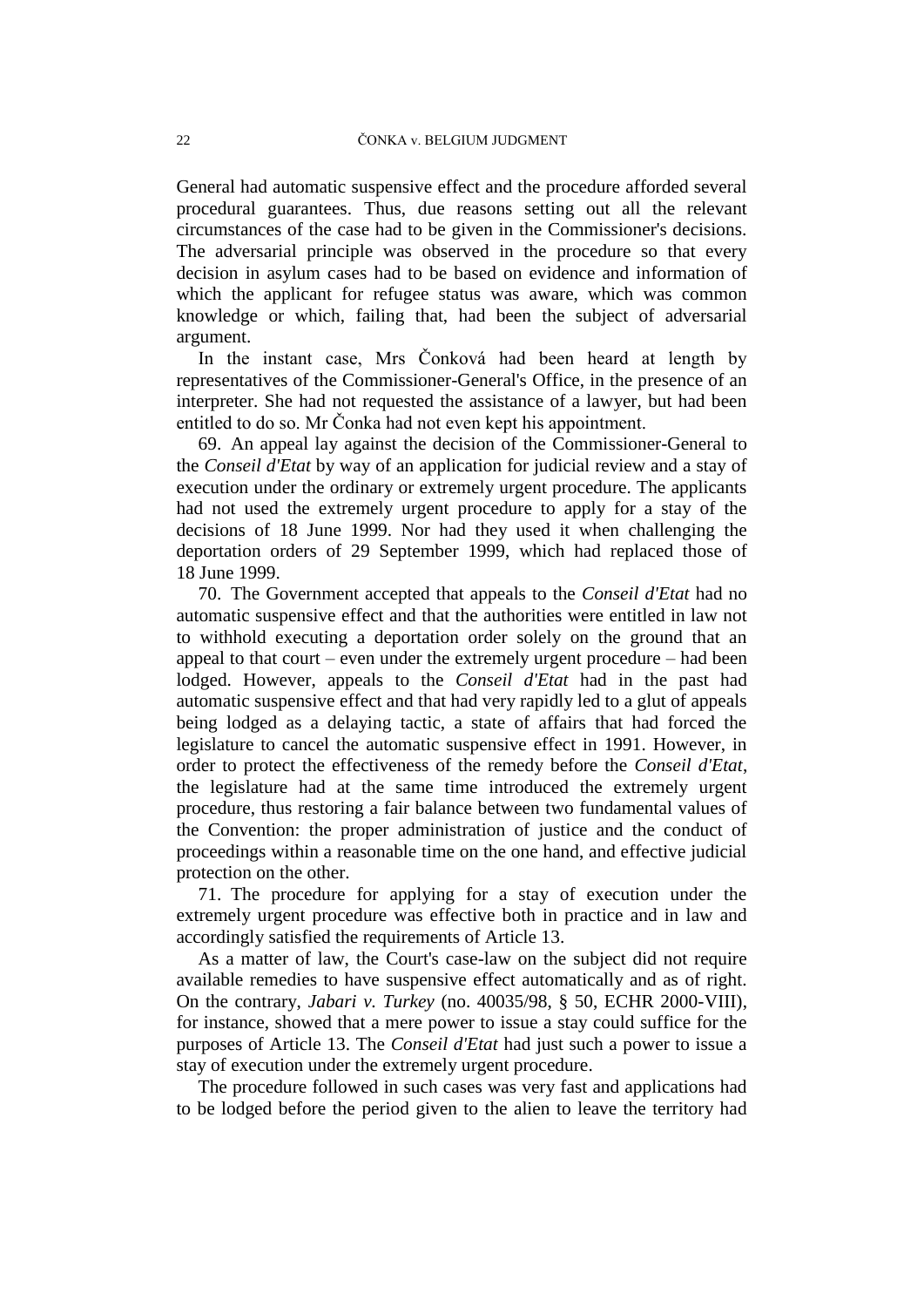expired. In appropriate cases, the application could be dealt with in a single day. The president of the division could, by virtue of Article 16, second paragraph, of the Royal Decree of 5 December 1991 laying down the urgent procedure in the *Conseil d'Etat*, issue a summons at any time requiring the parties to attend, even on bank holidays, and on a few hours' notice; he frequently did so in deportation cases. Furthermore, aliens were entitled by Article 33 of the Royal Decree to request the president to order provisional measures, including an injunction preventing deportation pending the outcome of the proceedings, under the extremely urgent procedure. Those procedures were available twenty-four hours a day and therefore afforded an effective remedy to check any inclination which the authorities might have to deport the alien before the *Conseil d'Etat* had delivered its judgment under the urgent procedure. In that connection, the Government referred to the *Conseil d'Etat*'s practice direction on the procedure to be followed by duty officers at weekends; the direction made it clear that, if the authorities were not prepared to defer execution of the deportation order, the hearing was to be set down and the judgment delivered before the measure was executed.

72. The numerous judgments cited by the Government in which the *Conseil d'Etat* had ordered stays of execution of orders for the deportation of aliens under the extremely urgent procedure showed how effective the remedy was in practice. Thus, during the two judicial years that had preceded the events at the origin of the dispute, that is to say 1997 to 1998 and 1998 to 1999, the administrative division had stayed the execution of decisions taken against foreign nationals in 25.22% of cases under the procedure. The percentage was 10.88% in the Dutch-speaking division.

73. In addition, the case-law contained examples of cases in which the order to leave the territory had been stayed or quashed by itself. While it was true that in the past there had been cases in which the *Conseil d'Etat* had held that deportation orders were merely a means of executing orders to leave the territory that had been made earlier, that case-law had since evolved and deportation orders were now regarded as administrative decisions against which an appeal lay. Added to which, while it was true that aliens who had left the national territory ceased to have any interest in obtaining a stay of execution of the deportation order, they nonetheless retained an interest in having it quashed, unless their departure had been voluntary.

74. Lastly, the Government submitted that the effectiveness of a remedy could not be determined without having regard to the political and legal context in Belgium and, consequently, the margin of appreciation that Belgium ought to be recognised as having in the instant case. The right to an effective remedy did not guarantee a right to abuse process or to be incompetent.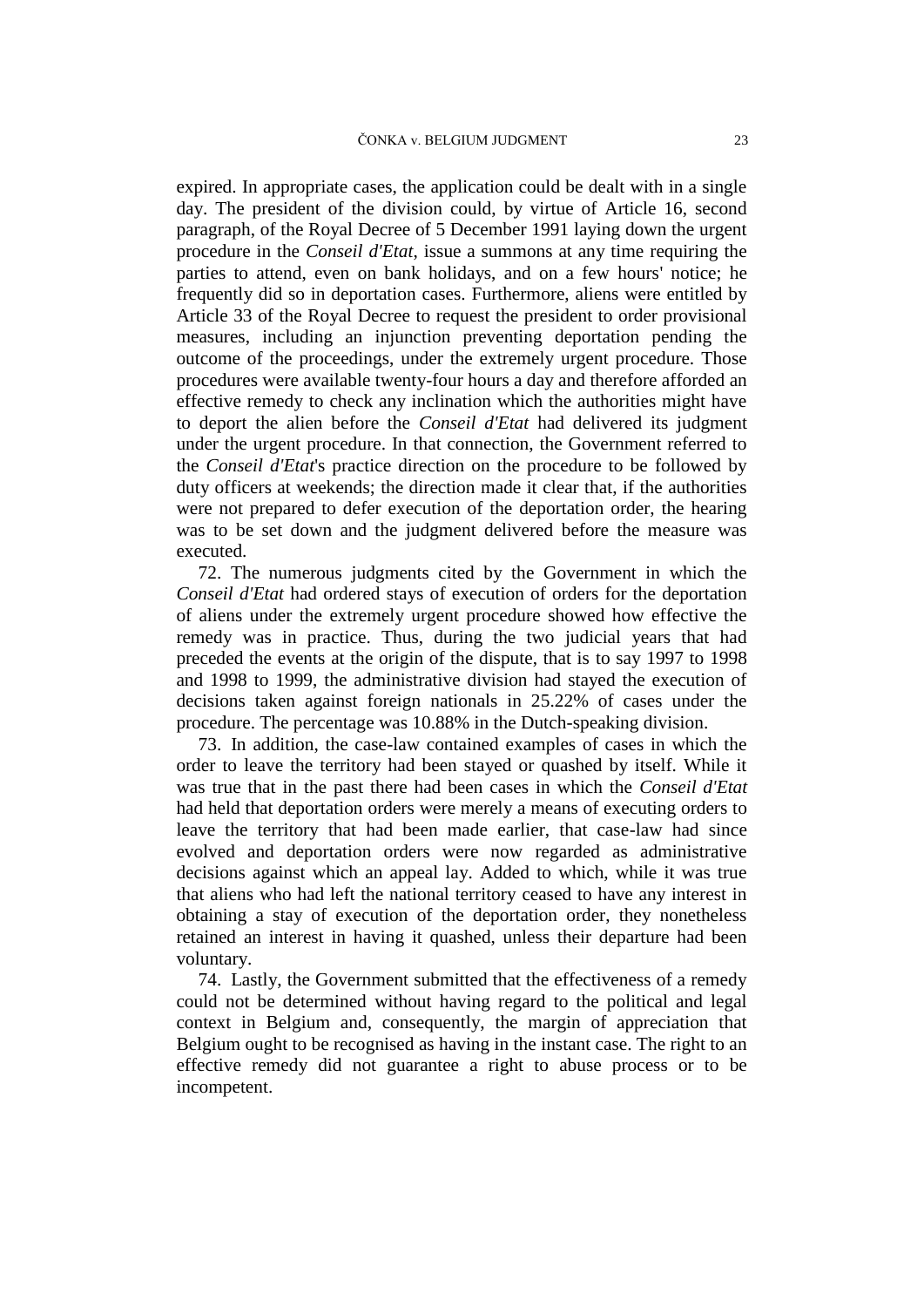The *Conseil d'Etat* was currently confronted with major abuses of process which undermined its effectiveness, the caseload generated by the application of the Aliens Act already accounting by itself for more than half of the litigation before it. The vast majority of the applications were dilatory. In those circumstances, the aim of the legislature had not been to restrict access to the administrative courts, but solely to abolish a rule – the automatic suspensive effect of appeals – that was bound to have an unanticipated and disastrous effect in the Belgian context, contrary to the principle of a proper administration of justice that underpinned Article 6 of the Convention.

75. The Court reiterates that Article 13 of the Convention guarantees the availability at national level of a remedy to enforce the substance of the Convention rights and freedoms in whatever form they may happen to be secured in the domestic legal order. The effect of Article 13 is thus to require the provision of a domestic remedy to deal with the substance of an "arguable complaint" under the Convention and to grant appropriate relief. The scope of the Contracting States' obligations under Article 13 varies depending on the nature of the applicant's complaint; however, the remedy required by Article 13 must be "effective" in practice as well as in law. The "effectiveness" of a "remedy" within the meaning of Article 13 does not depend on the certainty of a favourable outcome for the applicant. Nor does the "authority" referred to in that provision necessarily have to be a judicial authority; but if it is not, its powers and the guarantees which it affords are relevant in determining whether the remedy before it is effective. Also, even if a single remedy does not by itself entirely satisfy the requirements of Article 13, the aggregate of remedies provided for under domestic law may do so (see, among many other authorities, *Kudła v. Poland* [GC], no. 30210/96, § 157, ECHR 2000-XI).

76. However, for Article 13 to be applicable, the complaint must also be arguable (see, *mutatismutandis*, *Chahal*, cited above, p. 1870, § 147). In the instant case, the complaints of a violation of Article 3 which the Court declared manifestly ill-founded on 13 March 2001 were not arguable. Accordingly, there has been no violation of Article 13 of the Convention taken in conjunction with Article 3.

77. But the complaint of a violation of Article 4 of Protocol No. 4 may, in the Court's view, be regarded as arguable.

78. The Court observes in that connection that the expulsions in issue were carried out on the basis of orders to leave the territory dated 29 September 1999 which, according to the Government, replaced those made on 3 March and 18 June 1999 and in respect of which a remedy was available in the *Conseil d'Etat*, in particular an application for a stay of execution under the extremely urgent procedure.

The applicants failed to use that remedy despite the fact that their counsel was informed of the events in issue and his clients' position at 10.30 p.m. on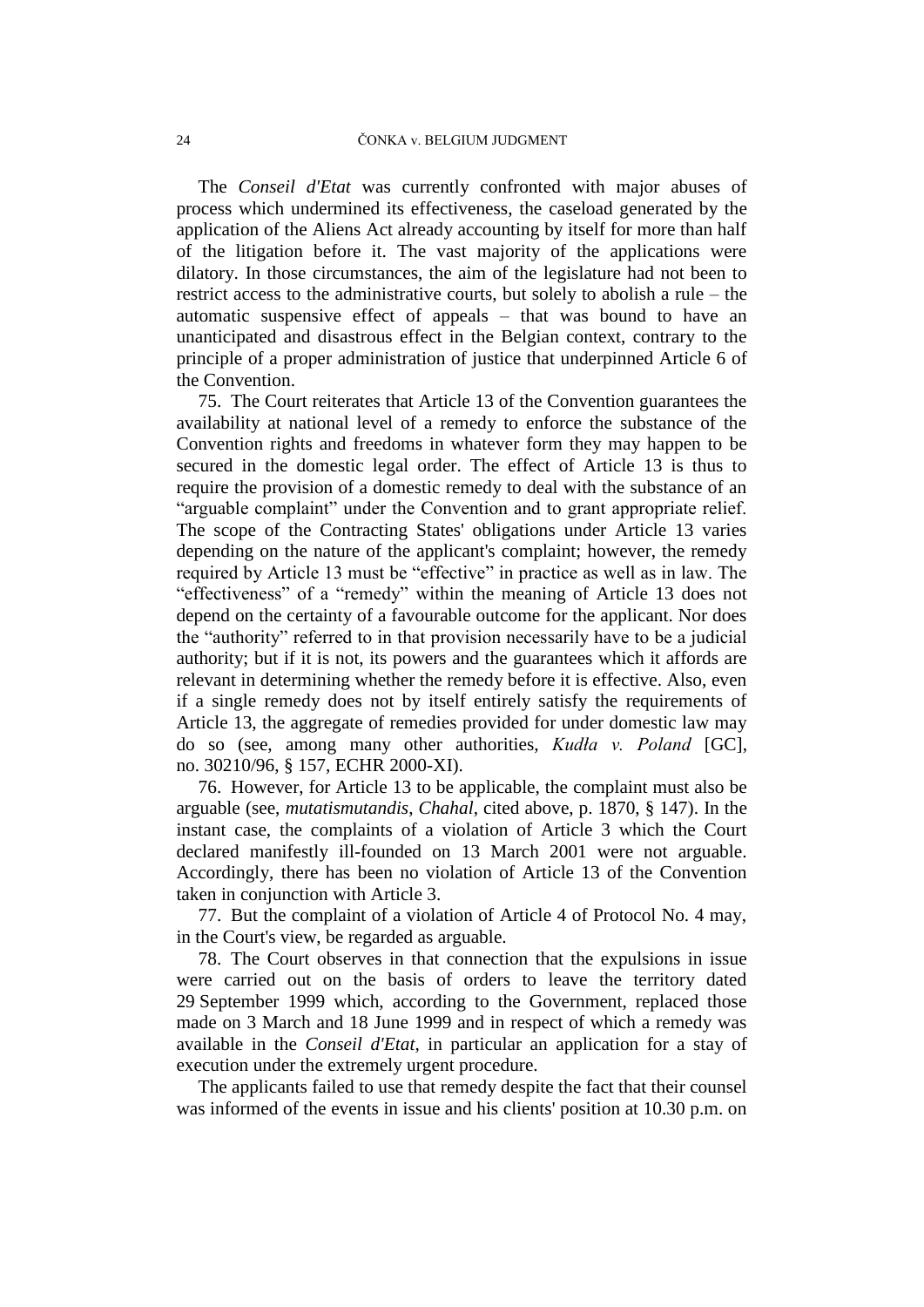1 October 1999 and considered that he was still acting for them. The applicants do not deny that the *Conseil d'Etat* may be regarded as a "national authority" within the meaning of Article 13, but argue that the remedy was not sufficiently effective to comply with that provision, as it did not produce any automatic suspensive effect. That issue must accordingly be examined.

79. The Court considers that the notion of an effective remedy under Article 13 requires that the remedy may prevent the execution of measures that are contrary to the Convention and whose effects are potentially irreversible (see, *mutatis mutandis*, *Jabari*, cited above, § 50). Consequently, it is inconsistent with Article 13 for such measures to be executed before the national authorities have examined whether they are compatible with the Convention, although Contracting States are afforded some discretion as to the manner in which they conform to their obligations under this provision (see *Chahal*, cited above, p. 1870, § 145).

80. In the instant case, the *Conseil d'Etat* was called upon to examine the merits of the applicants' complaints in their application for judicial review. Having regard to the time which the examination of the case would take and the fact that they were under threat of expulsion, the applicants had also made an application for a stay of execution under the ordinary procedure, although the Government say that that procedure was ill-suited to the circumstances of the case. They consider that the applicants should have used the extremely urgent procedure.

The Court is bound to observe, however, that an application for a stay of execution under the ordinary procedure is one of the remedies which, according to the document setting out the Commissioner-General's decision of 18 June 1999, was available to the applicants to challenge that decision. As, according to that decision, the applicants had only five days in which to leave the national territory, applications for a stay under the ordinary procedure do not of themselves have suspensive effect and the *Conseil d'Etat* has forty-five days in which to decide such applications (section 17(4) of the consolidated Acts on the *Conseil d'Etat*), the mere fact that that application was mentioned as an available remedy was, to say the least, liable to confuse the applicants.

81. An application for a stay of execution under the extremely urgent procedure is not suspensive either. The Government stressed, however, that the president of the division may at any time – even on bank holidays and on a few hours' notice, as frequently occurred in deportation cases – summon the parties to attend so that the application can be considered and, if appropriate, an order made for a stay of the deportation order before its execution. It will be noted that the authorities are not legally bound to await the *Conseil d'Etat*'s decision before executing a deportation order. It is for that reason that the *Conseil d'Etat* has, for example, issued a practice direction directing that on an application for a stay under the extremely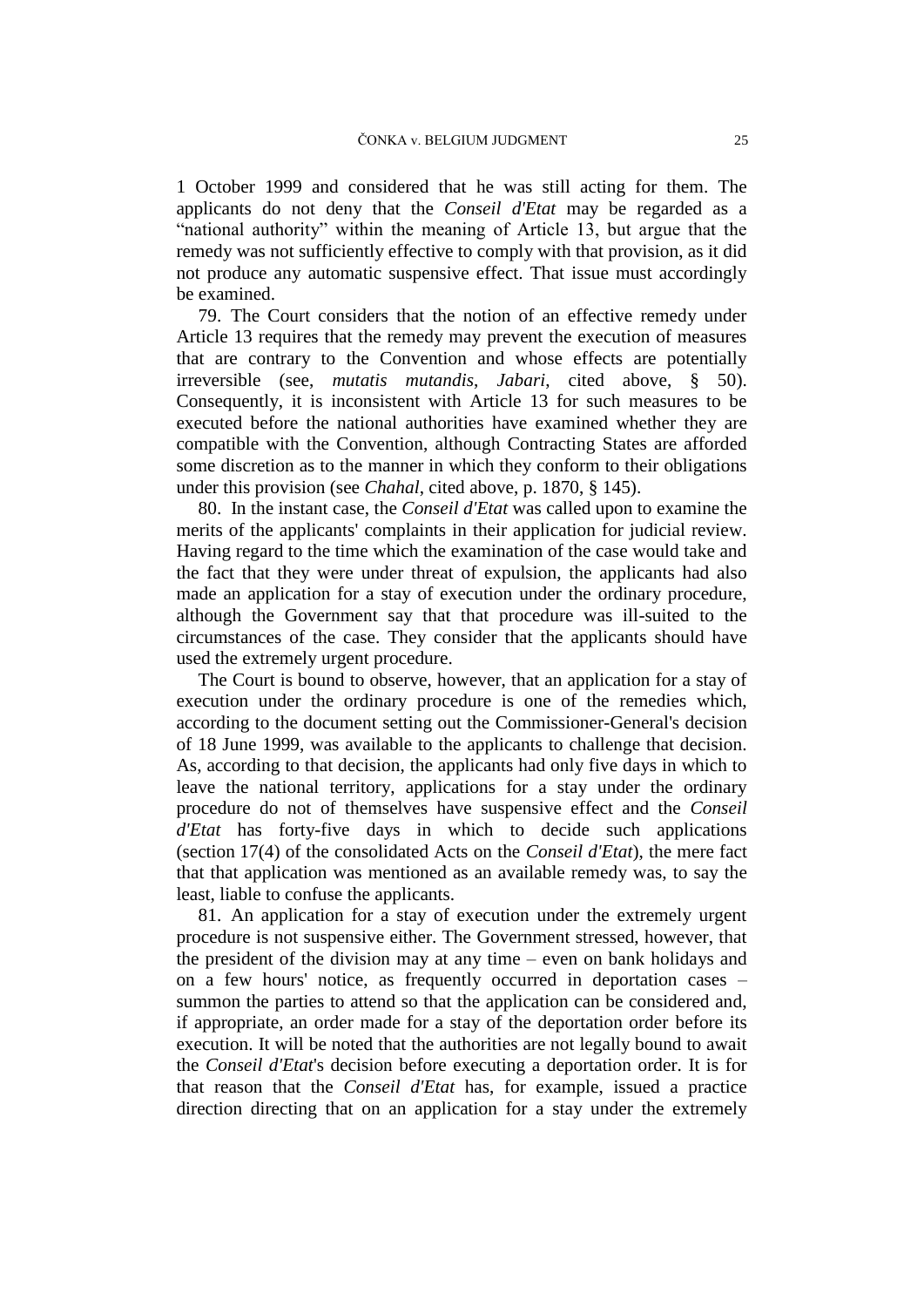urgent procedure the registrar shall, at the request of the judge, contact the Aliens Office to establish the date scheduled for the repatriation and to make arrangements regarding the procedure to be followed as a consequence. Two remarks need to be made about that system.

82. Firstly, it is not possible to exclude the risk that in a system where stays of execution must be applied for and are discretionary they may be refused wrongly, in particular if it was subsequently to transpire that the court ruling on the merits has nonetheless to quash a deportation order for failure to comply with the Convention, for instance, if the applicant would be subjected to ill-treatment in the country of destination or be part of a collective expulsion. In such cases, the remedy exercised by the applicant would not be sufficiently effective for the purposes of Article 13.

83. Secondly, even if the risk of error is in practice negligible – a point which the Court is unable to verify, in the absence of any reliable evidence – it should be noted that the requirements of Article 13, and of the other provisions of the Convention, take the form of a guarantee and not of a mere statement of intent or a practical arrangement. That is one of the consequences of the rule of law, one of the fundamental principles of a democratic society, which is inherent in all the Articles of the Convention (see, *mutatis mutandis*, *Iatridis v. Greece* [GC], no. 31107/96, § 58, ECHR 1999-II).

However, it appears that the authorities are not required to defer execution of the deportation order while an application under the extremely urgent procedure is pending, not even for a minimum reasonable period to enable the *Conseil d'Etat* to decide the application. Furthermore, the onus is in practice on the *Conseil d'Etat* to ascertain the authorities' intentions regarding the proposed expulsions and to act accordingly, but there does not appear to be any obligation on it to do so. Lastly, it is merely on the basis of internal directions that the registrar of the *Conseil d'Etat*, acting on the instructions of a judge, contacts the authorities for that purpose, and there is no indication of what the consequences might be should he omit to do so. Ultimately, the alien has no guarantee that the *Conseil d'Etat* and the authorities will comply in every case with that practice, that the *Conseil d'Etat* will deliver its decision, or even hear the case, before his expulsion, or that the authorities will allow a minimum reasonable period of grace.

Each of those factors makes the implementation of the remedy too uncertain to enable the requirements of Article 13 to be satisfied.

84. As to the overloading of the *Conseil d'Etat*'s list and the risks of abuse of process, the Court considers that, as with Article 6 of the Convention, Article 13 imposes on the Contracting States the duty to organise their judicial systems in such a way that their courts can meet its requirements (see, *mutatis mutandis*, *Süßmann v. Germany*, judgment of 16 September 1996, *Reports* 1996-IV, p. 1174, § 55). In that connection, the importance of Article 13 for preserving the subsidiary nature of the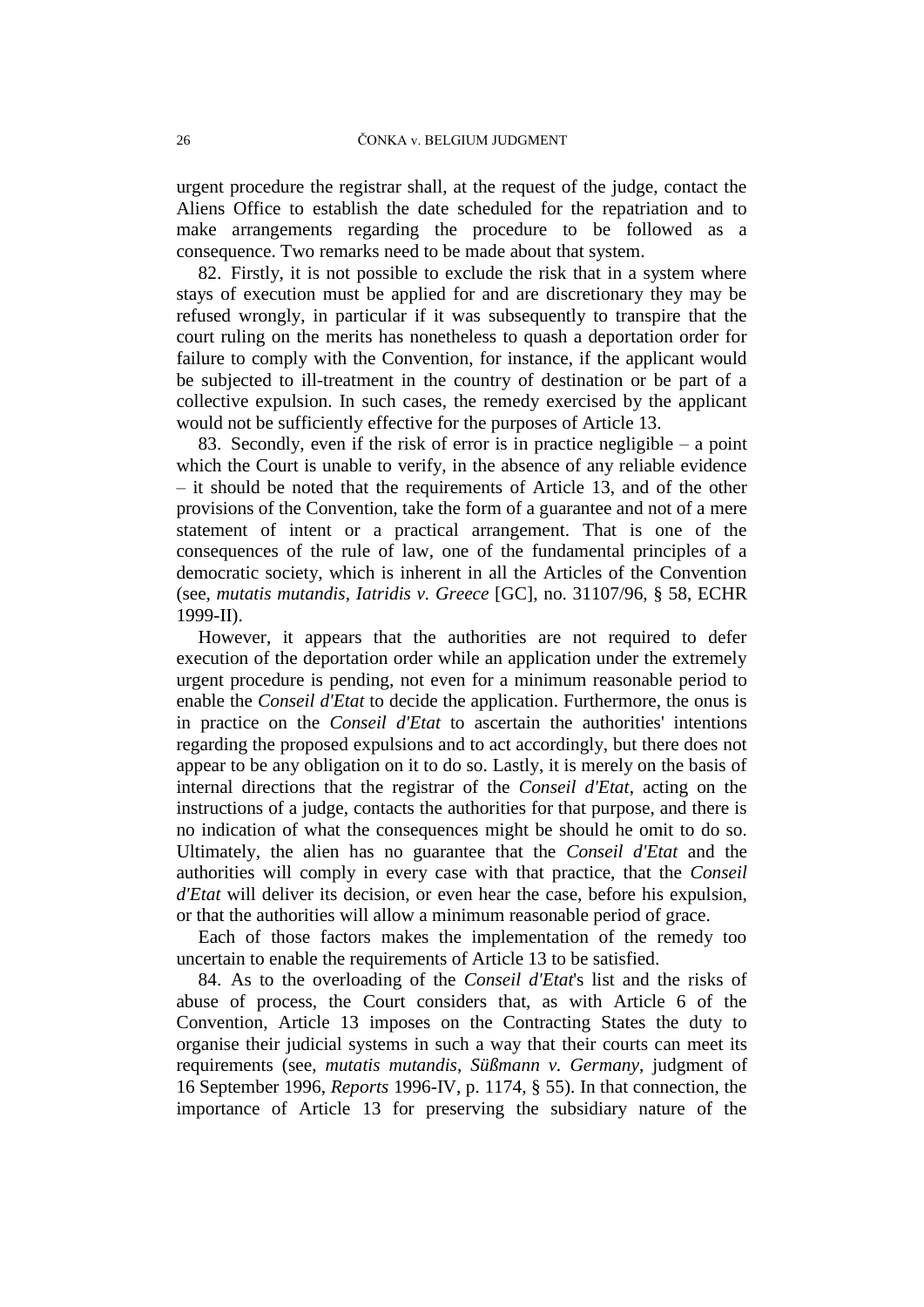Convention system must be stressed (see, *mutatis mutandis*, *Kudła*, cited above, § 152).

85. In conclusion, the applicants did not have a remedy available that satisfied the requirements of Article 13 to air their complaint under Article 4 of Protocol No. 4. Accordingly, there has been a violation of Article 13 of the Convention and the objection to the complaint of a violation of Article 4 of Protocol No. 4 (see paragraph 57 above) must be dismissed.

## VI. APPLICATION OF ARTICLE 41 OF THE CONVENTION

## 86. Article 41 of the Convention provides:

"If the Court finds that there has been a violation of the Convention or the Protocols thereto, and if the internal law of the High Contracting Party concerned allows only partial reparation to be made, the Court shall, if necessary, afford just satisfaction to the injured party."

#### **A. Damage**

87. The applicants said that the assessment of the non-pecuniary damage which they had sustained as a result of the violations of the Convention depended on the measures that the BelgianState undertook to adopt in the future to ensure that the Court's judgment was fully enforced. Consequently, they wished to start discussions with the BelgianState regarding the consequences of the judgment.

88. The Government expressed no opinion on that point.

89. The Court points out that, subject to monitoring by the Committee of Ministers, the respondent State remains free to choose the means by which it will discharge its legal obligation under Article 46 of the Convention, provided that such means are compatible with the conclusions set out in the Court's judgment (see *Scozzari and Giunta v. Italy* [GC], no. 39221/98 and 41963/98, § 249, ECHR 2000-VIII). Consequently, the Court does not consider it appropriate to reserve the question. Ruling on an equitable basis, it assesses the non-pecuniary damage sustained by the applicants at 10,000 euros (EUR).

### **B. Costs and expenses**

90. The applicants sought EUR 19,850 for costs and expenses. They have provided details of the amount, which covers their representation before the Court by their three lawyers.

91. The Government submitted that the applicants' lawyers could not claim payment of their fees directly under Article 41 and that it was for the applicants themselves to seek reimbursement of those fees (unless they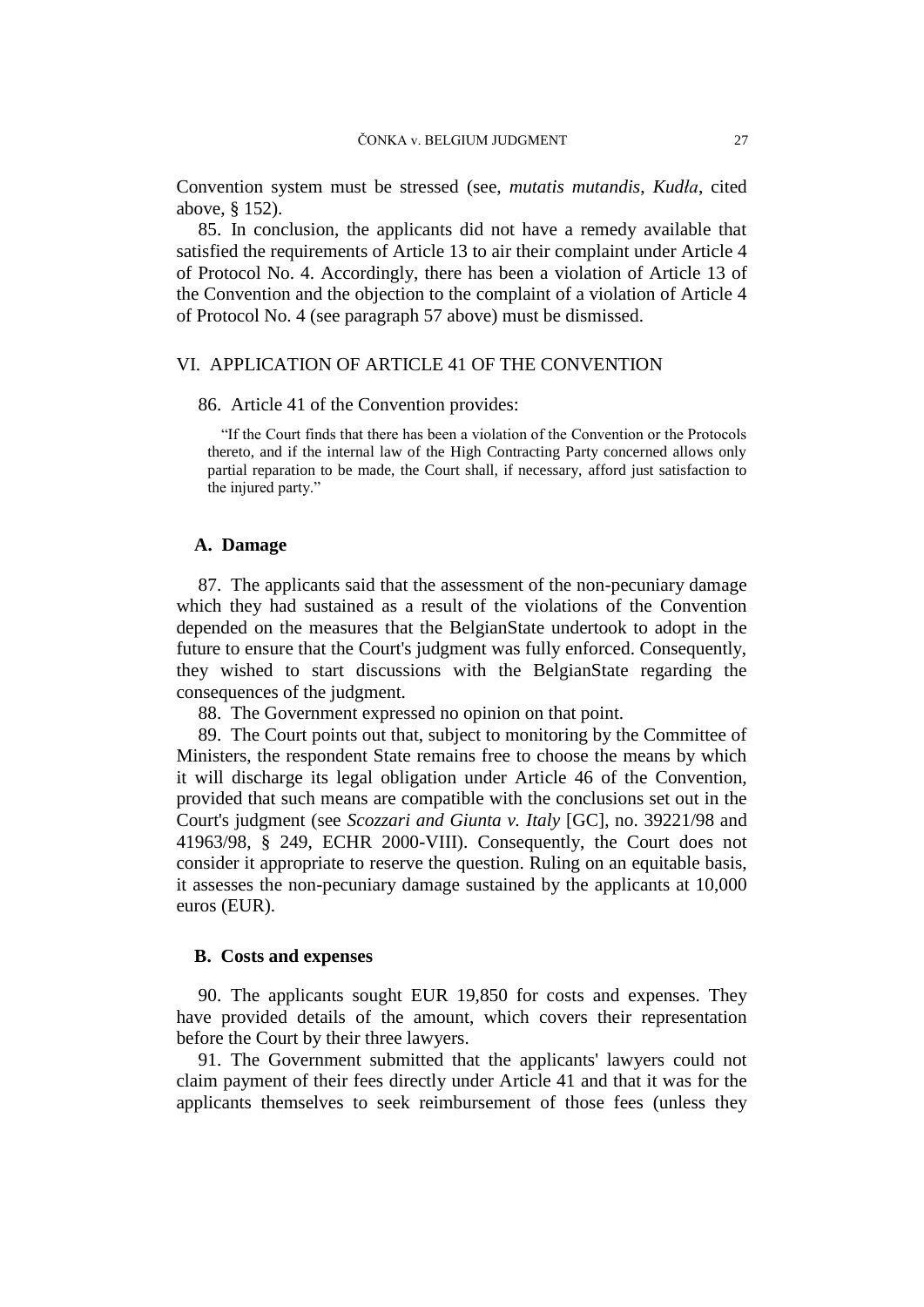could be regarded as having insufficient means, in which case they should have made an application for legal aid, which they had not done). Subject to that reservation, the Government agreed to pay a sum that was proportionate to the seriousness of the complaints that were held to be well-founded.

92. Having regard to the circumstances, and in particular to the fact that the applicants were deported from Belgium, the Court considers the claims made on behalf of the applicants admissible. Ruling on an equitable basis, it nonetheless finds that the amount is excessive and reduces it to EUR 9,000.

## **C. Default interest**

93. According to the information available to the Court, the statutory rate of interest applicable in Belgium at the date of adoption of the present judgment is 7% per annum.

## FOR THESE REASONS, THE COURT

- 1. *Dismisses* unanimously the Government's preliminary objection, in respect of the complaints under Article 5 §§ 1, 2 and 4 of the Convention, of a failure to exhaust domestic remedies;
- 2. *Holds* unanimously that there has been a violation of Article 5 § 1 of the Convention;
- 3. *Holds* unanimously that there has been no violation of Article 5 § 2 of the Convention;
- 4. *Holds* unanimously that there has been a violation of Article 5 § 4 of the Convention;
- 5. *Holds* by four votes to three that there has been a violation of Article 4 of Protocol No. 4 to the Convention;
- 6. *Holds* unanimously that there has been no violation of Article 13 of the Convention taken in conjunction with Article 3;
- 7. *Holds* by four votes to three that there has been a violation of Article 13 of the Convention taken in conjunction with Protocol No. 4;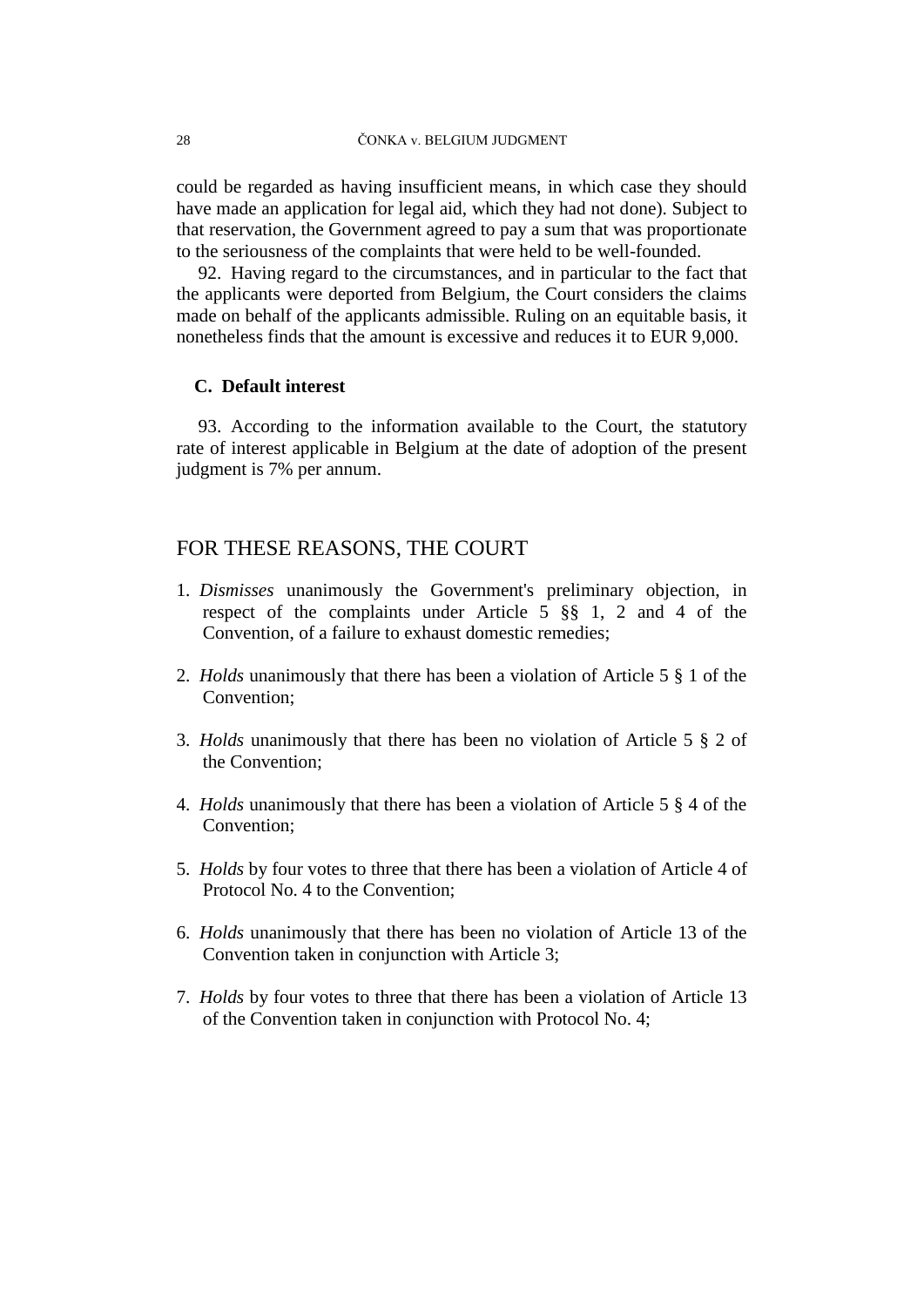8. *Holds* by six votes to one

(a) that the respondent State is to pay the applicants, within three months from the date on which the judgment becomes final according to Article 44 § 2 of the Convention, the following amounts:

(i) EUR 10,000 (ten thousand euros) in respect of non-pecuniary damage;

(ii) EUR 9,000 (nine thousand euros) in respect of costs and expenses;

(b) that simple interest at an annual rate of 7% shall be payable from the expiry of the above-mentioned three months until settlement;

9. *Dismisses* unanimously the remainder of the applicants' claim for just satisfaction.

Done in French, and notified in writing on 5 February 2002, pursuant to Rule 77 §§ 2 and 3 of the Rules of Court.

| S. Dollé  | J.-P. COSTA |
|-----------|-------------|
| Registrar | President   |

In accordance with Article 45 § 2 of the Convention and Rule 74 § 2 of the Rules of Court, the following separate opinions are annexed to this judgment:

(a) partly concurring and partly dissenting opinion of Mr Velaers;

(b) partly dissenting opinion of Mr Jungwiert joined by Mr Kūris.

J.-P.C. S.D.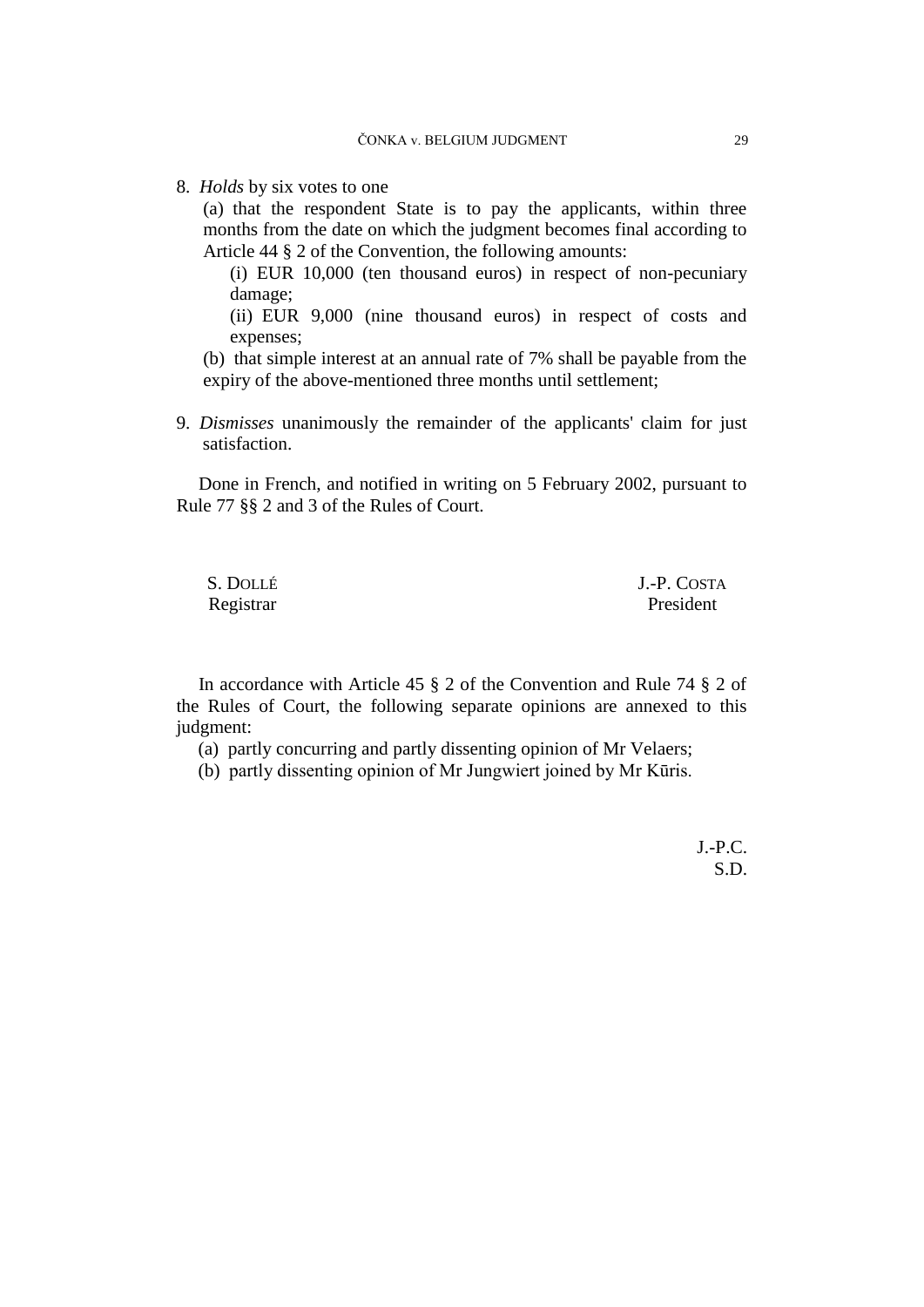## PARTLY CONCURRING AND PARTLY DISSENTING OPINION OF JUDGE VELAERS

## *(Translation)*

## *Article 5 §§ 1 and 4 of the Convention*

1. I agree with the Court that the circumstances in which the applicants were deprived of their liberty amount to a violation of Article 5  $\frac{8}{9}$  and 4 of the Convention.

2. The Convention requires that any deprivation of liberty must be "in accordance with a procedure prescribed by law". Although the words "in accordance with a procedure prescribed by law" essentially refer to the domestic legislation and therefore state "the need for compliance with the relevant procedure under that law", in *Winterwerp v. the Netherlands* (judgment of 24 October 1979, Series A no. 33, pp. 19-20, § 45) the Court nonetheless added: "... the domestic law must itself be in conformity with the Convention, including the general principles expressed or implied therein"

3. The ruse used by the Belgian police must therefore be examined in the light of the "general principles" of the Convention. Police methods and tactics may only be regarded as proper and fair if they are proportionate to the aims which the authorities seek to achieve, for the principle of proportionality is a general principle of the Convention. It is applied in a wide range of cases by the Court in its case-law (particularly in its case-law on paragraphs 2 of Articles 8 to 11, and Article 14) and may be regarded as part of the Article 5 requirement that persons are only to be deprived of their liberty "in accordance with a procedure prescribed by law". The method used by the Ghent police – ruse – is to my mind inconsistent with the principle of proportionality. The persons who were to be deprived of their liberty were not criminals. They were illegal immigrants whose request for asylum had been turned down. While the Court rightly refused to exclude the possibility of the police being allowed to use ruses to make the fight against crime more effective (see paragraph 41 of the judgment), in the instant case, the Ghent police were not concerned with a criminal investigation but with an administrative procedure of forcible expulsion. Although States are entitled to expel illegal immigrants in an effective manner and while there may not be many suitable alternatives and those there are in some cases have equally damaging consequences for the immigrants and their children, using a ruse such as that used by the Ghent police creates a danger that the public authorities will generally be perceived as not being credible in their administrative dealings with aliens illegally present on the national territory. In my opinion, that consequence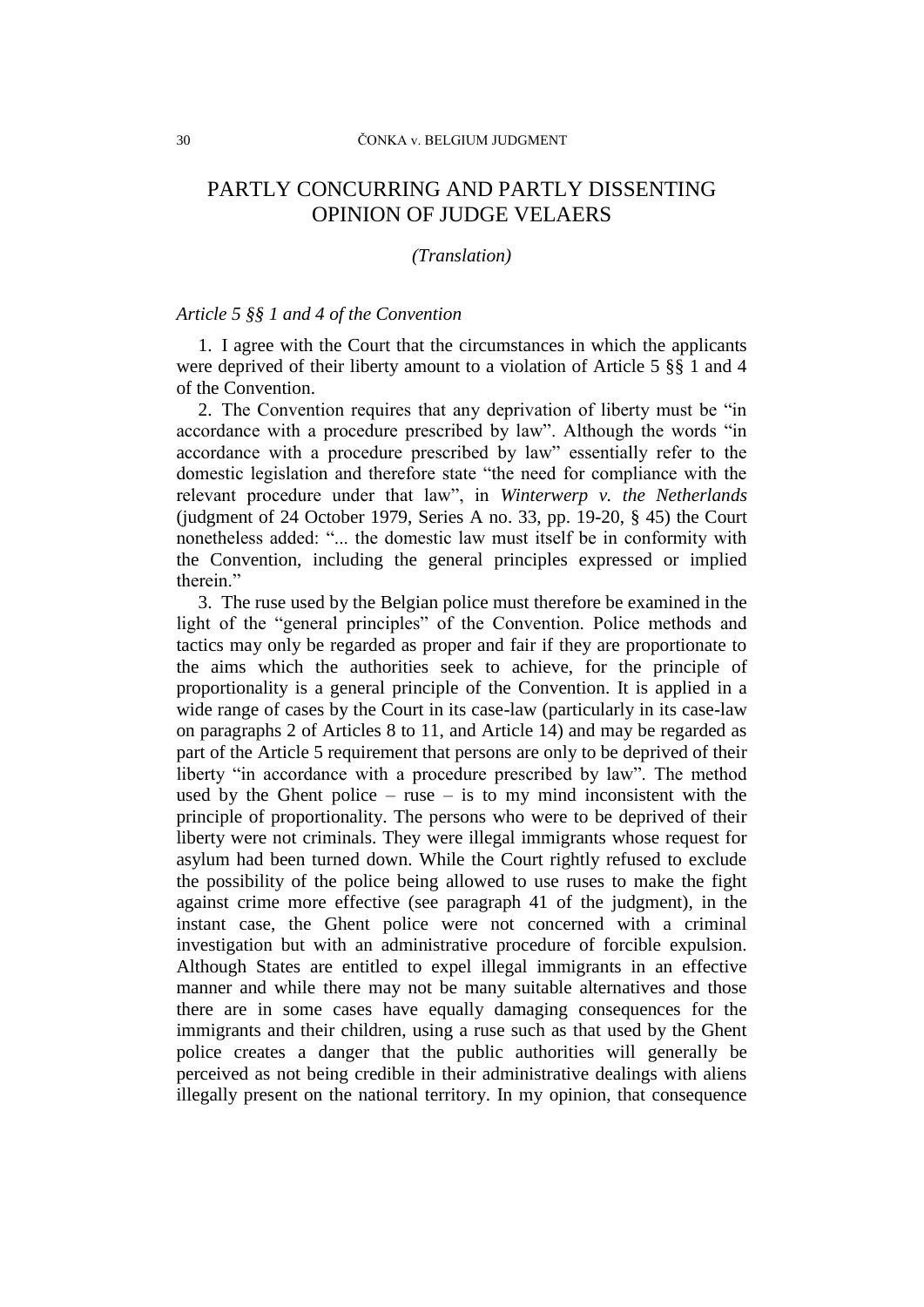means that the ruse used by the Ghent police contravened the principle of proportionality. In a State in which the rule of law applies, illegal immigrants are not without rights. They must be able to rely on communications of the administrative authorities that concern them.

4. Article 5 § 4 of the Convention guarantees anyone who is deprived of his liberty the right to take proceedings. I agree with the Court that, in the instant case, the remedy before the committals division was not accessible (see paragraph 45 of the judgment). In addition, the Court rightly refers to its judgment in *Fox, Campbell and Hartley* (see paragraph 55 of the judgment). In that case, the applicants had been held for approximately thirty and forty-four hours. On the day following their arrest the applicants instituted habeas corpus proceedings, but they were released before the applications came for hearing before a judge. The Court held that it was unnecessary to examine the merits of the applicants' complaint under Article 5 § 4, as they had each been speedily released before any judicial review of their detention had taken place. In the present case, the deprivation of liberty lasted five days, not just a few hours. Regard being had to the length of the detention, the BelgianState should have guaranteed the right to take proceedings before a court, notwithstanding the fact that the intention was to release the applicants immediately after their expulsion.

## *Article 4 of Protocol No. 4*

5. I am unable to agree with the majority that Article 4 of Protocol No. 4 has been violated.

It was important for the Court to reinforce the definition of "collective expulsion" that was given in the earlier decision of 23 February 1999 of the First Section of the Court in *Andric* (see paragraphs 58-59 of the judgment). Measures forcing aliens as a group to leave a country do not amount to a collective expulsion if they were taken after and on the basis of a reasonable and objective examination of the personal circumstances of each of the aliens forming the group. The BelgianState was therefore found to have violated Article 4 of Protocol No. 4 not merely because the applicants were repatriated as a group, by air, but because the majority doubted that a reasonable and objective examination of the personal circumstances of the applicants had taken place in practice. I do not share those doubts.

6. The applicants' requests for asylum were turned down in decisions taken by the Aliens Office on 3 March 1999 that were upheld on 18 June 1999 by the Commissioner-General for Refugees and Stateless Persons. The majority recognise that those decisions were reasoned and taken following an examination of the aliens' personal circumstances. In my opinion, the personal circumstances of the applicants were also examined briefly a third time. On the day they were arrested, the Ghent police contacted the Aliens Office to check whether any of those arrested had leave to remain in Belgium. The fact that some of them were allowed to return home after their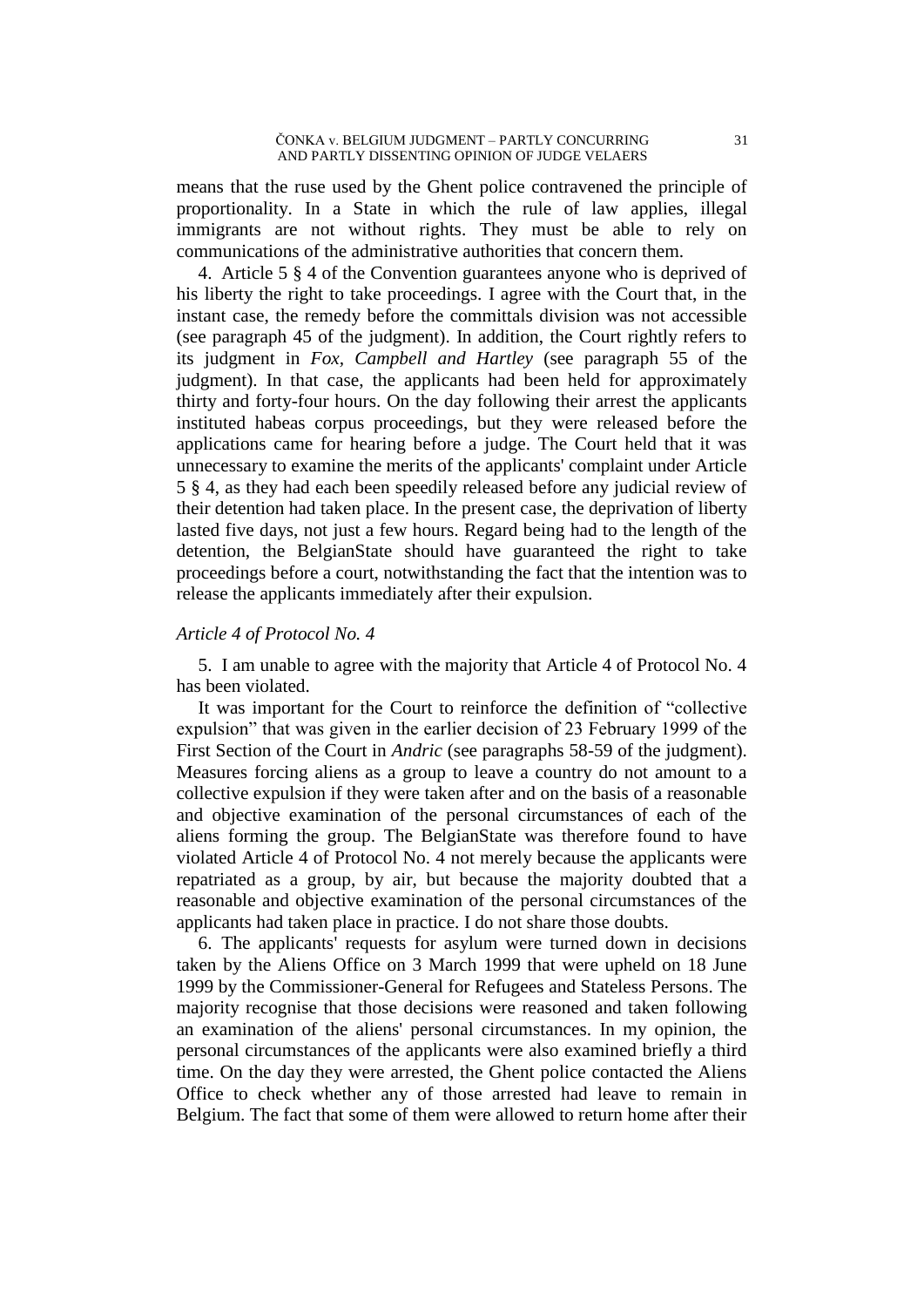individual circumstances had been checked and their immigration status found to be in order shows that, even at that late stage in the deportation process, a final individual examination was carried out.

7. The majority's doubts stem from the fact that the deportation measures were taken pursuant to an order to leave the territory dated 29 September 1999, which referred solely to section 7, first paragraph, point (2), of the Aliens Act, without making any reference to the personal circumstances of those concerned other than to say that they had been in Belgium for more than three months. To my mind, the measures taken on 29 September 1999 cannot be isolated from the earlier decisions regarding the asylum procedure. The applicants' individual circumstances had been examined on two or even three occasions and that had provided sufficient justification for the expulsions. By attaching importance to the fact that the final order to leave the territory made no reference to the applicants' request for asylum, or to the decisions of 3 March and 18 June 1999, the majority appear to have introduced a purely formal element into the definition of the concept of "collective expulsion". In that connection, the majority should have followed the decision in *Andric*, in which the Court held: "the fact that a number of aliens receive similar decisions does not lead to the conclusion that there is a collective expulsion when each person has been given the opportunity to put arguments against his expulsion to the competent authorities on an individual basis."

8. The majority's doubts stem too from "a series of factors" concerning the forcible removal of the applicants (see paragraph 62 of the judgment). In my opinion, those factors could not in any way have influenced the decisions that were taken in the applicants' cases after the examination of their individual circumstances and did not, therefore, justify those doubts. Thus, the fact that on 24 August 1999 the Director-General of the Aliens Office wrote to the Commissioner-General for Refugees and Stateless Persons informing him of his intention to deal with the Slovakian nationals' requests for asylum rapidly in order to send a signal to discourage further applicants obviously could not have influenced decisions taken previously, *in tempore non suspecto*, against the applicants by the Aliens Office (on 3 March 1999) and the Commissioner-General for Refugees and Stateless Persons (on 18 June 1999). Indeed, the Commissioner-General is "a national authority, whose independence is guaranteed by law and who affords procedural guarantees to the alien" (Belgian Court of Cassation, 23 January 2001). The other factors referred to by the majority relate to the effective repatriation of the group. They relate to events at the end of September and cannot therefore justify the majority's doubts concerning the decisions taken against the aliens on 3 March 1999 and 18 June 1999. Indeed, the majority themselves acknowledge that the repatriation of the group does not contravene Article 4 of Protocol No 4 if there has been a reasonable and objective examination of the aliens' personal circumstances.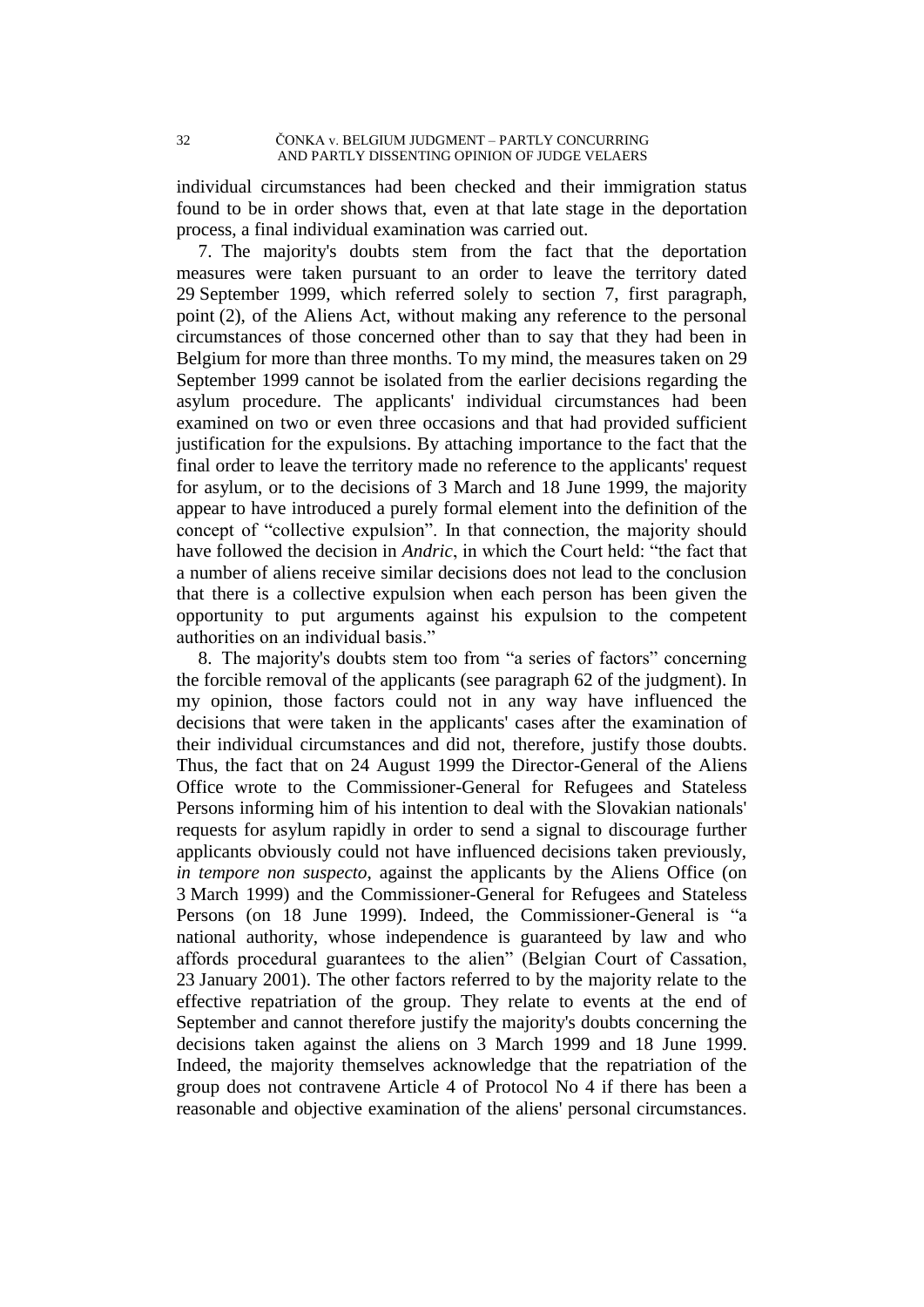Repatriation as a group, an option the national authorities are free to choose for reasons of efficiency and economy, clearly cannot take place without prior preparation.

## *Articles 35 and 13 of the Convention*

9. I cannot share the majority's opinion that an application to the Belgian *Conseil d'Etat* for a stay of execution of the deportation orders of 29 September 1999 under the extremely urgent procedure was not a remedy which the applicants were required to exercise before lodging the complaint with the European Court of Human Rights (Article 35 of the Convention) and did not constitute an effective remedy (Article 13 of the Convention) which could have enabled the applicants to have the matters complained of put right.

10. As regards the complaints under Article 4 of Protocol No. 4 concerning the measures taken on 29 September 1999 and the circumstances in which they were prepared and executed on 5 October 1999 by the removal of the aliens as a group by air, the sole relevant remedy requiring examination was the application to the Belgian *Conseil d'Etat* for a stay of execution of the measures of 29 September 1999 under the extremely urgent procedure.

The majority were right not to take into account the applicants' appeal to the Commissioner-General for Refugees and Stateless Persons against the decision of the Aliens Office of 3 March 1999. Although such appeals have automatic suspensive effect, the applicants were obviously unable to raise their complaints of a violation of Article 4 of Protocol No. 4 before the Commissioner-General, as he had taken his decision on 18 June 1999 and the complaints concerned the preparation and execution of the measures taken on 29 September 1999. For the same reason, the application made by the applicants on 3 August 1999 to the *Conseil d'Etat* was not to be taken into consideration either. Indeed, an application for a stay of execution under the ordinary procedure – the procedure used by the applicants – does not entail, either in law or in practice, any suspensive effect. The sole relevant remedy capable of putting right the applicants' complaints was an application for a stay of execution of the measures of 29 September 1999 under the extremely urgent procedure.

11. As to the accessibility of that remedy, the majority rightly noted that the applicants' counsel was "informed of the events in issue and his clients' position at 10.30 p.m. on 1 October 1999 and considered that he was still acting for them" (see paragraph 78, second sub-paragraph, of the judgment). It follows that the applicants' lawyer could have made an application for a stay of execution under the extremely urgent procedure, which is available round the clock and is the equivalent of an emergency injunction.

12. As regards the effectiveness of this type of remedy, it can be seen from a number of judgments of the *Conseil d'Etat*, which were cited by the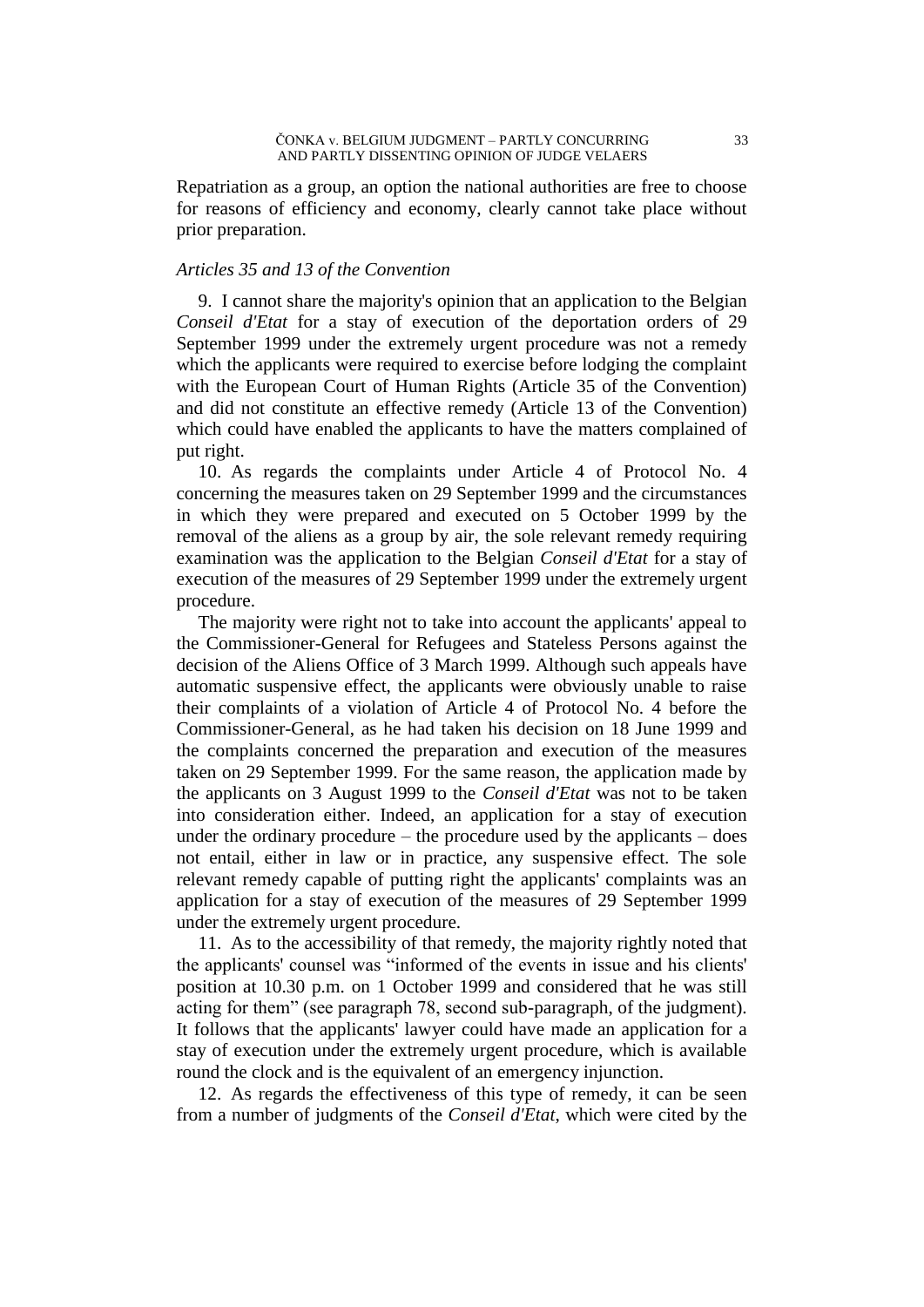#### 34 ČONKA v. BELGIUM JUDGMENT – PARTLY CONCURRING AND PARTLY DISSENTING OPINION OF JUDGE VELAERS

Government, that an application for a stay of execution under the extremely urgent procedure offers reasonable prospects of success. The Government not only demonstrated, by numerous examples, that the procedure may be implemented extremely quickly, it also produced a large number of judgments in which the *Conseil d'Etat* had effectively suspended expulsion orders under the extremely urgent procedure. As to the success rate for applications under that procedure, the parties produced widely divergent statistics to the Court: the applicants set the rate at 1.36% while the Government produced a document delivered by the Head Registrar of the *Conseil d'Etat*, which indicates a rate of 25.22%. The Court, unfamiliar with the methods of calculation used, rightly did not seek to resolve that difference between the parties. However, in any event, it should be recalled that the effectiveness of a remedy does not depend on the certainty of a favourable outcome for the applicant; it suffices that there be real prospects of success. In view of the direct effect of Article 4 of Protocol No. 4 in Belgian law, it is clear that the Belgian *Conseil d'Etat* is empowered to stay the execution of any collective expulsion measure prohibited by that provision.

13. However, according to the majority, the application to the Belgian *Conseil d'Etat* for a stay of execution under the extremely urgent procedure does not satisfy the requirements of Article 13 of the Convention, as the suspensive nature of the application is too uncertain. In that connection it should first be pointed out that, under the Court's case-law, the effectiveness of a remedy depends on its suspensive effect when the complaints concern a violation of Article 3 of the Convention. Noting the "the irreversible nature of the damage which may result if the risk of torture or degrading treatment materialises", the Court requires that the measures in respect of which the remedy is sought cannot be executed before they have been examined by the national authorities. In the instant case, however, the Court held that the complaint of a violation of Article 3 of the Convention was manifestly illfounded (see the admissibility decision of 13 March 2001) and, consequently, not arguable for the purposes of Article 13 (see paragraph 76 of the judgment). It is accordingly clear in this case that the applicants were in no danger of being subjected to torture or to inhuman or degrading treatment or punishment in their country of origin, Slovakia, after their expulsion.

14. Even if one accepts the majority's view that the effectiveness of a remedy concerning a complaint of a violation of Article 4 of Protocol No. 4 depends on its having suspensive effect, it should to be noted that under the case-law of the Court the remedy is not required to be automatically suspensive; it suffices that it has suspensive effect "in practice" (see *Soering v. the United Kingdom*, judgment of 7 July 1989, Series A no. 161, p. 48, § 123, and *Vilvarajah and Others v. the United Kingdom*, judgment of 30 October 1991, Series A no. 215, p. 39, § 125).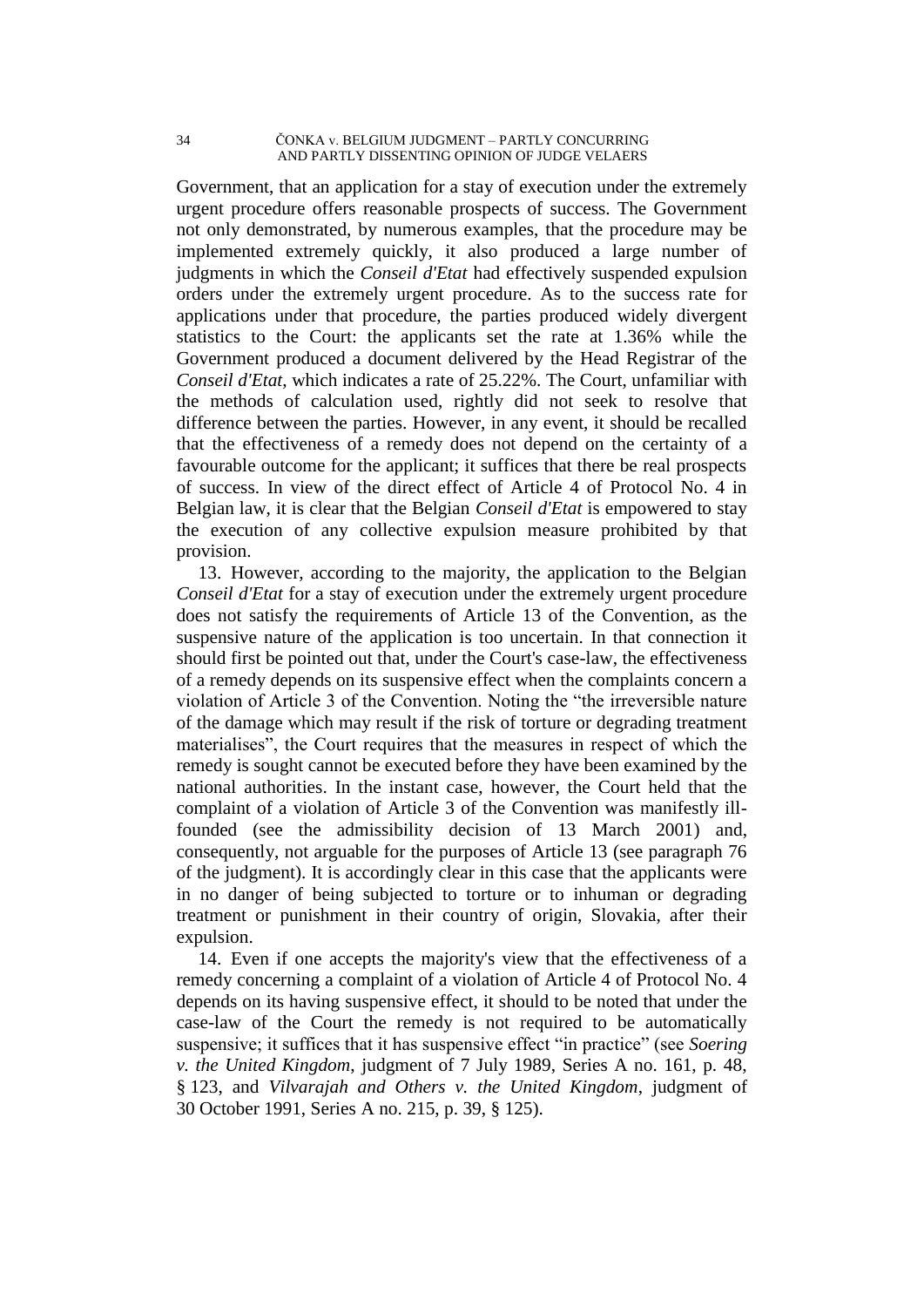#### ČONKA v. BELGIUM JUDGMENT – PARTLY CONCURRING 35 AND PARTLY DISSENTING OPINION OF JUDGE VELAERS

15. In the present case, an application under the extremely urgent procedure to the *Conseil d'Etat* does not have automatic suspensive effect, but it may have the same effect in practice, for it is available round the clock. Under the procedure, the *Conseil d'Etat* issues a decision within a few hours, including at weekends. All applications under the extremely urgent procedure are automatically listed and dealt with directly. The *Conseil d'Etat* may order the parties' attendance at a designated place, and within a matter of days or hours. In that connection, an internal document reveals how the procedure operates. It says: "In cases concerning 'aliens' the registrar shall, at the judge's request, contact the Aliens Office to ascertain the scheduled repatriation date and shall seek confirmation by fax. ... It is ... prudent in cases involving imminent repatriation to order the applicant's appearance in person." Since an order for an appearance in person is binding, the State may not proceed with the alien's expulsion. In addition, the *Conseil d'Etat* may, as part of the same procedure, order provisional measures as a matter of extreme urgency in the form of an injunction not to remove the alien pending the outcome of the proceedings.

16. The Government maintained that these procedural elements guaranteed that the application had suspensive effect in practice. It must be said that the applicants have not produced any concrete case in which an alien who had made an application for a stay of execution to the *Conseil d'Etat* under the extremely urgent procedure had been expelled while that application was pending. Nor have they produced any concrete example to show that the powers of the *Conseil d'Etat* in such proceedings are ineffective. In the absence of any such evidence, it is reasonable to suppose that in practice an application under the extremely urgent procedure has suspensive effect. Indeed, in paragraph 66 of the judgment, the majority summarise the applicants' argument as follows: "In particular, as regards remedies in the *Conseil d'Etat* under the extremely urgent procedure, the applicants accepted that in practice the judgment of the *Conseil d'Etat* was delivered before execution of the deportation order, but they argued that the law afforded no guarantee of that and the administrative authority was perfectly entitled to execute the deportation order without waiting for the judgment." That argument, which is correct in law, amounts to saying that the application has no automatic suspensive effect, but does have such effect in practice.

17. The Contracting States are afforded a certain margin of appreciation regarding the manner in which they comply with their obligations under Article 13 of the Convention. The Court stressed that fundamental principle in *Vilvarajah and Others*, cited above. In that judgment, which also concerned the forcible expulsion of an alien whose request for asylum had been turned down, the Court observed: "However, Article 13 does not go so far as to require any particular form of remedy, Contracting States being afforded a margin of discretion in conforming to their obligations under this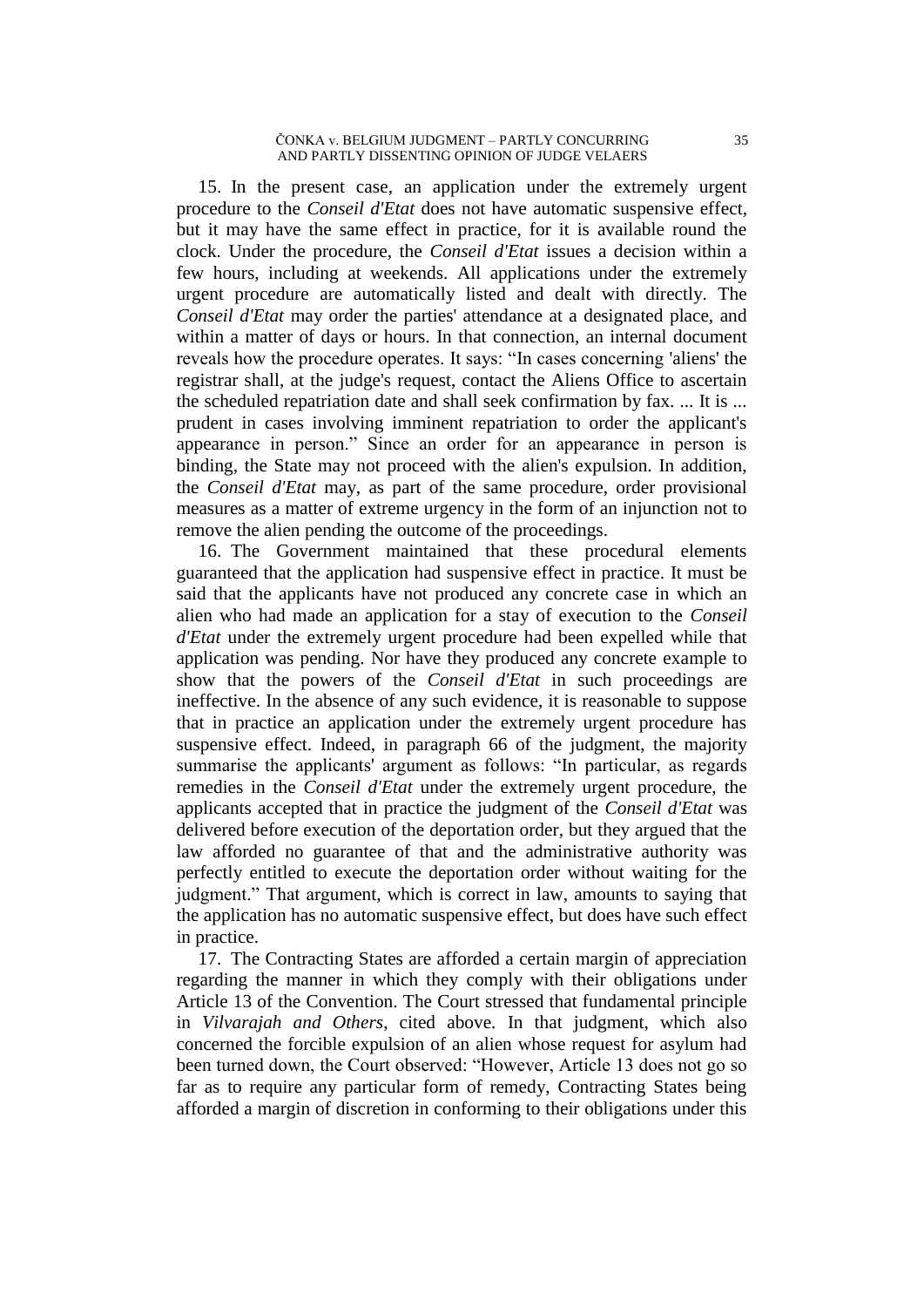provision" (loc. cit., p. 39,  $\S$  122). In my opinion – and this factor is to my mind decisive in this case – the margin of appreciation should be wider when, as in the instant case, the complaint of a violation of Article 3 of the Convention is found to be manifestly ill-founded and, consequently, unarguable as regards Article 13 of the Convention.

18. It is for this reason that I consider that an application for a stay of execution to the *Conseil d'Etat* under the extremely urgent procedure should have been regarded as an accessible and effective domestic remedy, one which the applicants should have exercised (Article 35) and which is sufficiently effective to comply with the requirement of Article 13 of the Convention.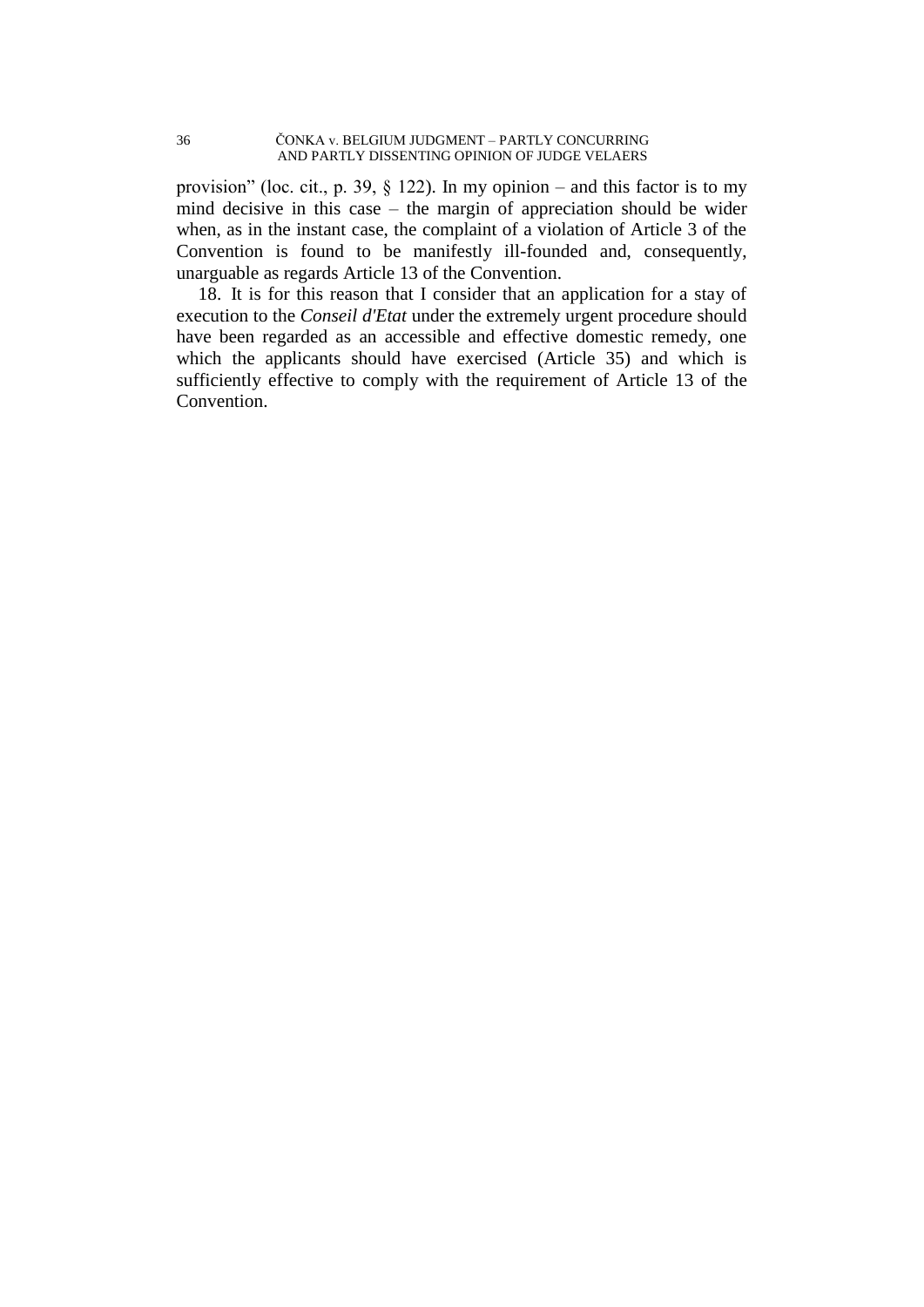## PARTLY DISSENTING OPINION OF JUDGE JUNGWIERT JOINED BY JUDGE KŪRIS

## *(Translation)*

I agree with the majority that there has been a violation of Article 5 §§ 1, 2 and 4 of the Convention. However, I am unable to concur with the opinion that there has been a violation of Article 4 of Protocol No. 4, or of Article 13 of the Convention taken in conjunction with Article 4 of Protocol No. 4. The reasons for this are as follows.

As regards compliance with Article 4 of Protocol No. 4, the first two applicants each made a request for asylum which was initially declared inadmissible by the Aliens Office on the ground that they had not produced sufficient evidence to show that their lives were at risk for one of the reasons set out in the Geneva Convention relating to the Status of Refugees. The Commissioner-General upheld the decisions of the Aliens Office refusing the applicants leave to remain. In Mr Čonka's case, his decision was based on Mr Čonka's failure to attend his appointment. As regards Mrs Čonková, in some two pages of reasons, the Commissioner pointed out major discrepancies in her deposition and expressed serious doubts about her credibility.

Each decision was accompanied by an order to leave the territory. As the applicants did not comply, measures were taken for them to be forcibly expelled. The applicants were served with a notice requiring them to attend Ghent police station where a final examination of their files was carried out. The Ghent police contacted the Aliens Office. The aliens whose requests for asylum had been turned down and who were not entitled to remain in Belgium on any other grounds were deprived of their liberty and repatriated as part of a group. The fact that some of them were allowed to return home after their individual circumstances had been checked and their immigration status found to be in order shows that, even at that late stage in the deportation process, a final individual examination was carried out.

The fact that the expulsion orders were executed in respect of a group and that some seventy aliens of Slovakian nationality were repatriated together by air does not imply that there was a "collective expulsion" within the meaning of Article 4 of Protocol No. 4, since the personal circumstances of each expelled alien were examined on three occasions. That the last decisions of 29 September 1999 contain no reference to the reasons for the decisions of 3 March 1999 and 18 June 1999, but merely refer to the unlawful situation of those concerned (see section 7, first paragraph, point (2), of the Aliens Act), does not alter the fact that the aliens' individual circumstances were examined and provides sufficient justification for the expulsions in issue. In that connection, I agree with the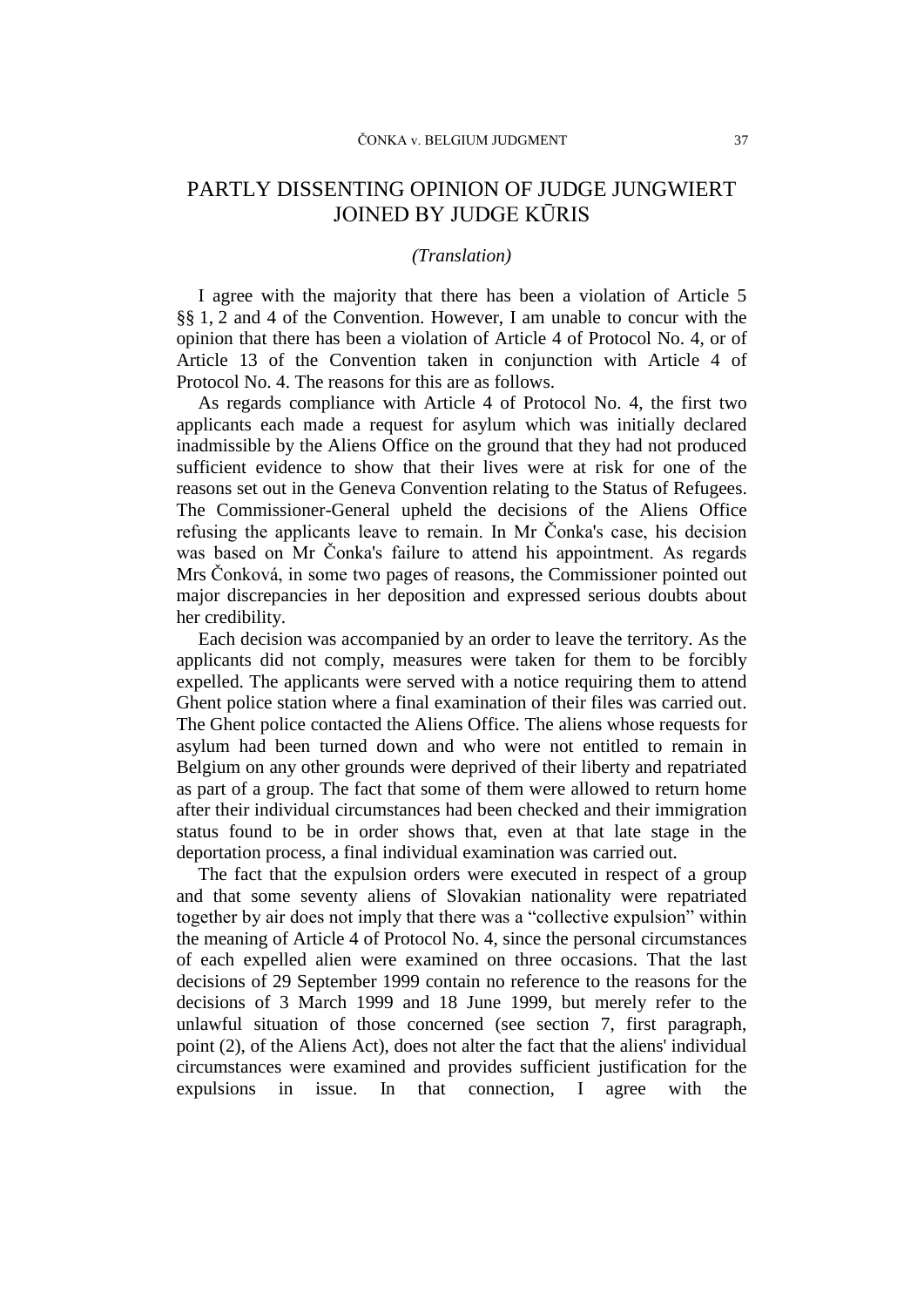opinion expressed in the decision in *Andric v. Sweden* (see paragraph 58 of the judgment): "the fact that a number of aliens receive similar decisions does not lead to the conclusion that there is a collective expulsion when each person has been given the opportunity to put arguments against his expulsion to the competent authorities on an individual basis."

Furthermore, this provision does not, in my opinion, prevent States from grouping together, for reasons of economy or efficiency, people who, at the end of similar proceedings, are to be expelled to the same country.

These considerations lead me to conclude that there has been no violation of Article 4 of Protocol No 4.

As regards Article 13 of the Convention taken in conjunction with Article 4 of Protocol No. 4, it is the settled case-law of the Court that the Contracting States are afforded a certain margin of appreciation regarding the manner in which they comply with the obligations imposed on them by Article 13. In addition, when it is alleged that an imminent measure will expose the person concerned to the risk of treatment prohibited by Article 3 of the Convention, only a remedy that has suspensive effect, if not automatically at least in practice, will be an effective remedy under Article 13 of the Convention (see *Soering v. the United Kingdom*, judgment of 7 July 1989, Series A no. 161, p. 48, § 123, and *Vilvarajah and Others v. the United Kingdom*, judgment of 30 October 1991, Series A no. 215, p. 39, § 125).

Although the application which the applicants could have made to the *Conseil d'Etat* against the decisions of 29 September 1999 for a stay of execution under the extremely urgent procedure does not have automatic suspensive effect, it does have suspensive effect in practice, owing to the manner in which it is applied.

The extremely urgent procedure is available round the clock. Under the procedure, the *Conseil d'Etat* may issue a decision within a few hours, including at weekends. All applications under the extremely urgent procedure are automatically listed and dealt with directly. The *Conseil d'Etat* may order the parties' attendance at a designated place, and within a matter of days or hours. In that connection, an internal document reveals how the procedure operates. It says: "In cases concerning 'aliens' the registrar shall, at the judge's request, contact the Aliens Office to ascertain the scheduled repatriation date and shall seek confirmation by fax. ... It is ... prudent in cases involving imminent repatriation to order the applicant's appearance in person." Since an order for an appearance in person is binding, the State may not proceed with the alien's expulsion.

In addition, the *Conseil d'Etat* may, as part of the same procedure, order provisional measures as a matter of extreme urgency in the form of an injunction not to remove the alien pending the outcome of the proceedings. The Government have furnished a number of examples of the effectiveness of the machinery in practice, more particularly of aliens held in a closed